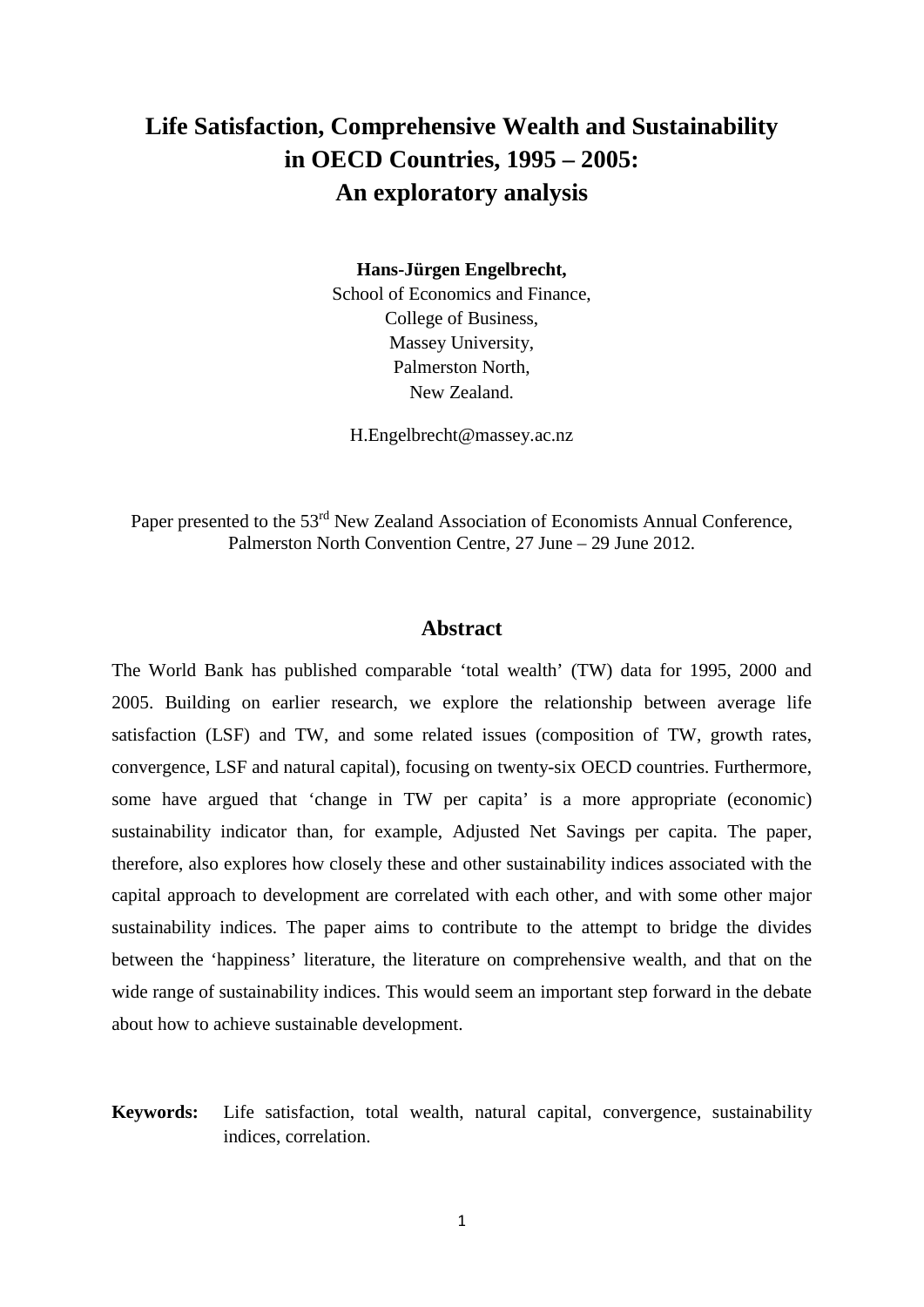## **1. Introduction**

Using the World Bank's (2006) estimates of (sustainable) comprehensive or total wealth (TW) and its major subcategories for 2000, Engelbrecht (2012) explored cross-country 'wealth-happiness' relationships. A major finding was a strong positive bivariate correlation between subjective well-being (SWB) and natural capital (NC) per capita (NCpc) across all countries, as well as amongst the group of high income countries that excluded the most NC intensive ones as outliers. The latter was despite the fact that for this group of countries, NC accounts for only a small proportion of TW. In a multivariate setting, i.e. when NCpc is included as one of the explanatory variables in a SWB equation alongside other established SWB determinants, the correlation between NCpc and SWB survives in larger samples of countries, but due to the small number of high-income countries, results for that group are not statistically significant (Engelbrecht, 2009).

Since the earlier studies were undertaken, World Bank (2011) has published comparable wealth data for 1995, 2000 and 2005, making it possible to add a time dimension to the analysis. We use these data to further explore the relationship between SWB and TW in OECD countries. This is important for a number of reasons. First, if the aim is to increase 'social welfare', we need to shift from output (i.e. GDP) measurement to TW measurement (World Bank, 2006, 20[1](#page-1-0)1).<sup>1</sup> It seems, therefore, useful to know how TW and its composition have changed over time, and what it might mean if we use TW instead of GDP in the analysis of various aspects of economic growth. Secondly, SWB and TW per capita (TWpc) can be interpreted as alternative, and very different, types of welfare measures. TWpc is still an 'orthodox' economic welfare measure. By contrast, SWB measures of welfare are based on mental-state accounts (Dolan and White, 2007). With the rise of 'happiness research', the latter have gained importance in recent decades. However, we know little about how TWpc and SWB compare, how they are correlated, and how this might differ from the relationship between SWB and the more conventional GDP per capita (GDPpc). Therefore, in Section 2 of this paper we first analyse growth rates of GDPpc, TWpc and its major subcategories, as well as changes in the composition of TWpc. We then explore the correlation between the SWB variable employed in this paper, i.e. life satisfaction (LSF), and TWpc versus LSF and GDPpc. The time dimension in the data also makes it possible to explore convergence. We report convergence regressions for GDPpc, TWpc and LSF.

Section 3 of the paper focuses more specifically on NC, for two reasons. First, we want to explore whether the earlier findings reported in Engelbrecht (2012) for the correlation between NCpc and SWB also apply in the current data sample. Given that we restrict our sample to OECD countries, our reason for emphasising NC differs somewhat from that advanced in World Bank ([2](#page-1-1)006, 2011).<sup>2</sup> However, they acknowledge (World Bank, 2011, p.

<span id="page-1-0"></span><sup>&</sup>lt;sup>1</sup> See World Bank (2011), Note 1, p. 24, for references to papers that establish the theoretical link between change in TW and change in social welfare.

<span id="page-1-1"></span> $2$  They mostly justify their focus on NC because it is especially important for poor countries, i.e. it is at the heart of the 'capital approach to development' where development is seen as a process of using the proceeds (rents) derived from NC to build up other forms of capital (i.e. wealth).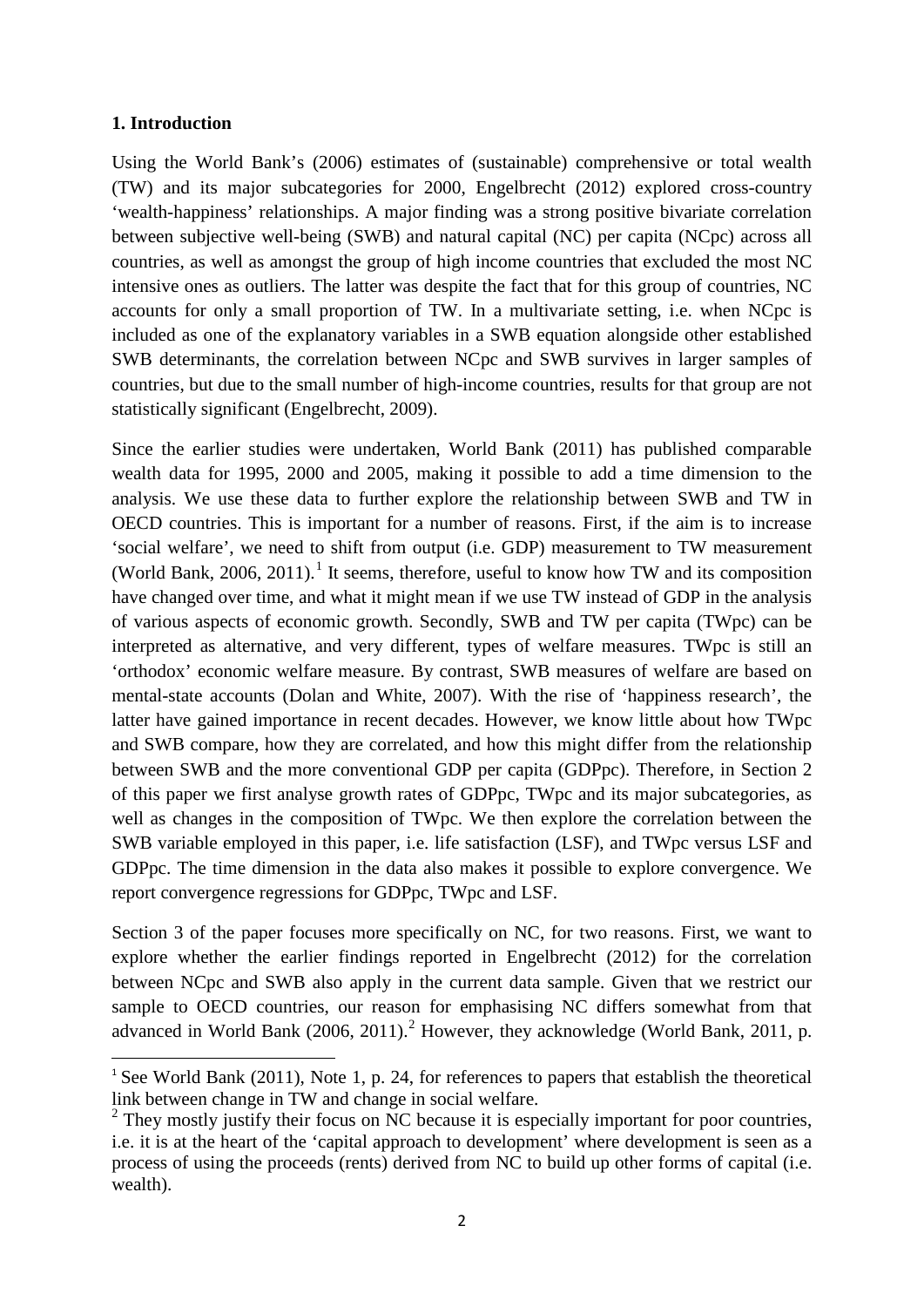18) that even when the share of TW accounted for by NC is small, like in most OECD countries, "it is essential to focus on management of NC because it differs in key ways from produced and intangible capital." Not only can it provide a wide range of local and global public goods, but many forms of NC are non-renewable and loss of NC can lead to irreversible changes, which is far less common for other forms of capital. Moreover, substitution is often limited.

Secondly, the time dimension in the data enables us to calculate sustainability indices from the wealth data. In particular, World Bank (2006, 2011) argues that 'change in TWpc' (∆TWpc) is the appropriate measure of economic sustainability derived from the capital approach to development. However, there is controversy about its measurement. It is of interest to explore how different specifications of this measure are related to other economic sustainability measures, such as Adjusted Net Savings. Furthermore, one might argue that 'change in NCpc' (∆NCpc) is a different, i.e. environmental, sustainability measure, at least for high income countries. We explore the relationship between various sustainability indices derived from the capital approach to development, other major sustainability indices, as well as an 'objective' (GNI per capita) and subjective (LSF) well-being variable. Stiglitz et al. (2009) argue strongly that environmental sustainability, 'objective' well-being and SWB measures all capture important aspects of well-being, and that they must be measured separately, i.e. they should not be combined to create composite indices. World Bank (2011, p. 23) also recognises that economic sustainability is not the same as human well-being. We agree, and argue that it should be of some interest to know how the three types of measures are correlated. In short, this paper aims to contribute to the attempt to bridge the divides between the 'happiness' literature, the literature on comprehensive wealth, and that on the wide range of sustainability indexes. This would seem an important step forward in the debate about how to achieve sustainable development, a point that has also recently been made by Helliwell et al. (2012).

The paper is organised as follows. Section 2 first discusses LSF, wealth and other data used (except for the sustainability indices, which are introduced in Section 3), and then analyses them. Section 3 begins with an exploration of the relationship between LSF and NCpc. Next are some general comments on sustainability indices, a description of the ten indices used, and analysis of how closely they are correlated. We finish with some concluding comments (Section 4).

# **2. Life Satisfaction, Comprehensive Wealth, GDPpc: Growth Rates, Shares, Correlations, Convergence**

# **2. 1 Data**

# Country Coverage

Because comparable wealth data are only available for 1995, 2000, and 2005, we exclude countries that joined the OECD after 2005 (Chile, Estonia, Israel and Slovenia) and those for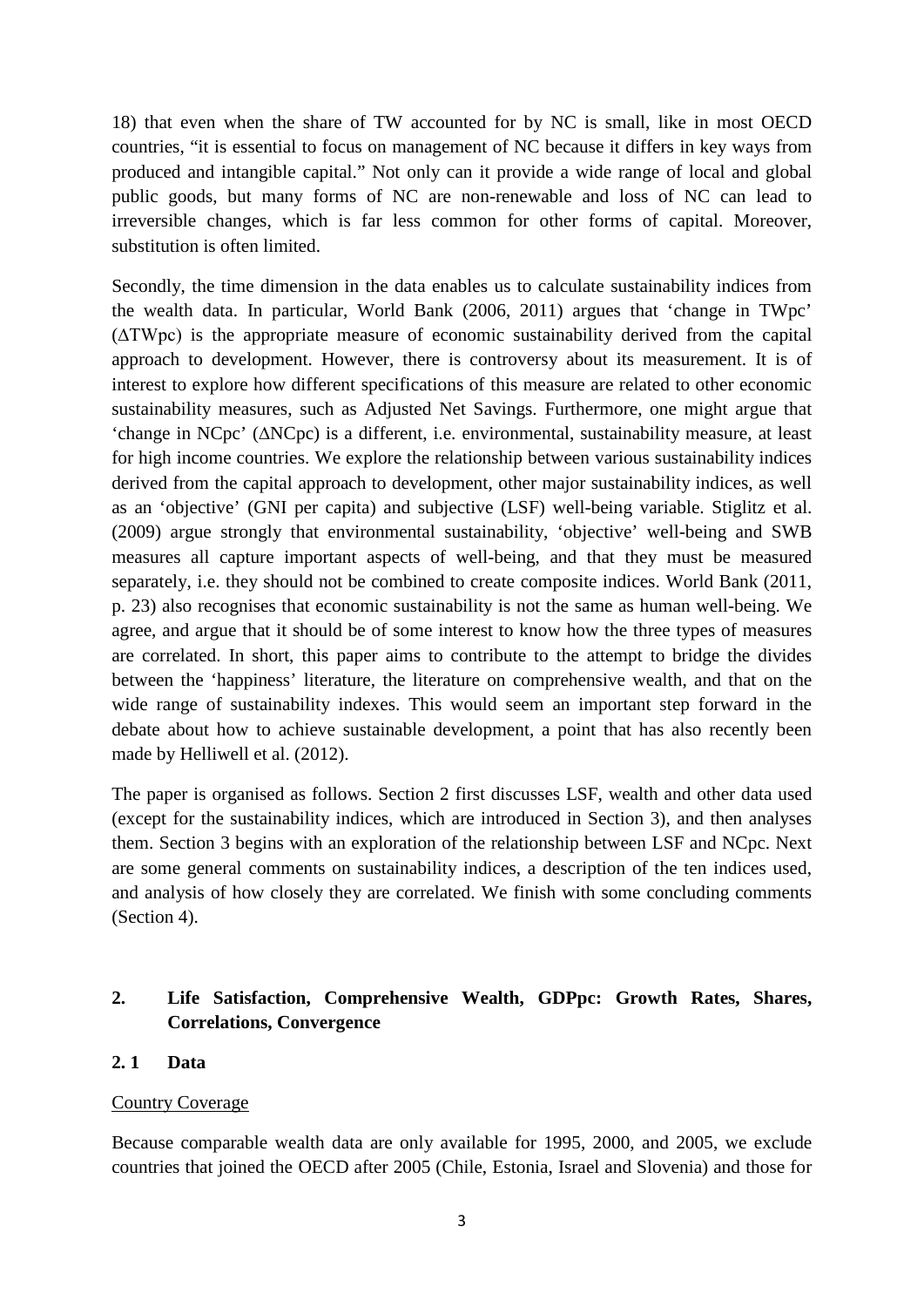which no wealth data are reported in 1995 (Poland, Turkey, Czech Republic and Slovak Republic). This reduces the sample to the 26 countries shown in Table 1. These countries account for 85.6% (78.8%) of TW in 1995 (2005) of the over 120 countries included in World Bank (2011).

An advantage of restricting the analysis to OECD countries is their relative homogeneity. Institutional and other factors are likely to be much more similar compared to larger samples of countries<sup>[3](#page-3-0)</sup>, and so is data availability. For example, there are no or insufficient SWB data for many high-income non-OECD countries, including natural resource intensive countries. Such countries also tend to have very different patterns of development compared to OECD countries and would warrant separate analysis.<sup>[4](#page-3-1)</sup> Furthermore, the relationship between SWB and material standard of living variables is likely to be very different for poor countries compared to high-income OECD countries, again suggesting that separate analysis is warranted.

# Life Satisfaction (LSF) Data

There are many different SWB measures.<sup>[5](#page-3-2)</sup> Since we are interested in the nexus between SWB as a 'welfare measure', and TW and its subcomponent NC, we use LSF, i.e. a cognitive life evaluation measure. Helliwell and Wang (2012) report that life evaluation measures show much less short-term variation compared to emotional report measures, and much more linkage to life circumstances. This is arguably preferable in our context. We use country averages for LSF that have been calculated *mostly* from responses to the question: *"All things considered, how satisfied are you with your life as-a-whole now?" Answers range from '10 satisfied' to '1 dissatisfied'*, and have been transformed to a 0-10 scale. Data for the above are taken from the World Database of Happiness (Veenhoven, 2012).

It is still difficult to match SWB data with other data for particular years at the cross-country level. Therefore, there are tradeoffs in this type of study in terms of quality and fit of SWB data. For example, there are comparability issues when responses to similar, but not identical, survey questions are combined in one dataset, and when numerical response scales differ (see, for example, Veenhoven, 2009). On the one hand, we minimize, but cannot completely eliminate, these issues by (almost exclusively) using responses to the same LSF question,

<span id="page-3-0"></span> $3$  For example, recently Fleche et al. (2012) have analysed the determinants of LSF in 32 OECD countries over the period 1994 - 2008 using pooled regressions at the country level and OECD average. They found that they do not vary a lot between these countries. In line with earlier studies they found income, health status (especially mental health), unemployment and social relationship to be important. They also argue that cultural differences are not major drivers of differences in LSF.

<span id="page-3-1"></span><sup>4</sup> For example, Bahrain, Kuwait, Oman, Saudi Arabia, United Arab Emirates, Brunei Darussalam exhibit declines in TWpc from 1995 to 2005, whereas all OECD countries in our sample exhibit increases.

<span id="page-3-2"></span> $5 F$  For a recent summary of different SWB measures and much of the current state of happiness research, see the 'World Happiness Report' (Helliwell et al., 2012). The report was commissioned by the United Nations General Assembly for the UN Conference on Happiness which took place on April  $2<sup>nd</sup>$ , 2012.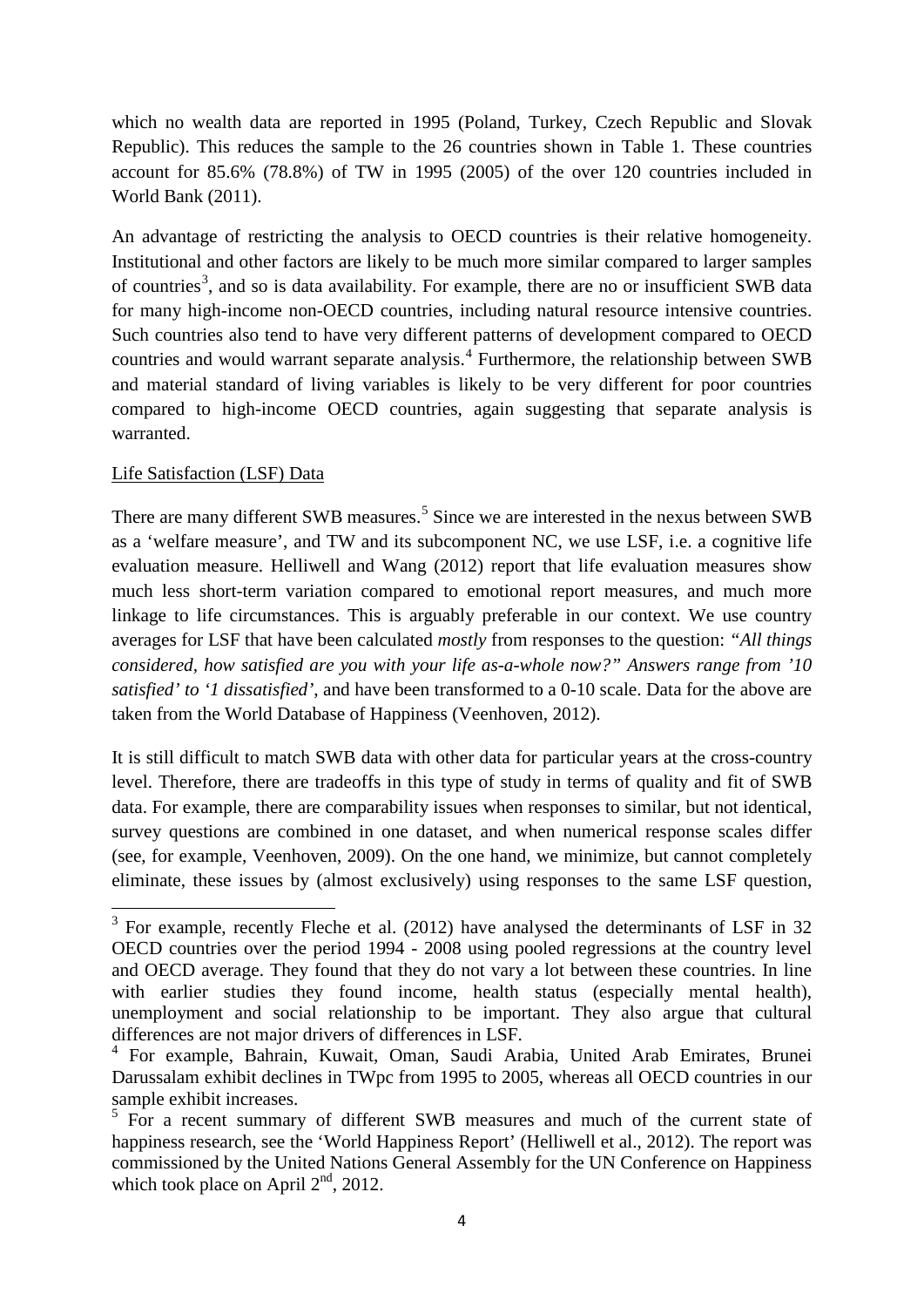which seemed the widest available measure for the time period covered in this study. On the other hand, the disadvantage of trying to avoid pooling responses from different numerical scales that fit our three years is that, where possible, we use simple interpolation to obtain values for 1995, 2000 and 2005 when only data for different years are available. However, in some cases even this was not possible: In the case of Greece, we use the 1999 value for 1995. Moreover, in the following instances data were taken from the World Value Survey databank for a very similar question<sup>[6](#page-4-0)</sup>: Canada (1 data point), Greece (1 data point), Iceland (2000 value is that for 1999, 1 data point taken from 11 step numerical LSF measure); Luxembourg (the 1999 value is used for 1995); New Zealand (only two data points available, for 1998 and 2004). Because not all LSF data are obtained from the same question, we use a 0 to 10 scale for all. However, given the aggregate nature of our data, use of the transformed 0-10 or untransformed 1-10 LSF data does not make much difference. We only report results obtained using the transformed data.<sup>[7](#page-4-1)</sup> Data for the UK were calculated from those reported for Great Britain and Northern Ireland, using population weights.

#### [Table 1]

LSF data by country for 1995 and 2005 are shown in Table 1. Given the relatively short time period, the fact that most of the OECD countries in our sample are high-income countries, and the nature of the LSF data (i.e. many being interpolated), we do not expect much variation in average LSF over the decade. In fact, we do not analyse change in LSF over time, apart from commenting on the data shown in Table 1 and conducting a simple convergence analysis. It can be seen from the table that the (simple) average of LSF across all countries hardly changed over the ten years (-0.8%), although there are fifteen countries for which average LSF declined and eleven for which it has risen. By far the largest percentage changes are observed for Spain  $(+11.5\%)$ , Mexico  $(+11\%)$  and Portugal  $(-15.5\%)$ .

#### Wealth Data

# *Comprehensive or Total Wealth per capita (TWpc)* [8](#page-4-2)

Economic theory suggests that TW can be estimated as the present value of (sustainable) future consumption (Hamilton and Hartwick, 2005). World Bank (2006, 2011) adopt this approach and implement it empirically for a large number of countries. By necessity, derivation of the TW estimates relies on many assumptions, data modifications etc. We

<span id="page-4-0"></span> $6$  The only difference is that the question ends with '...these days?', instead of '...now?'.

<span id="page-4-1"></span><sup>&</sup>lt;sup>7</sup> Currently the most reliable data on average LSF are probably available from the Gallup World Poll. However, they only start in 2005 and, apart from the latest year (i.e. 2011 or 2012) are only available for a substantial fee.

<span id="page-4-2"></span> $8$  The reader interested in a more detailed explanation of the methodology used to build the comprehensive wealth estimates is referred to World Bank (2011, Appendix A).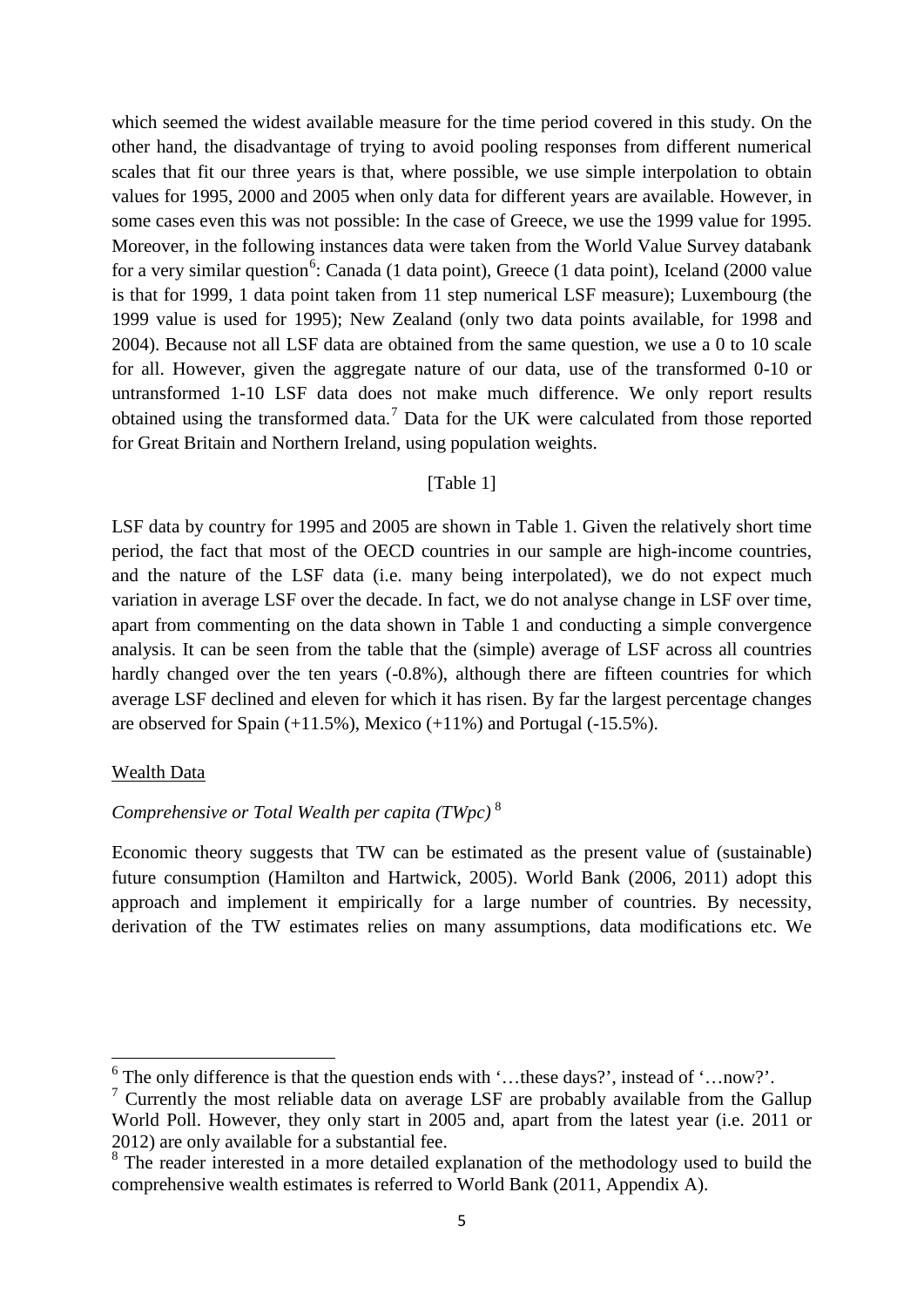employ these estimates as the best currently available and assume they are meaningful, while recognizing that they are far from perfect.<sup>[9](#page-5-0)</sup>

To obtain estimates of sustainable TW, the calculation of the initial level of consumption, which itself is calculated as the five year average around each of the three years, has to reflect sustainability (which may not be the case). Therefore, in cases where savings adjusted for depletion of natural and physical capital are negative, this amount is subtracted from the consumption level to obtain sustainable consumption (defined as consumption that leaves the total capital stock intact). Then country specific deflators are used to convert consumption to constant 2005 US dollars. Many other assumptions have to be made to derive TW, which involve questions of judgement. For example, estimation of the discount rate requires values for the pure rate of time preference (set to 1.5%) and elasticity of the marginal utility of consumption (set to 1). Also, wealth accounting is done on a generational basis, i.e. a maximum lifetime for all assets is set at 25 years. In short, TW is "calculated as the present value of the current level of consumption (held constant), taken over 25 years and discounted at the pure rate of time preference,…" (World Bank, 2011, p. 95). These choices can be criticized. The World Bank (2011) assesses how reasonable they are by calculating the implicit rate of return on wealth for each country. They find that 80 percent of these rates of return lie between 4 and 6 percent, which is judged acceptable. An alternative, and some would argue preferable, way to derive TW estimates is to estimate all capital stocks separately and then add them up (Dasgupta, 2009). However, this is currently impossible for most countries given measurement problems and data limitations for the largest form of capital, i.e. intangible capital.<sup>[10](#page-5-1)</sup>

The many conceptual and empirical issues associated with measuring TW, be it as the present discounted value of consumption or as the sum of all capital stocks, seem the major reason why the large literature on economic growth theory and empirics which has developed in recent decades is largely focused on GDP and its growth (adjusted for population growth), a concept that can be measured much more easily. However, as pointed out by Dasgupta (2009, 2010), this vast literature seems misdirected, i.e. economists should focus on growth in TW (again adjusted for population growth) instead. In short, Dasgupta argues that TW should be used as the 'left hand side variable' in growth regressions.

<span id="page-5-0"></span><sup>&</sup>lt;sup>9</sup> The World Bank's wealth accounting has now percolated into textbooks. See, for example, the discussion of pros and cons in Perman et al. (2011). They are rather sceptical of the World Bank's TW estimates, arguing that they add no information beyond that contained in the sustainable current consumption. However, they regard the relative sizes of the major TW sub-categories of some interest. An easy to read summary of wealth accounting and sustainability measurement is provided by Heal (2011).

<span id="page-5-1"></span><sup>&</sup>lt;sup>10</sup> Arrow et al. (2010) try to improve on the World Bank's (2006) methodology and follow this alternative approach. They introduce many other innovations, for example in how to estimate capital stocks. They also include a different form of capital, i.e. 'health capital'. However, they only do this for five countries, using mostly period-average data from 1995- 2000, i.e. for one point in time. They admit that many theoretical and empirical limitations remain. Also see Dasgupta (2010).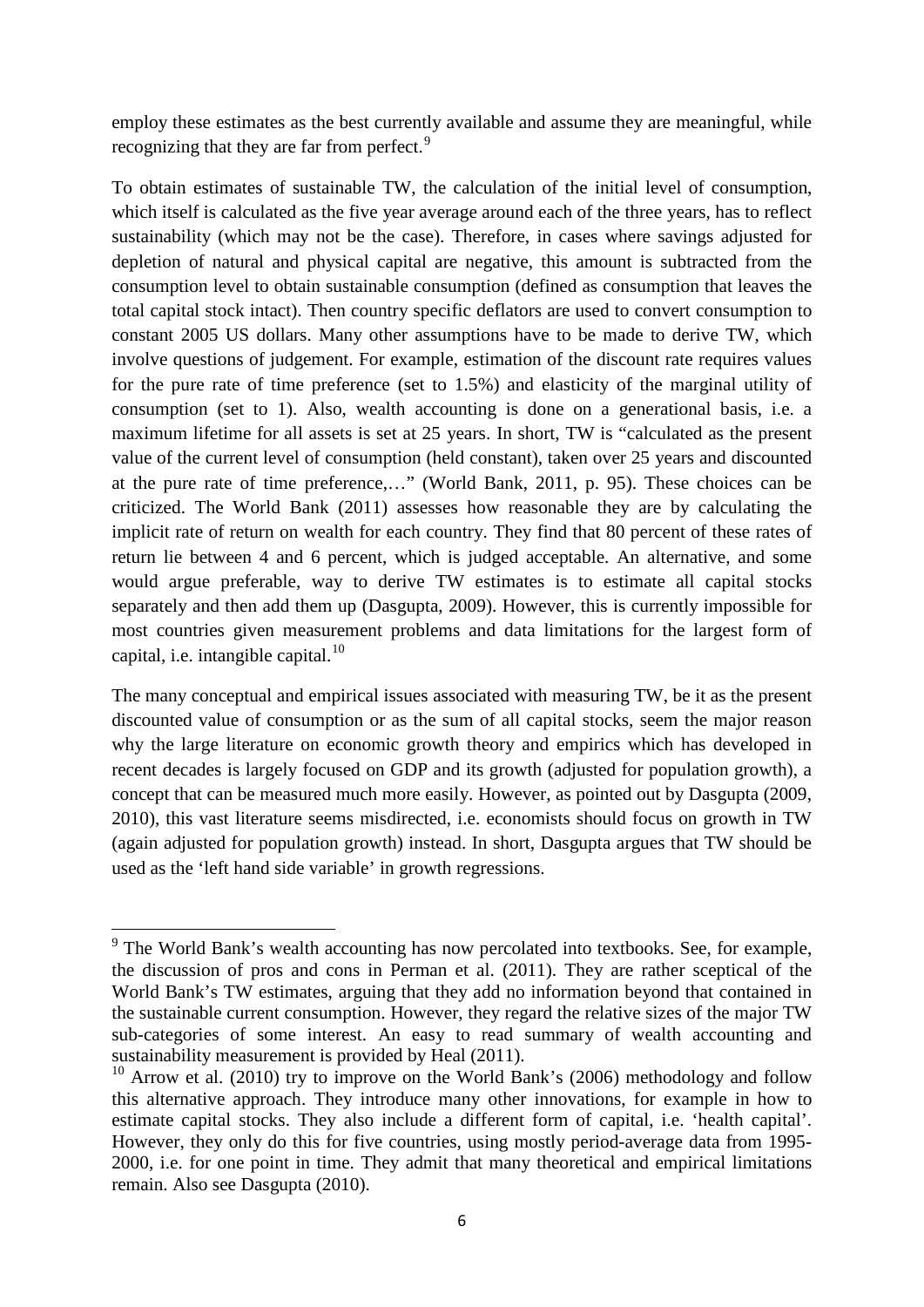#### *Natural Capital per capita (NCpc)*

*NCpc* includes agricultural land, protected areas, forests, minerals, and energy. Only those natural resources are included for which price and quantity data were available for many, if not all, countries. Numerous assumptions and approximations have been used in their derivation (World Bank, 2011).

The energy resources included are oil, gas and coal. Ten metals and minerals are included: Bauxite, copper, gold, iron ore, lead, nickel, phosphate rock, silver, thin, zinc. Note that stock values only include reserves that, at the time of measurement, could be economically extracted or produced, i.e. technological progress which might result in an increase in the stock of subsoil assets is excluded. The value of energy, metals and minerals is calculated at the present discounted value of (estimated) rent over the exhaustion time. The latter is set at 25 years for all countries. Also, a zero growth rate of rents is assumed. Similar assumptions are made in deriving the value of timber resources, but exhaustion time can be shorter than 25 years. The value of non-timber forest resources (hunting, recreation, watershed benefits) are estimated in a variety of ways. For example, it is assumed that only 10% of the forest area in each country is accessible for recreation. Deforestation rates are also taken into account. The value of protected areas is measured at the lower of per hectare returns to pasture and crop land, with returns capitalized over 25 years, using a 4% discount rate. Willingness to pay data for protected areas would have been preferable, but such data were not available. Use of land for tourism is not valued, but a priority for future work.<sup>[11](#page-6-0)</sup> Crop and pasture land values are estimated as net present value of land rents, assuming that products from the land are sold at world market prices. The output from pasture land is based on the value of meat, milk and wool production (at world market prices).

Some other important forms of NC are only partially included. For example, many ecosystems services are indirectly included in the value of land, but many others are still missing from the wealth accounts. The measurement of ecosystem services is a very active area of research. World Bank (2011) points out that one ecosystem service not included but of potentially high economic significance in high-income countries are the aesthetic services provided by natural landscapes, i.e. the share of NC in TW is likely to be underestimated in our sample of countries. Moreover, it is acknowledged (ibid., p. 23) that "public goods, such as carbon storage and biodiversity, pose special challenges and are not well represented in the wealth accounts".

It should also be noted that some other resources are completely left out. In particular, water, diamond and fishery resources are not included due to lack of data. They are, therefore, implicitly and erroneously included in the 'residual measure' of intangible capital. Many of the current omissions are likely to be remedied in future. In the meantime, the reader should keep the current limitations of the NC data in mind throughout the rest of the paper. They provide an important caveat to our results.

<span id="page-6-0"></span> $11$  For further details, see the annex on missing NC and ecosystem services in World Bank (2011), pp. 21-3.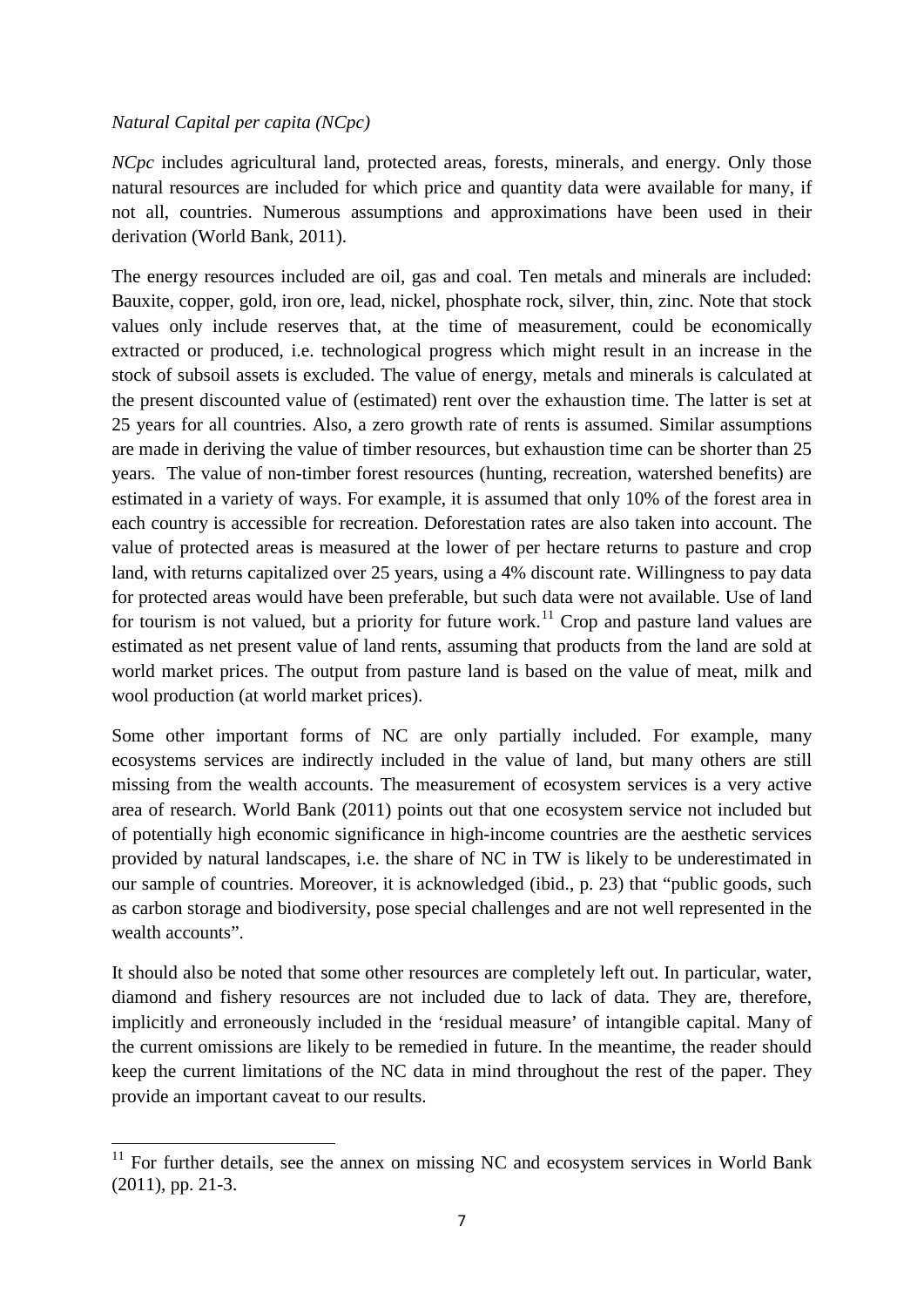#### *Produced Capital per capita (PCpc)*

The estimates for PCpc include the value of machines, structures, equipment and urban land. Apart from urban land, they are estimated using the perpetual inventory method. The service life of capital is set at 20 years, with a 5% depreciation rate. Urban land is simply measured as 24% of the stock of machines, structures and equipment. World Bank (2011) admits this is most likely an underestimation, but lack of data prevented estimation of country-specific proportions.

# *Intangible Capital per capita (ICpc)*

This is measured as a residual, i.e. by subtracting NC(pc) and PC(pc) from the estimate for TW(pc). In all countries, but especially in high-income countries, IC accounts for the vast majority of TW. One is tempted to borrow a phrase from Abramovitz (1956, p. 11) and call IC(pc) the "measure of our ignorance" of the true sources of wealth in today's knowledge-based economies (KBEs), which indicates "where we need to concentrate our attention".<sup>[12](#page-7-0)</sup>

ICpc is assumed to capture 'raw labour', human capital, social capital, institutional capital ('quality of institutions') and similar forms of capital, for which consistent cross-country data are not yet available, as well as technical progress and items that should have been included in NCpc and PCpc. This multitude of components led the World Bank (2011) to conduct further analysis in order to assess the reasonableness of the IC estimates. They regressed ICpc on human capital adjusted for health differences, institutional quality (proxied by a rule of law index), as well as on a number of dummy variables (time, country, income level) (ibid., chapter 5). It was found that human capital is the main form of IC in rich countries, and the only statistically significant production factor in high-income OECD countries.<sup>[13](#page-7-1)</sup>

It should also be noted that 'net foreign financial assets' are treated in most of World Bank (2011) as part of ICpc. However, in the empirical accounts they are netted out and listed as a separate category. The ICpc data used in this paper exclude them.<sup>[14](#page-7-2)</sup>

# GDP per capita (GDPpc) and GNI per capita (GNIpc)

<span id="page-7-0"></span><sup>&</sup>lt;sup>12</sup> Abramovitz (1956) was commenting on the then lack of knowledge about the causes of productivity increase in the US between 1869 and 1953, which was much higher than growth in measurable inputs.

<span id="page-7-1"></span> $13$  World Bank (2011, Table 5.3, p. 100) reports estimates for ICpc and HCpc for a select number of countries, including the G7 countries. For Canada and Japan, the reported values for HCpc are larger than those for ICpc (by 18% and 4%, respectively). For all of the poorer countries listed, the value of HCpc is far greater than ICpc (but country fixed effects have large negative values). It is not obvious to us that these findings are reasonable, for example what can explain the estimates for Canada an Japan? Presumably social and institutional capital is not negative in either country. Instead, it might indicate problems with some of the assumptions made in deriving the TW estimates.

<span id="page-7-2"></span> $14$  Net foreign assets are total assets minus liabilities. The former are the sum of foreign direct investment, portfolio equity assets, debt assets, derivative assets and foreign exchange reserves. The latter are the sum of FDI liabilities, portfolio equity liabilities, debt liabilities and derivates liabilities (World Bank, 2011, p. 150).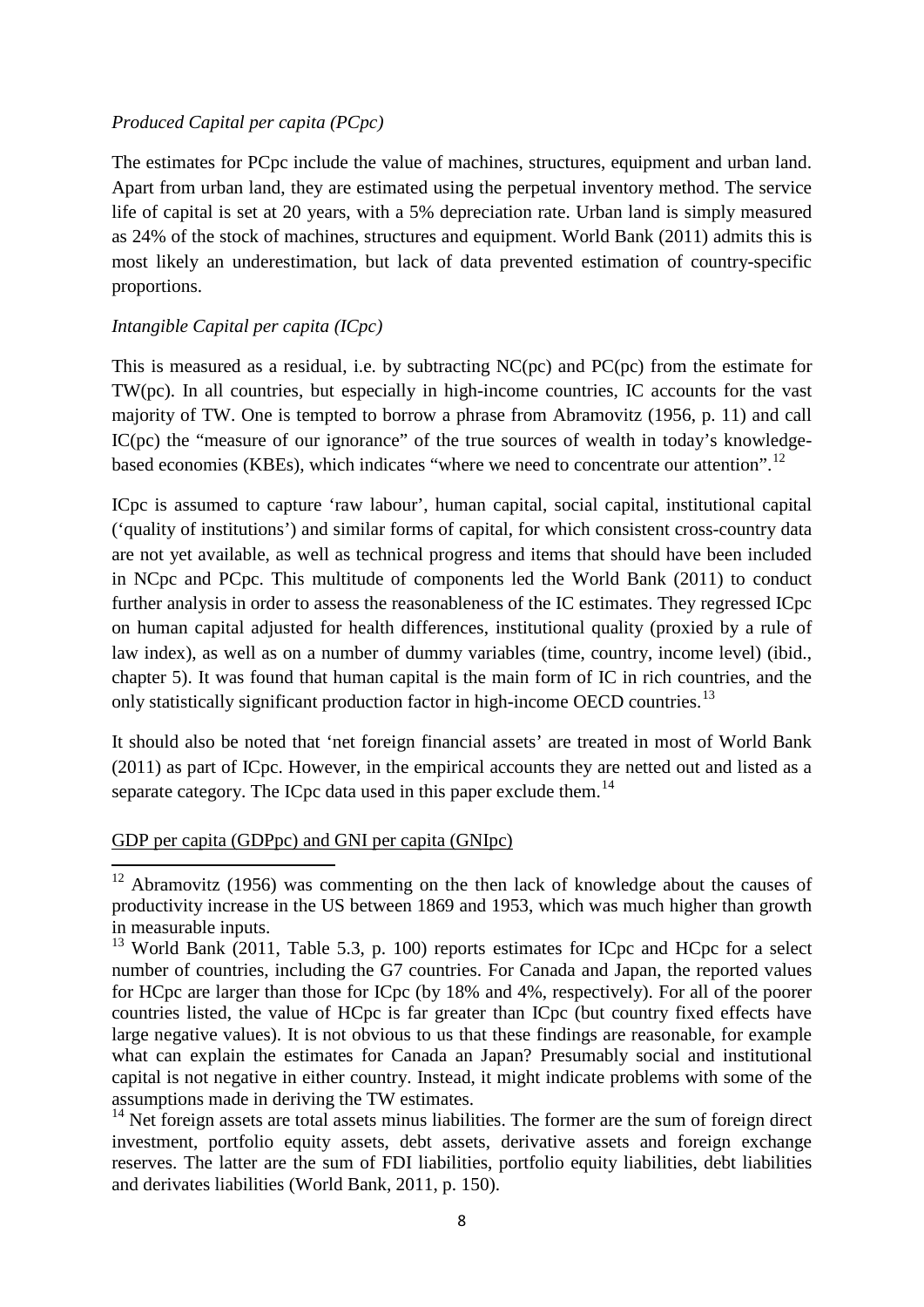Data for GDPpc in 1995, 2000 and 2005 based on purchasing power parity (PPP) in constant 2005 international \$ are taken from the World Development Indicators database. GNIpc in 2005 is from World Bank (2011).

# **2.2 Analysis**

### Growth Rates of GDPpc and Wealth Variables, Composition of Total Wealth, 1995-2005

We begin our analysis by calculating annual growth rates of GDPpc, TWpc and its major subcomponents (Table 2), as well as their correlation coefficients (Table 3). There is little difference between average annual growth rates of GDPpc and TWpc in our group of OECD countries as a whole (correlation coefficient of 0.88). This is not surprising. GDPpc is, in a sense, the return on TWpc. In 19 countries the growth rate of GDPpc is higher than that of TWpc. The greatest different is in Norway, where the growth rate of GDPpc is almost twice that of TWpc. Only France, Germany, Italy, Japan, Korea, NZ and the UK have TWpc growth rates that are higher than their GDPpc growth rates (and only in Italy, Japan and Korea are they appreciably larger). No country experienced negative growth in either GDPpc or TWpc over the decade. <sup>[15](#page-8-0)</sup>

# [Tables 2 and 3]

Trying to interpret the meaning of differences in GDPpc and TWpc growth rates is not straightforward. It might be tempting to argue that countries where TWpc has grown more than GDPpc have been, in some sense, 'less efficient' in producing a return on their wealth. However, if, as suggested in World Bank (2006, 2011), TWpc and not GDPpc is the more appropriate measure of 'social welfare', growth of the former is the important variable to focus on, not growth in GDPpc. Similarly, it has been recognised long ago that any attempt to derive a 'productivity measure' from the relationship between GDPpc and TWpc or their growth rates raises difficult issues, the resolution of which will be influenced by one's view of the nature of the economy. For example, Boulding (1966, p. 9/10), one of the founders of ecological economics, observed that in the context of an economy where resources are limited (his 'spaceman economy')

"… throughput is by no means a desideratum, and is indeed to be regarded as something to be minimized rather than maximized. The essential measure of success of the economy is not production and consumption at all, but the

<span id="page-8-0"></span><sup>&</sup>lt;sup>15</sup> The 'raw' data in levels for GDPpc and TWpc (available from the author) show that over the decade, rankings change for some countries but not others. NZ ranks  $21<sup>st</sup>$  in terms of GDPpc in both 1995 and 2005, and  $20<sup>th</sup>$  in terms of TWpc (also both years), i.e. focussing on TWpc in ranking exercises would have done little to change NZ's relative position. Other countries that rank very similar in terms of both GDPpc and TWpc are Greece, Korea, Luxembourg, Italy, Mexico, Norway, Portugal, Spain and Switzerland. Australia and Canada rank appreciably higher in terms of GDPpc than TWpc. For France, Iceland, Sweden and the UK it is the other way around.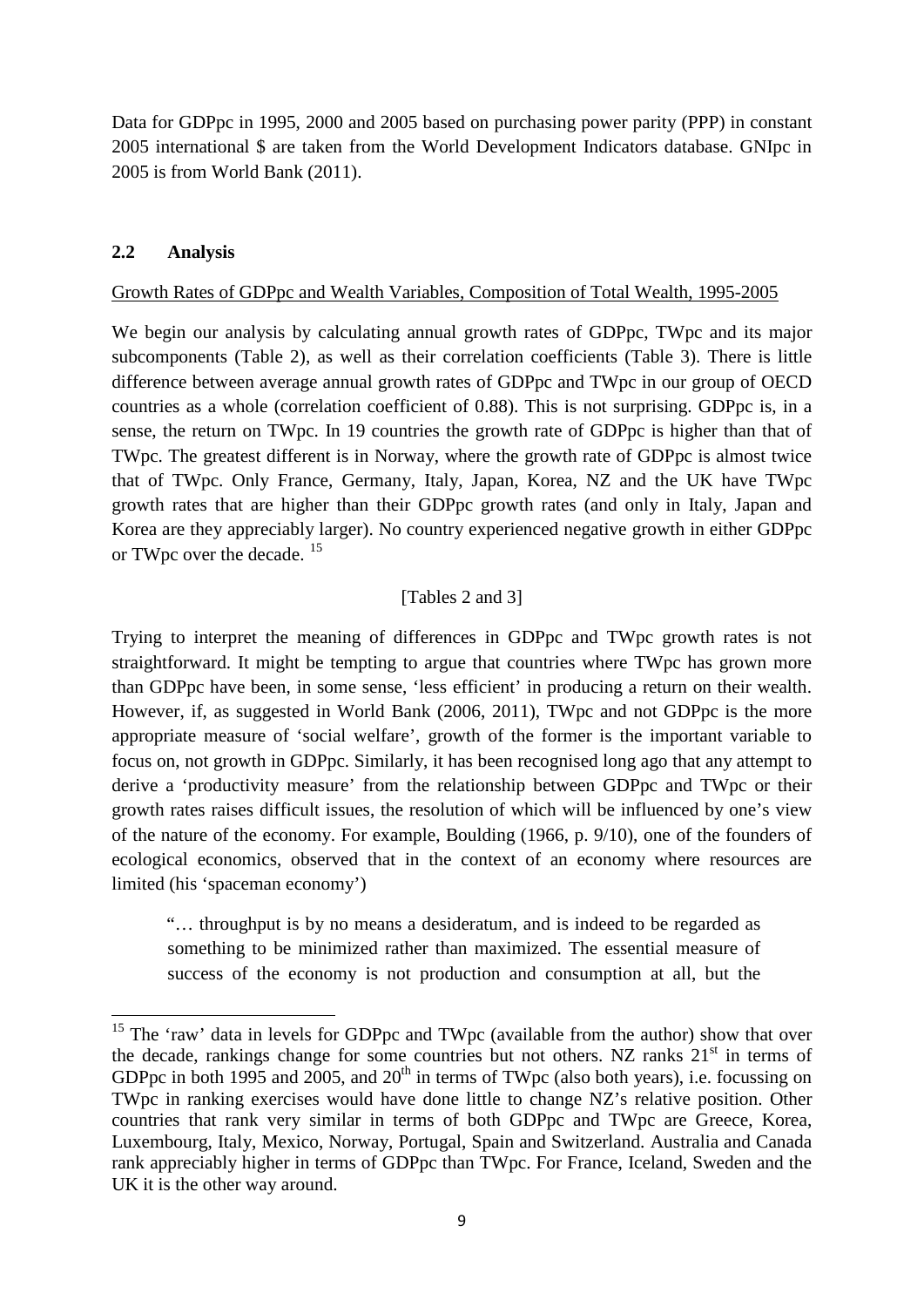nature, extent, quality, and complexity of the total capital stock, including in this the state of the human bodies and minds included in the system. In the spaceman economy, what we are primarily concerned with is stock maintenance, ..."

In short, for Boulding it was wealth stocks, not flows (like GDP), that mattered. Therefore, in a spaceman economy it seems desirable to reduce the GDPpc/TWpc ratio, not to maximise it.

Looking at wealth subcategories, it is apparent that the growth rate of TWpc is highly correlated with that of ICpc (correlation coefficients of 0.88; see Table 3). This supports the view of OECD economies being KBEs where intangible capital is more important than physical and natural capital. However, there are exceptions to this cross-country finding. In Denmark, Ireland, Luxembourg and Spain, the growth rate of PCpc is higher than that of TWpc and ICpc. Moreover, Norway's estimate for ICpc is slightly smaller in 2005 compared to 1995. Switzerland is the only country to experience a decline in PCpc.

Turning to NCpc, its growth rates are the most diverse, ranging from +2.53% for Norway to - 2.6% for Luxembourg, and they seem different in nature from those for PCpc and ICpc. Even in our group of OECD countries, NCpc has declined on average, and more often then not (17 countries had negative growth rates, 9 had positive growth rates). The correlation coefficients between NCpc and the other variables are all negative, but they are not statistically significant (Table 3).

Differences in growth rates of TWpc and NCpc hint at the issue of 'weak' versus 'strong' sustainability, which is about the degree of substitutability of other forms of capital for NC, although this is usually expressed in terms of absolute, not per capita, values. Perman et al. (2011, p. 86) argue that "roughly speaking, weak sustainabilists say do not let the size of the total stock of capital fall, while strong sustainabilists say do not let the size of the NC stock fall". TWpc has grown in all countries in our sample, in contrast to NCpc, suggesting that disagreements about sustainability between, on the one hand, 'neoclassical wealth accounting sustainabilists' and, on the other hand, those advocating strong sustainability, i.e. most ecological economists and ecologists, will continue.

Shares of NCpc, PCpc and ICpc in TWpc in 1995 and 2005 are shown in Table 4. They do not necessarily sum to 100, because the (positive or negative) share of net foreign assets is not shown explicitly. ICpc has increased slightly over the decade. In contrast, both the shares of NCpc and PCpc have declined, with the decline in the share of NCpc being the larger in relative terms. Looking at country specific shares, it can be seen that NZ's NCpc share was the largest in 1995, followed by Mexico and Norway. By 2005, Mexico's share had more than halved, leaving the top three ranks to the developed natural resource intensive countries Norway, NZ and Australia. For only three countries did the NCpc share increase; they are Norway, Australia and Belgium, with Norway showing the largest increase by far. Japan, Hungary and Switzerland had the highest PCpc share in 1995. Ten years later the top three ranked countries were Japan, Korea and Luxembourg. Countries with the highest shares of ICpc in TWpc in 1995 were the UK, US and Iceland. That was still the same in 2005.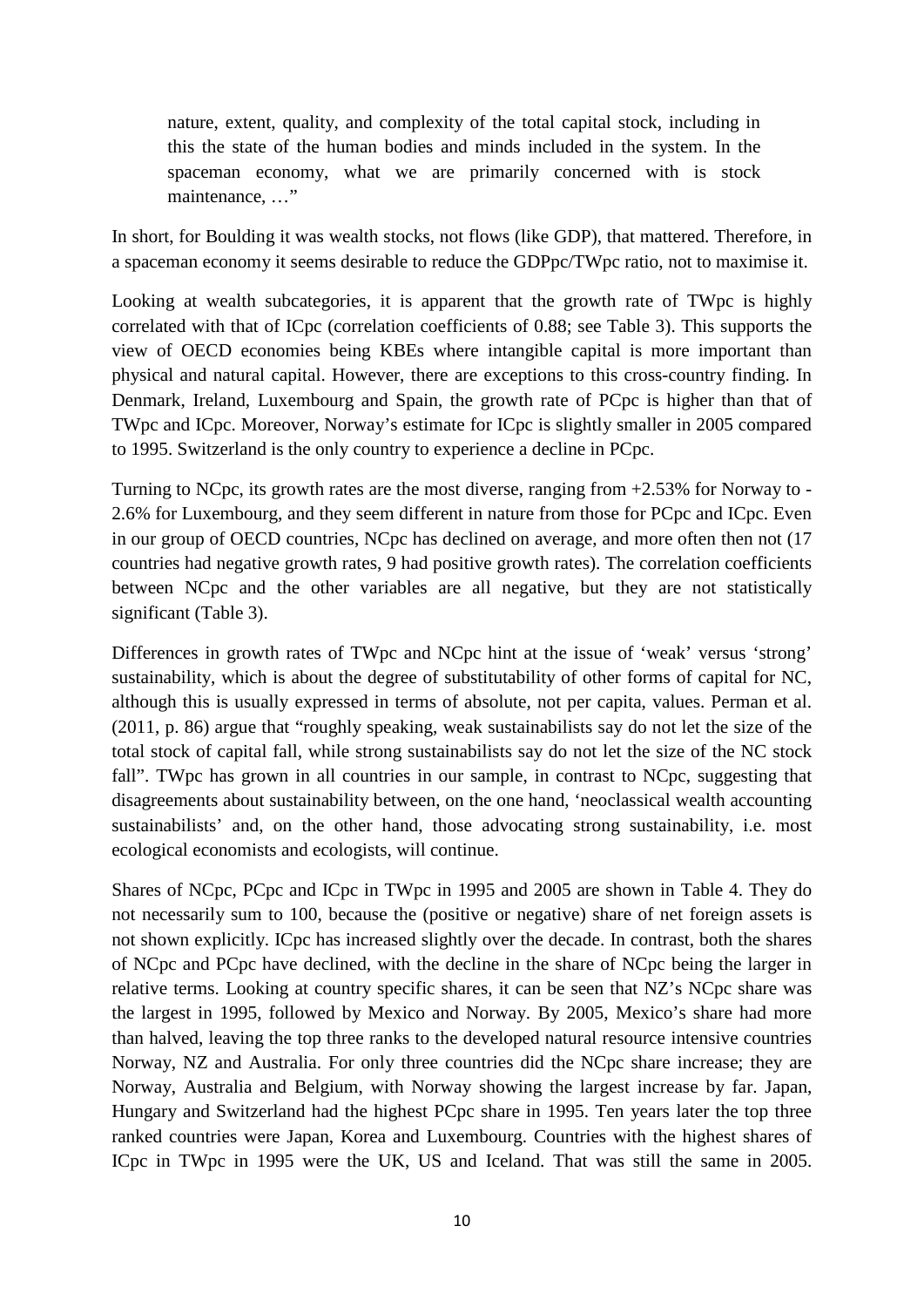However, Iceland had overtaken the UK and US to be ranked first. The only countries with ICpc accounting for less than 70% of TWpc were Switzerland (both years), as well as Luxembourg and Norway (both in 2005). This seems to have been due to their large positive per capita net foreign assets.

#### [Table 4]

#### Correlation between LSF and TWpc versus LSF and GDPpc

Figures 1 and 2 are scatter plots of average LSF against, respectively, GDPpc and TWpc, using data for all three years. It is apparent that there is a somewhat better fit between LSF and TWpc than between LSF and GDPpc. TWpc might 'matter more' for average LSF in OECD countries that does GDPpc. The correlation coefficient between LSF and GDPpc is 0.43, that between LSF and TWpc is  $0.60$ .<sup>[16](#page-10-0)</sup> Scatter plots and bivariate regressions for individual years (not shown) indicate that  $R^2$  for the LSF-GDPpc relationship declines steadily from 0.273 in 1995 to 0.169 in 2005, whereas that for LSF-TWpc declines from 0.435 in 1995 to 0.365 in 2005. By 2005, the  $R^2$  for the bivariate LSF-TWpc regression had risen to more than twice that for the LSF-GDPpc regression. This might suggest that for our sample of countries the first part of the Easterlin Paradox, i.e. that at a point in time, SWB varies directly with income, is stronger if recast in terms of TWpc instead of GDPpc.<sup>[17](#page-10-1)</sup> Exploration of the paradox using wealth data seems an interesting avenue for further research.[18](#page-10-2)

Scatter plots and linear regressions for LSF versus the major subcategories of TW (not shown) indicate that the estimates for LSF versus ICpc are close to those for LSF versus TWpc (with an  $R^2$  of 0.346). This is not surprising, given that ICpc is the largest component of TWpc.  $R^2$  from the regression of LSF on PCpc is somewhat lower (0.215). The regression results for the smallest capital category, i.e. NC, are weaker because of the greater importance of outliers. This will be discussed further below.

<span id="page-10-0"></span> $16$  Our findings might be somewhat misleading in that we impose the linear form on the LSF-GDPpc relationship. Using a logarithmic function produces a slightly better fit  $(R^2=0.204)$ . However, for TWpc the linear functional form is preferred.

<span id="page-10-1"></span> $17$  The second part of the Easterlin Paradox concerns changes over time. More precisely, it suggests that despite rising incomes, SWB does not increase. As mentioned earlier, given the nature of our LSF data, we are less confident to comment on changes over time.

<span id="page-10-2"></span> $18$  We also explored the relationship between LSF in 2005 and, respectively, growth rates of GDPpc and TWpc over the preceding decade. The regressions had no or very low explanatory power ( $\mathbb{R}^2$  of 0.01 for the former, 0.1 for the latter), and slope coefficients were negative, possibly indicating a weak form of the 'paradox of unhappy growth' observed in larger samples of countries (see, for example, Graham, 2011).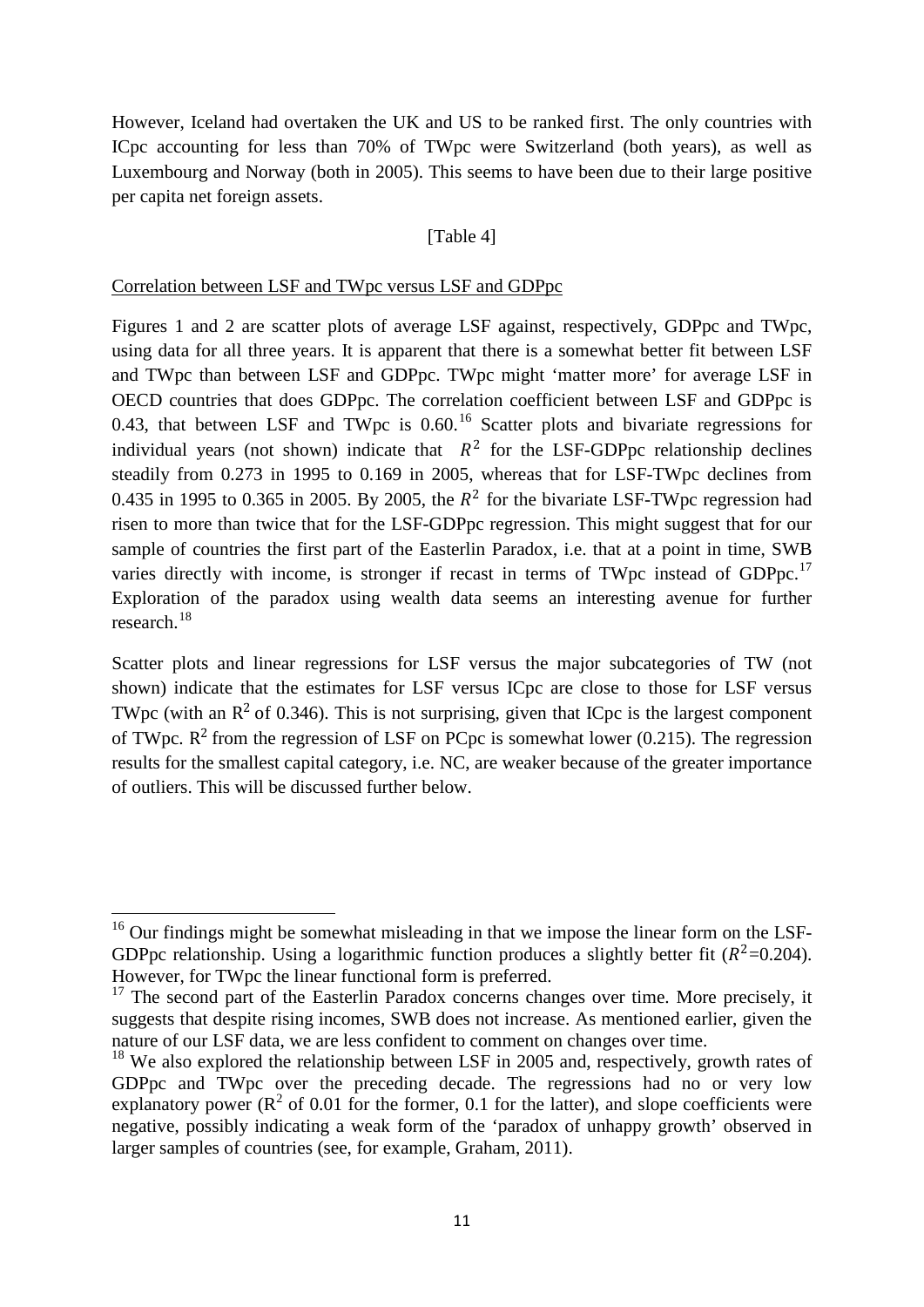



#### Convergence Analysis

We explore whether there are any signs of convergence in key variables over the 1995 to 2005 period. To that end, we estimate the 'classic' concept of absolute or unconditional ßconvergence (Sala-i-Martin, 1996) by regressing the annualised growth rate of the variable of interest 'X' over the period  $t+T$  on its base year log value and an error term:

$$
\frac{\log[\mathcal{X}_{i,t+T}/X_{i,t})}{T} = \alpha - \beta \log(X_{i,t}) + \epsilon_{i,t}
$$
\n(1)

X is, respectively, GDPpc, TWpc and LSF; t=1995, T=10, subscript i indexes countries and  $\epsilon_{i,t}$  is assumed to be a random error term. When other explanatory variables are added to equation (1), regressions test for conditional ß-convergence. Due to the small number of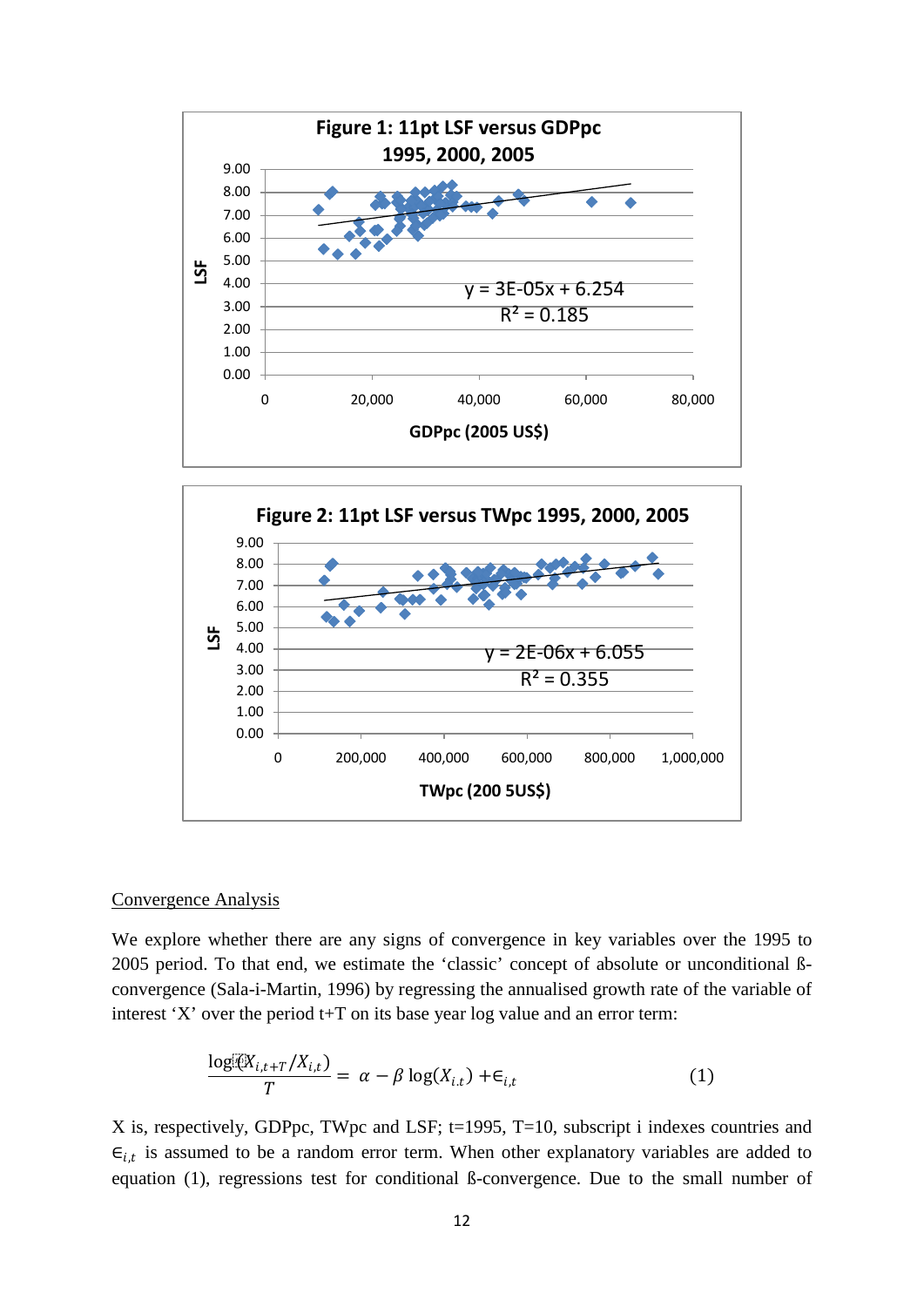observations in our sample, we only explore use of a few potential conditioning variables. For GDPpc and TWpc regressions, they are two country dummy variables, i.e. for Mexico and Hungary. These countries are by far the poorest (in terms of GDPpc and TWpc) in 1995 and might therefore distort the estimates.

When exploring convergence in LSF, there are other reasons to include dummy variables for Hungary and Mexico. Mexico is the only Latin American country in our sample. Latin American countries are known to have high levels of SWB compared to their material standard of living. In contrast, Hungary is the only ex-communist country (apart from former East Germany now being part of Germany) in our sample. Ex-Soviet Block countries are usually reported to have low levels of SWB compared to their material standard of living (Bonini, 2008, Inglehart et al., 2008). Moreover, the data suggest that Portugal might be another outlier (it had the largest negative growth rate of LSF). The SWB literature suggests that Trust (a proxy for social capital) and the unemployment rate strongly influence average SWB, the first positively, the second negatively (Frey and Stutzer, 2002, Di Tella et al., 2003). We include these two variables in conditional ß-convergence regressions for LSF and find the former to be highly statistically significant, in contrast to the latter which is always statistically insignificant. We therefore do not report regressions that include the unemployment rate.

Figure 3 and regression 1, Table 5, indicate that there is no evidence of unconditional  $\beta$ convergence in GDPpc. The estimate for  $\beta$  has the expected negative sign, but the t-ratio is -1.69, i.e. it is not statistically significant at the 10% level. The adjusted  $R^2$  is only 0.07. Adding dummy variables for Hungary and Mexico, and testing for conditional  $\beta$ convergence, only worsens the estimate.

# [Table 5]

The findings for TWpc convergence are quite different (see Figure 4 and regressions 3 and 4, Table 5). Although the  $R^2$  reported in Fig. 4 is only 0.18 (and the adjusted  $R^2$  is 0.15, see regression 3), the estimate for  $\beta$  is negative and statistically significant, i.e. there is unconditional  $\beta$ -convergence. The explanatory power increases further when the two country dummy variables are included (see regression 4, Table 5).

There is no unconditional ß-convergence for LSF (see Figure 5 and regression 5, Table 5). However, somewhat surprisingly, when conditioned on just a few variables, there is convergence. Regressions 6 and 7, Table 5, suggest there is conditional  $\beta$ -convergence in LSF when Trust and the country dummy variables are added. Portugal has by far the lowest level of Trust of all countries in the sample (i.e. 16.2, compared to a mean value of 38.6). Therefore, the Portugal dummy variable is likely to act as a proxy for low Trust that reduces the variation in the Trust variable in regression 7, Table 5.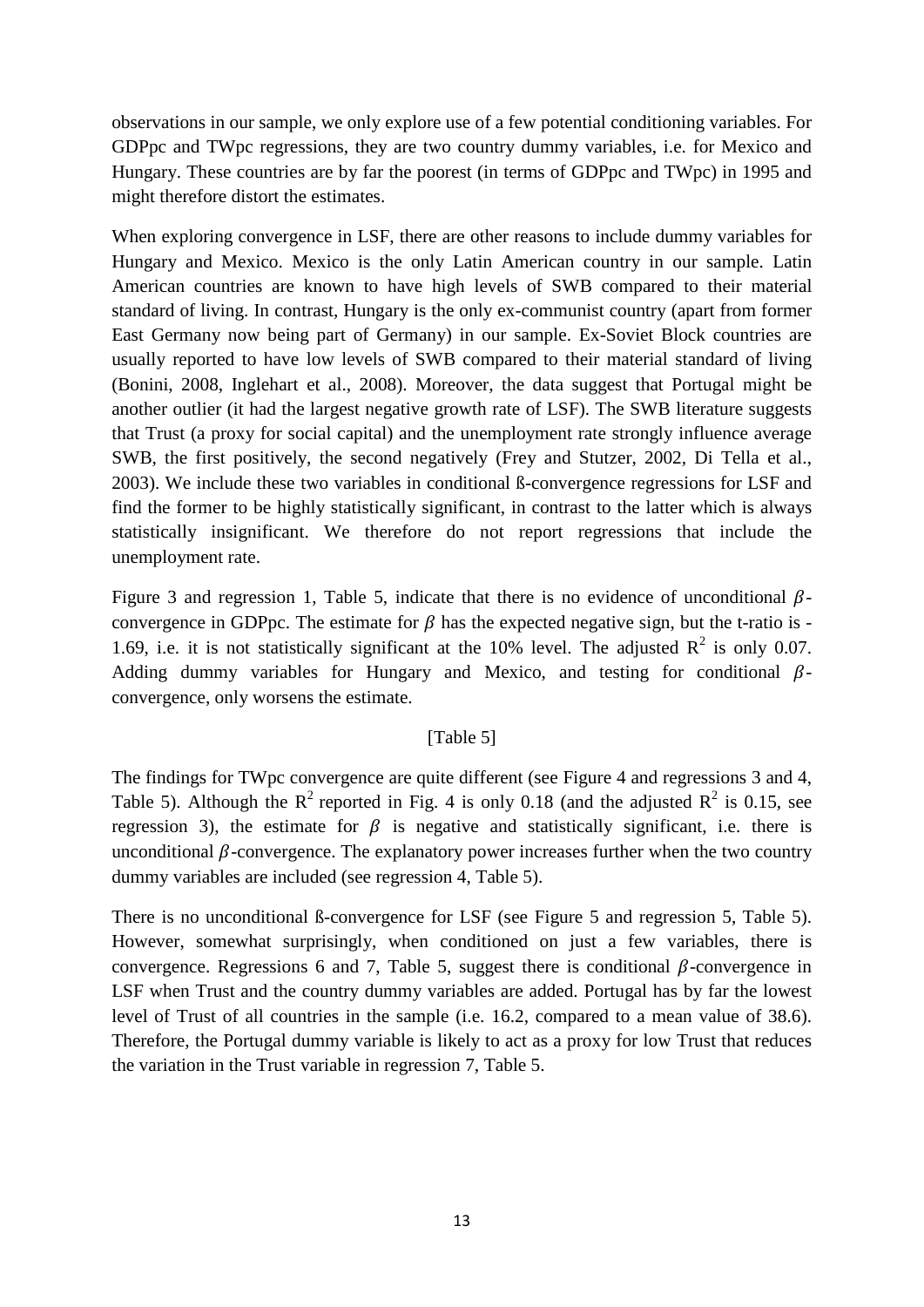



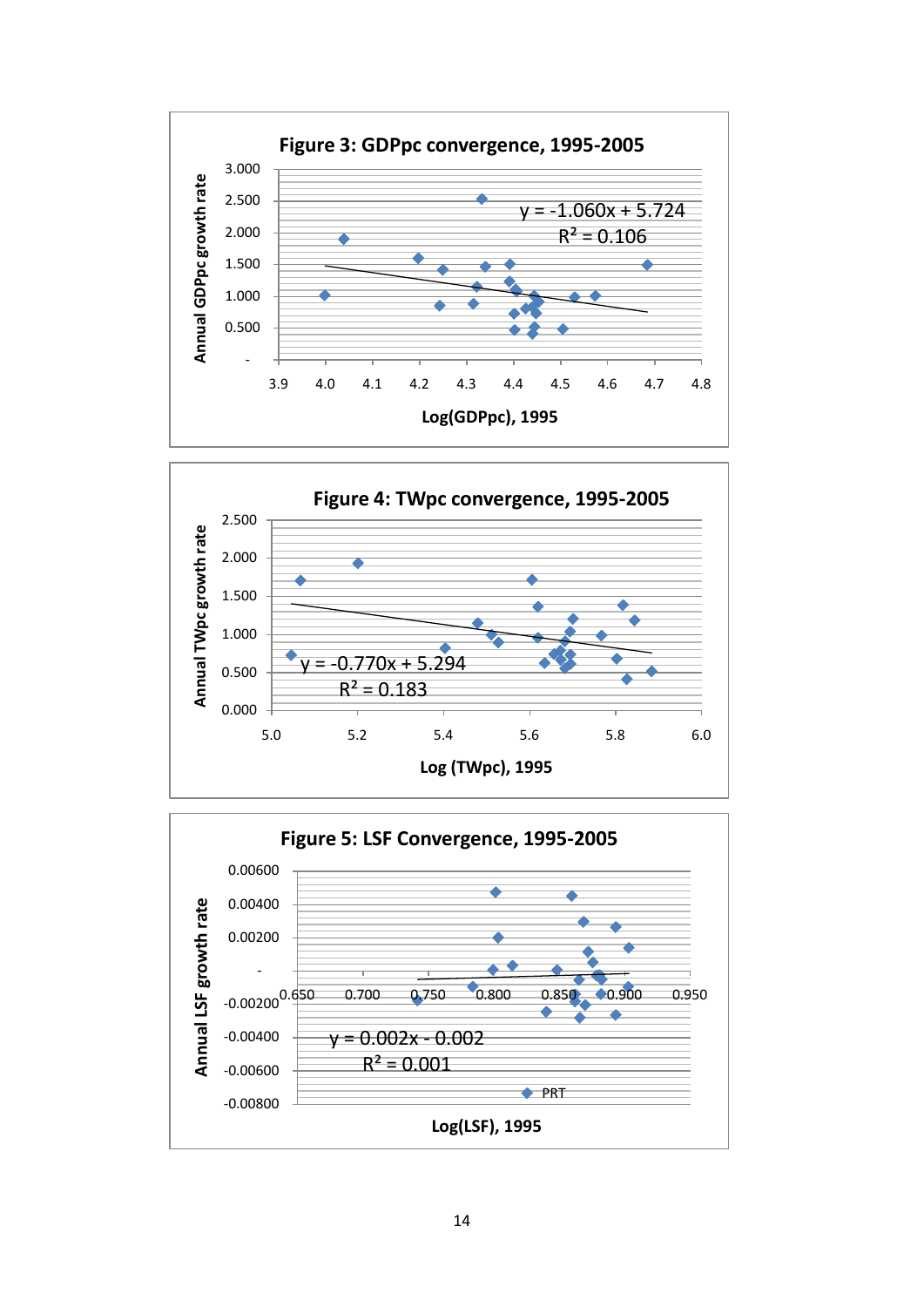The finding of conditional  $\beta$ -convergence in LSF and the importance of Trust are interesting results that are in line with others reported in the literature. For example, Sachs (2012, p. 7), in his introduction to The World Happiness Report, states that "Raising income can raise happiness, especially in poor countries, but fostering co-operation and community can do even more, especially in rich societies that have a low marginal utility of income". However, given the derivation of many of the LSF data, our findings should be taken with a grain of salt, although they at least suggest the possibility of LSF convergence among advanced KBEs.

# **3. Life Satisfaction, Natural Capital per capita, Sustainability Indices**

# **3.1 Correlation between LSF and NCpc**

Earlier studies found that across larger samples of countries, all of the major sub-categories of TW are related to SWB measures (Abdallah et al., 2008, Engelbrecht, 2012). By contrast, for the smaller group of higher income countries (i.e. those with GNIpc greater than US\$ 10,000 in 2000), this only seems to apply to ICpc and NCpc. Moreover, for the group of highest income countries (GNIpc greater than US\$ 20,000 in 2000), NCpc was found to be the only capital variable positively and significantly correlated with SWB when the most NC intensive countries where deleted as outliers (Engelbrecht, 2012). We briefly explore whether we find similar results for our group of countries in 2005.

Amongst the 26 OECD countries in our sample there are a few that have much higher NCpc than the rest. They are 1. Norway, 2. NZ and, either ranked  $3<sup>rd</sup>$  or  $4<sup>th</sup>$  in different years, Canada and Australia. When LSF is plotted against NCpc, these countries clearly stand out (see Figure 6). When they are deleted as outliers, the linear relationship between LSF and NCpc becomes stronger (Figure 7). Similar diagrams are obtained for 1995 and 2000 (although for those years, Norway and NZ are more similar), and also when data for all three years are used. Finland seems to be an outlier in terms of NCpc in 2000.

The cross-section findings for the correlation between NCpc and LSF reported in Engelbrecht (2012, Table 6) are broadly confirmed (see Table 6). When Australia, Canada, NZ and Norway are deleted as outliers, the correlation coefficient increases, and more so than for other capital stocks. When the poorer countries are also excluded, i.e. when only countries with GDPpc greater than US\$ 20,000 in 1995 are included, NCpc has the highest correlation with LSF, even higher than TW. Also, except for the 26 country sample, the correlation coefficient between NCpc and LSF is higher than that between PCpc and LSF. Constituting the largest proportion of TW by far, ICpc's correlation coefficients with LSF are basically identical to those obtained for TWpc and LSF.

[Table 6]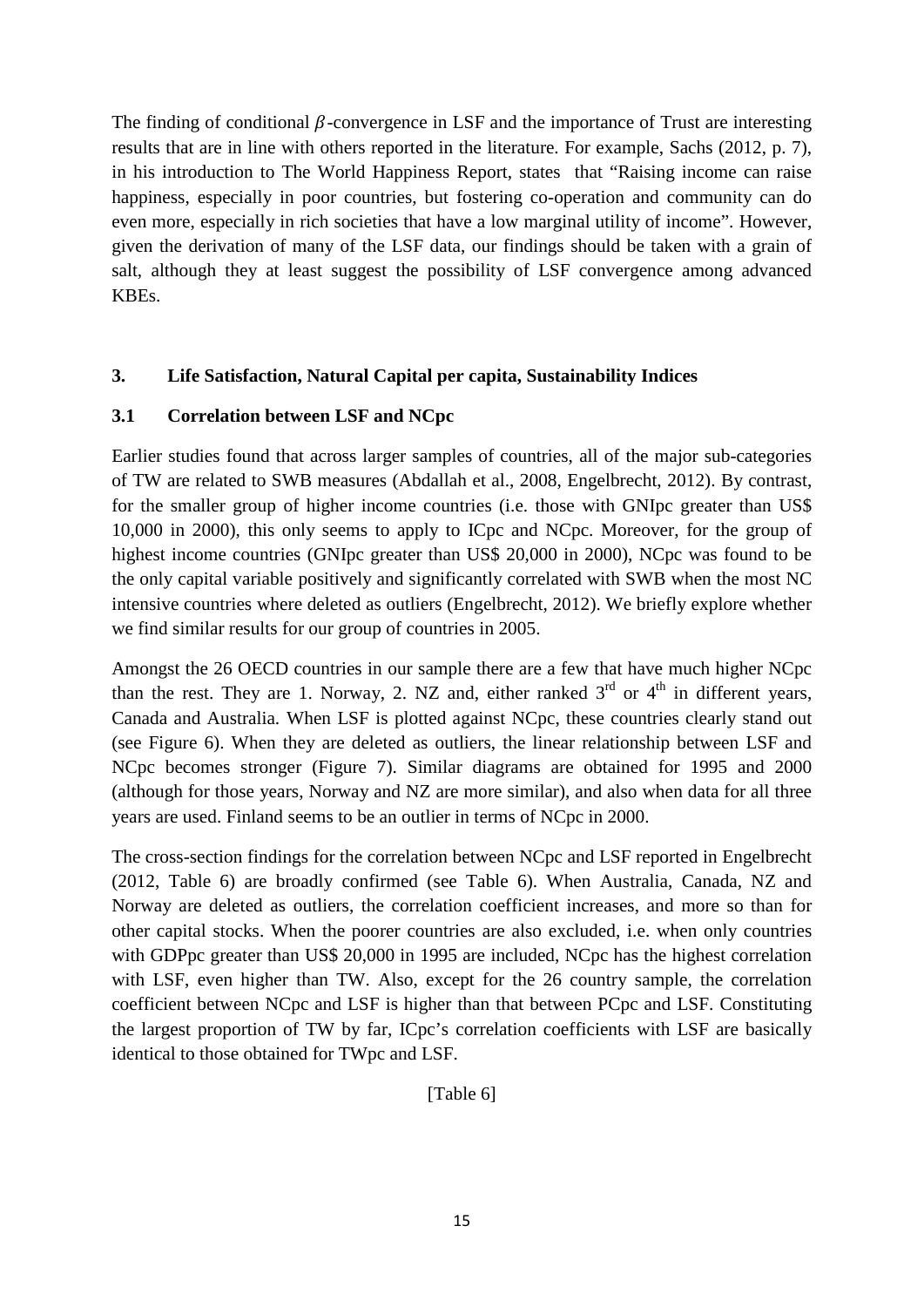



#### **3.2 Sustainability Indices**

#### Some General Comments

The principal reason for the development of macro-level wealth accounts is a concern for the future. In particular,

"...measuring changes in wealth permits us to measure the *sustainability* of development ... measuring changes in real, comprehensive wealth provides an indication to governments of whether policy, broadly conceived, is producing increases in both current and future well-being – what economists would term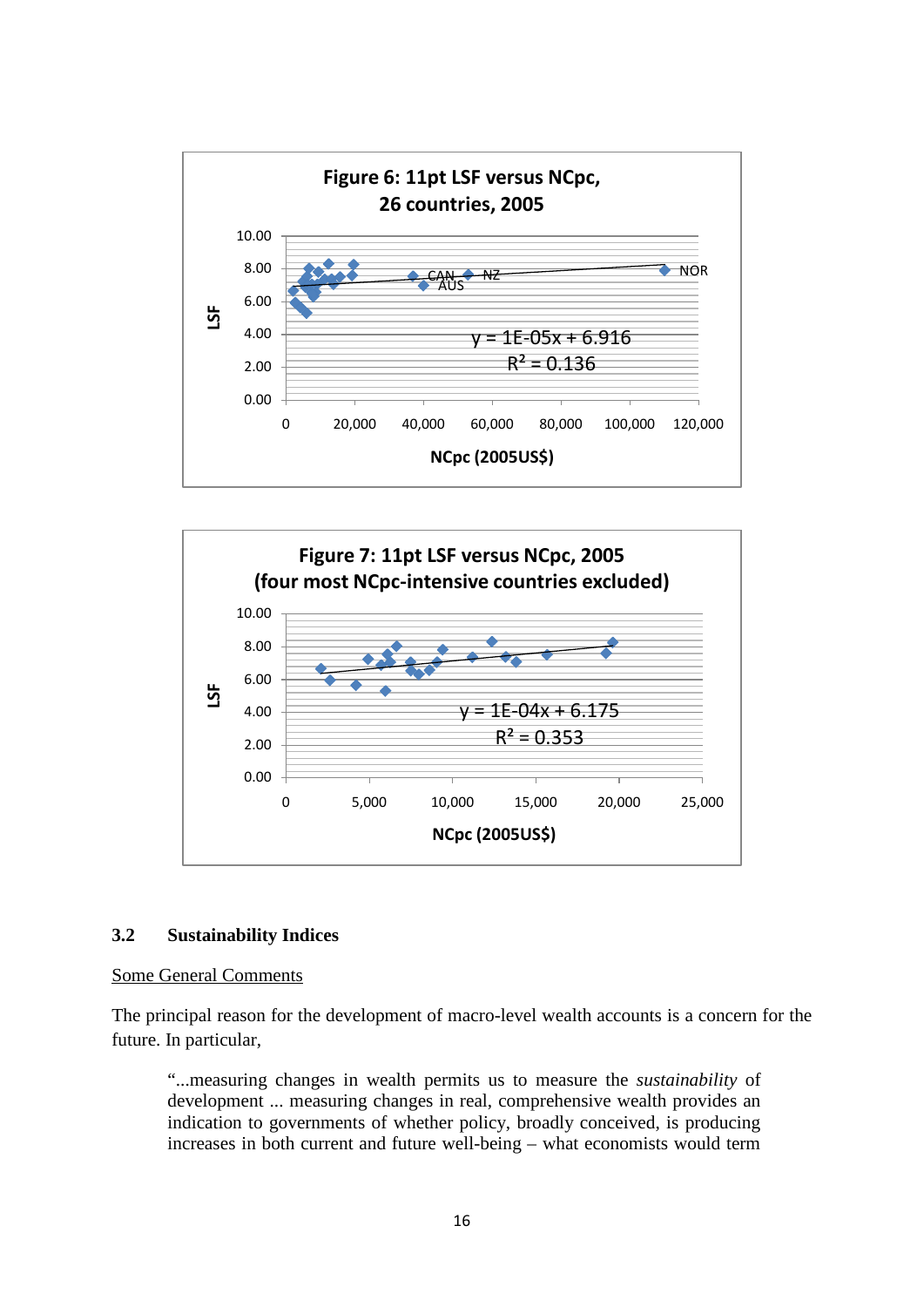"social welfare"... It certainly could be argued that the fundamental duty of government is to ensure that its policies lead to increases in social welfare."

(World Bank, 2011, p. 3/4, italics in the original)

In this section we explore how closely a number of prominent measures of sustainability are correlated in our sample of OECD countries.<sup>[19](#page-16-0)</sup> More specifically, our aim is to assess how closely the sustainability measures derived from the wealth data are correlated with some other sustainability indices, as well as with LSF and GNIpc.

The following sustainability indices are included: (1) Adjusted Net Savings per capita (ANSpc) in 2005 (World Bank, 2011); (2) Adjusted net savings as percent of GNI (ANS) in 2005 (as reported by UNDP, 2012); (3) the change in TWpc calculated as the difference between TWpc in 1995 and 2005  $\angle$  at TWpc) (in constant 2005 US\$), (4) the change in total wealth as reported in World Bank  $(2011)^{20}$  $(2011)^{20}$  $(2011)^{20}$ , which we denote 'change in wealth'  $(\Delta Wpc)$ , (5) the change in NCpc between 1995 and 2005 (∆NCpc); (6) the New Economics Foundation's Happy Planet Index (HPI) for 2005 (Murphy, 2009); (7) Ng's (2008) Environmentally Responsible Happy Nation Index (ERHNI), which is a modification of the HPI; (8) Knight and Rosa's (2011) specification of an Environmental Efficiency of Well-being (EWEB) index for 2005, (9) the Environmental Sustainability Index for 2005 (ESI) (Esty et al., 2005); (10) the Environmental Performance Index (EPI) for 2006 (Esty et al., 2006).

Comparison of different sustainability indices is of interest in its own right, but has become even more important in the context of the current push by policy makers for 'green growth', which aims to combine economic growth and sustainable development. For example, Hallegatte et al. (2012) refer to adjusted measures of net savings as 'key green accounting indicators'. It should be noted that all the sustainability measures included here assume 'weak sustainability', i.e. that other forms of capital can compensate for loss of NCpc. However, not even a constant level of NCpc guarantees (environmental) sustainability if some part of NC is 'critical', i.e. cannot be substituted. Suffice to say the extent to which different measures can be seen to capture sustainability is highly contested, as is the meaning of sustainability itself.

Stiglitz et al. (2009) strongly argue that sustainability needs to be measured separately from current well-being. They are, therefore, very critical of composite indices that combine both. This leads us to first classify the sustainability indices included here into two groups, i.e. those that are associated with the capital approach to development, i.e. measures (1) to (5), and those that incorporate a SWB component, i.e. indices (6) to (10). Another reason for approaching the comparison of indices in this way is that not all the indices with a SWB component are available for all countries. We want to get some idea about how closely

<span id="page-16-0"></span><sup>&</sup>lt;sup>19</sup> Our selection of indices is not exhaustive. There is an abundance of sustainability measures. For a survey of different classes of indices, see Stiglitz et al. (2009, chapter 3). They classify measures into 'dashboard or sets of indicators', 'composite indices', and 'adjusted GDP' measures.

<span id="page-16-1"></span><sup>&</sup>lt;sup>20</sup> The change in TWpc explicitly reported in World Bank (2011) is not the actual difference in TWpc between 1995 and 2005. This has also been noted by Perman et al. (2011) and is somewhat confusing.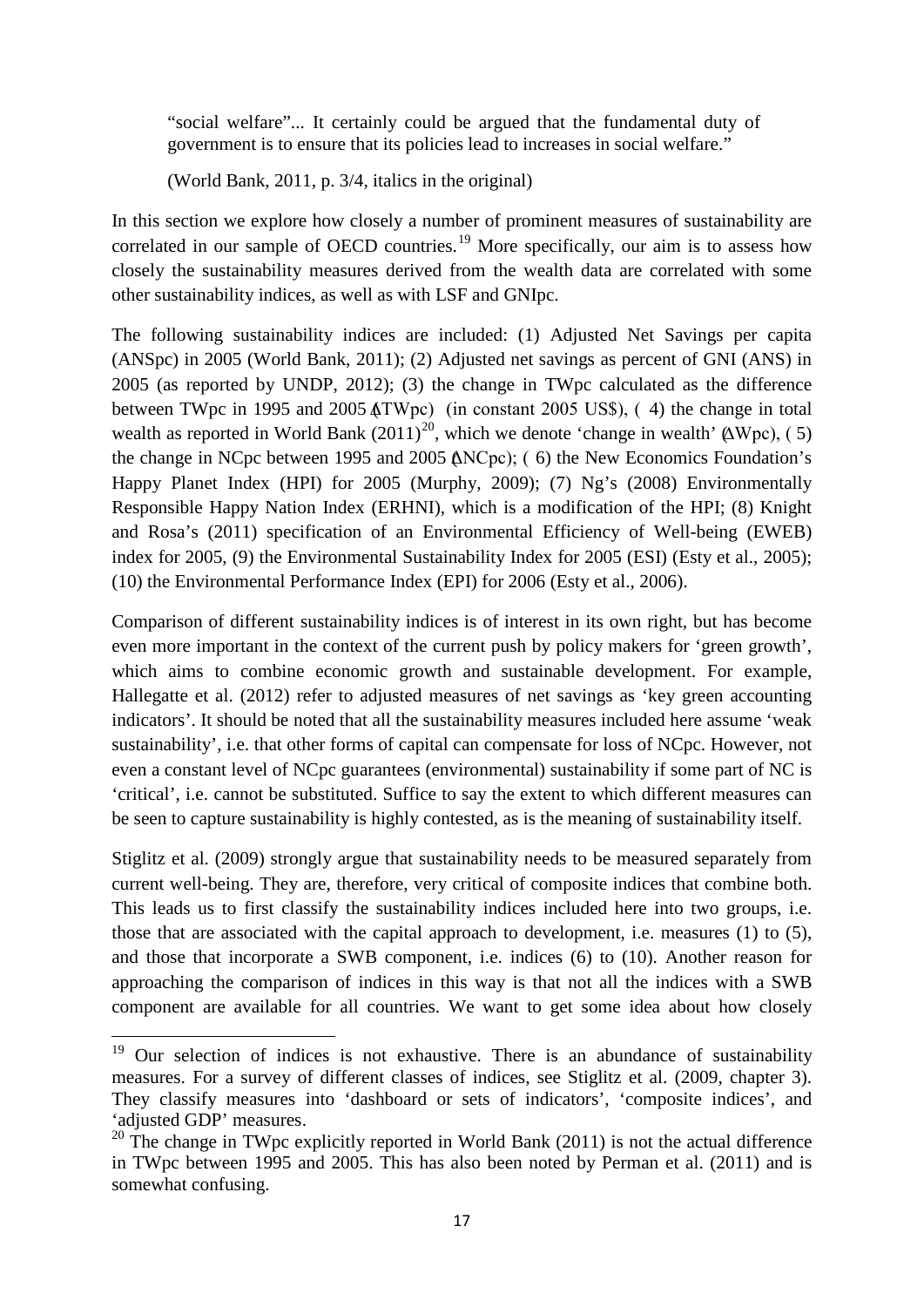indices within each group are correlated, before comparing some of the indices from both groups.

### Ten Sustainability Indices

The indices are briefly described below. The data are shown in Table 7.

# *(1, 2) Adjusted Net Savings per capita (ANSpc) and Adjusted Net Savings as percentage of GNI (ANS), both for 2005*

Adjusted Net Savings, also called 'genuine savings', are defined in general terms as 'gross savings minus consumption of fixed capital, plus education expenditure, minus depletion of natural resources, minus pollution damages' (Perman et al., 2011, p. 662).<sup>[21](#page-17-0)</sup> Measurement of the component making up ANS can and has been criticized (ibid., chapter 19). It should also be noted that ANS as such focuses on changes in TW, not TWpc. ANS is usually expressed as percentage of GNI. The data for 2005 used here are taken from the UNDP (2012) website. World Bank (2011, Appendix Table E.1), instead, report ANSpc.<sup>[22](#page-17-1)</sup> We use both. World Bank (ibid., p. 39) argues that "the rule for interpreting ANS is simple and clear: if ANS is negative, then we are running down our capital stocks and reducing future social welfare". When ANS is positive, the implication for development is less clear, because population changes are not taken into account. Especially in countries with high population growth, a positive ANS might be misleading as an indicator of sustainable development. That is why ANSpc is preferable, although in high income countries with low population growth this issue is less important. Both ANS and ANSpc can be calculated on an annual basis, in contrast to TW-based measures. They, therefore, have the advantage of providing more frequent feedback on whether the economy is on a sustainable development path or not (ibid., p. 37). The trade-off is that TW-based sustainability indices include more forms of capital, i.e. they are more comprehensive: ANS excludes agricultural land and parts of intangible capital (for further details, see ibid., Box 2.1, p. 38).

# *(3) Change in TWpc, 1995-2005 (∆TWpc)*

The capital approach to development as implemented in World Bank (2006, 2011) defines sustainability as non-declining per capita consumption over the next 25 years. The particular way of implementing the approach is best described as 'pragmatic', i.e. it seems roughly right, but numerous measurement issues remain. The availability of comparable TW data for more than one point in time allows, at least in principle, the calculation of sustainability aimed at, but not achieved, with ANS, i.e. it allows calculation of the change in total wealth (that is in all capital stocks).<sup>[23](#page-17-2)</sup> Another conceptual difference is that TW, in contrast to ANS, takes into account changes in real prices of assets, i.e. it includes capital gains. ∆TWpc is the

<span id="page-17-0"></span><sup>&</sup>lt;sup>21</sup> For more detail, see the World Bank website.

<span id="page-17-1"></span><sup>&</sup>lt;sup>22</sup> World Bank (2011) also report the 'ANS gap'. This shows how much extra savings (as %) of GNI) would be needed to keep TWpc constant. For all but five of our 26 countries, they record a 'not applicable'. The five countries are: Greece (0.2), Iceland (5.2), NZ (2.0), Portugal (4.7), US (2.0).

<span id="page-17-2"></span> $^{23}$  Interestingly, this also seems to accord with Boulding's (1966) vision cited earlier.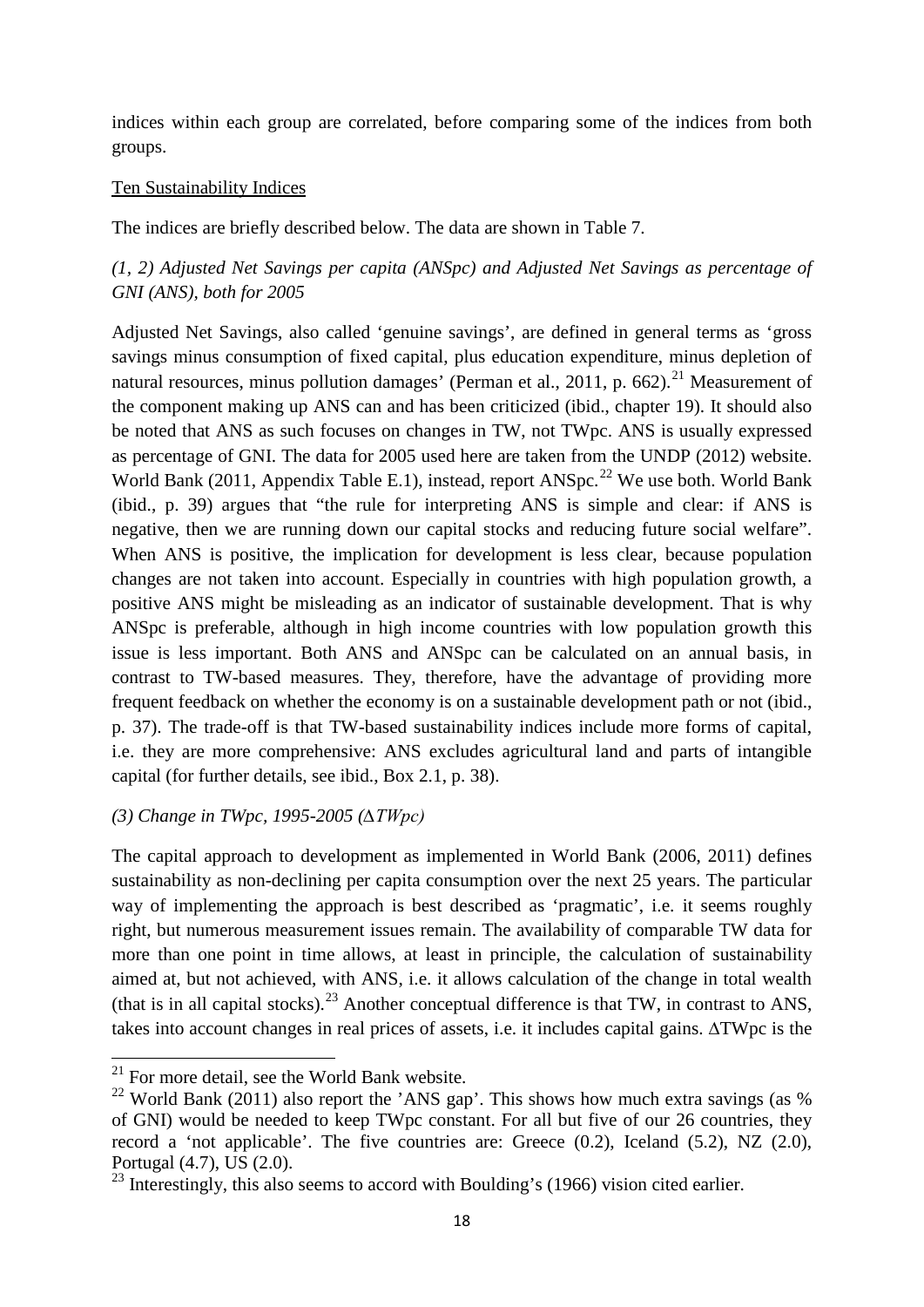'ideal' economic sustainability measure associated with the capital approach to development. It is also advocated by Stiglitz et al. (2009). Of course, by focussing on TW and not NC or its subcomponents, 'weak sustainability' is assumed, i.e. as long as ∆TWpc does not decline, a development path is judged sustainable, even if NCpc declines.

# *(4) Change in Wealth per capita, 2005 (∆Wpc)*

The use of the variable 'change in TWpc' in World Bank (2011) is somewhat confusing. It gives the impression that it is ∆TWpc discussed above. However, it includes only changes in tangible wealth, not in intangible capital. It is therefore much closer to ANSpc. The argument used in World Bank (ibid., p. 157) to defend this approach is that both ANSpc and TWpc should be focussed on stocks and flows that are rival in nature.<sup>[24](#page-18-0)</sup> To distinguish this measure from  $\Delta T Wpc$ , we simply call it 'change in wealth' ( $\Delta Wpc$ ).<sup>[25](#page-18-1)</sup>

In our view, because intangible wealth mostly included in people (human capital, social capital) is the largest resource in advanced KBEs, it should be included in a comprehensive measure of economic sustainability. Otherwise we implicitly devalue the role of human beings and divert attention away from issues like the 'depreciation' of human and social capital, stress, mental health in general, which have become increasingly important in OECD economies. It would also sever a potentially important link between wealth accounting and happiness research.

Another reason for including both ∆TWpc and  $\Delta Wpc$  in our comparison of sustainability indices is that we are not aware that the two measures have been compared before. It should be of interest to find out to what extent they are correlated with each other, and with the other indices. It might provide new insights and an additional aspect to the sustainability debate. It should be noted that Arrow et al. (2010) also use a more comprehensive measure of 'change in TW' than does World Bank (2006, 2011). They include changes in human capital as well as in 'health capital'. However, as mentioned earlier, there empirical implementation is limited to only five countries.

# *(5) Change in NC per capita, 1995-2005 (∆NCpc)*

According to this criterion, development is judged sustainable if NCpc does not decline between two points in time. It is a more appropriate measure of sustainability than those based on TW if most of the concern is about depletion and destruction of the natural environment, i.e. environmental sustainability. However, as mentioned earlier, even a constant NCpc does not imply strong sustainability. The criterion could be refined by dividing NC into a number of components (for example renewable and non-renewable resources) or by focussing more specifically on forms of NC that are deemed 'critical', i.e.

<span id="page-18-0"></span> $24$  However, although not stated explicitly in World Bank (2011), one is tempted to speculate that ∆Wpc is used simply because the authors have less confidence in the reliability of the data currently available to calculate ∆TWpc.

<span id="page-18-1"></span><sup>&</sup>lt;sup>25</sup> In some sense it would seem more logical to denote the 'change in comprehensive wealth per capita' by∆Wp c, and the 'change in tangible wealth per capita' box Wpc. However, 'total' has become a commonly used substitute term for 'comprehensive' wealth.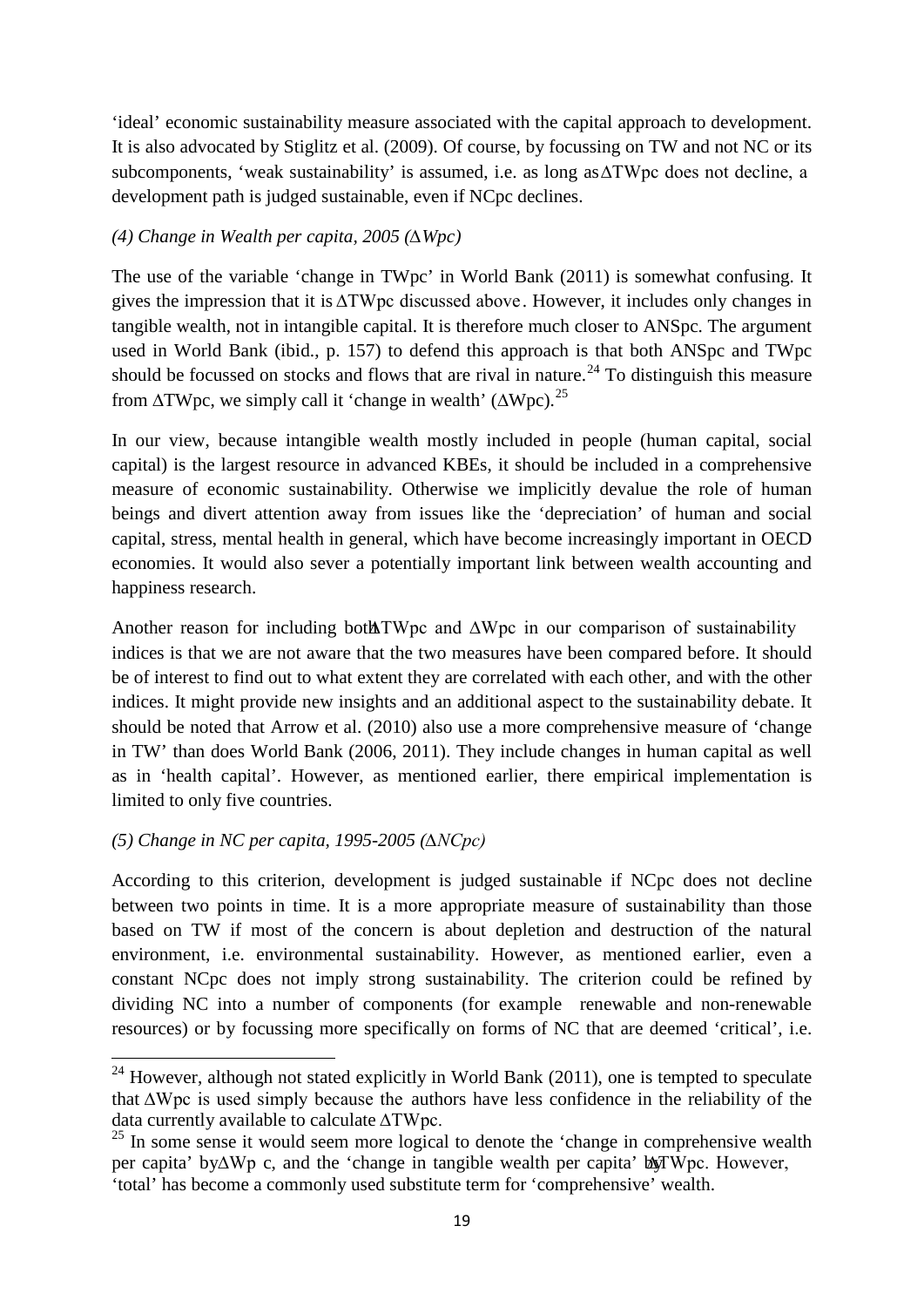that need to be preserved. Heal (2011) explicitly discusses this issue and agrees with others that measures trying to capture changes in wealth should be supplemented with more specific indices of critical NC. However, this is usually done by using physical indicators, not indicators like NC measured in monetary terms.

# *(6) Happy Planet Index, 2005 (HPI)*

The creators of the HPI argue that it measures "what truly matters to us – our well-being in terms of long, happy and meaningful lives – and what matters to the planet – our rate of resource consumption" (Murphy, 2009, p. 1). HPI is calculated as 'happy life years' (life satisfaction  $\times$  life expectancy) divided by an 'adjusted ecological footprint' (a constant is added to the ecological footprint to dampen its variation). This ratio is then multiplied by another constant to insure that a country achieving maximum LSF and life expectancy (85 years) while living within 'its global fair share of resources' scores 100 on the HPI. It is reported that for OECD countries, HPI has decreased from 1961 to 2005: While happy life years have grown by 15%, ecological footprints increased by 72% (ibid., p. 4).

HPI is an ecological efficiency measure, i.e. it aims to capture the degree to which happy live years are achieved per unit of environmental impact (ibid., p. 13). That is a very different definition of sustainability, one that explicitly includes life outcomes, i.e. happiness and life years, and scales them by a measure of resource use. Like measures (7) to (10) described below, HPI is a composite index that combines objective and subjective variables, and an assessment of current well-being as well as sustainability. Stiglitz et al. (2009) are not in favour of such indices. They argue that composite indices should be regarded as invitations to look closer at their various constituent components, and that the normative implications of the weightings used to aggregate the components are seldom made explicit or justified. Moreover, such indices arguably lack a well-defined notion of what sustainability means (ibid., 237-239) .

# *(7) The Environmentally Responsible Happy Nation Index, 2003-05 (ERHNI)*

Ng (2008, p. 425) argues that the HPI needs to be revised to make it "an internationally acceptable national success indicator that aims positively at long and happy lives but negatively at the external costs of environmental disruption." The revision involves different measurement of the variables as well as a different way of constructing the index. In particular, Ng makes two changes. First, he calculates 'happy life years' differently, which results in giving LSF a greater weight in the calculation of happy life years. Secondly, instead of dividing happy life years by an adjusted ecological footprint, he subtracts from happy life years a measure of per capita external costs imposed by a country on the global community in the present and the future.<sup>[26](#page-19-0)</sup> He only has rough estimates for the per capita external costs, but

<span id="page-19-0"></span> $26$  The calculation of the per capita global environmental cost is quite involved (for details, see the appendix in Ng, 2008). The starting point for the calculation is an estimate of premature deaths from air pollution, from which total costs are estimated. Only a portion of total costs is taken as external (i.e. as imposed on other nations). Per capita contributions of each nation are calculated as being proportional to its per capita  $CO<sub>2</sub>$  emissions etc.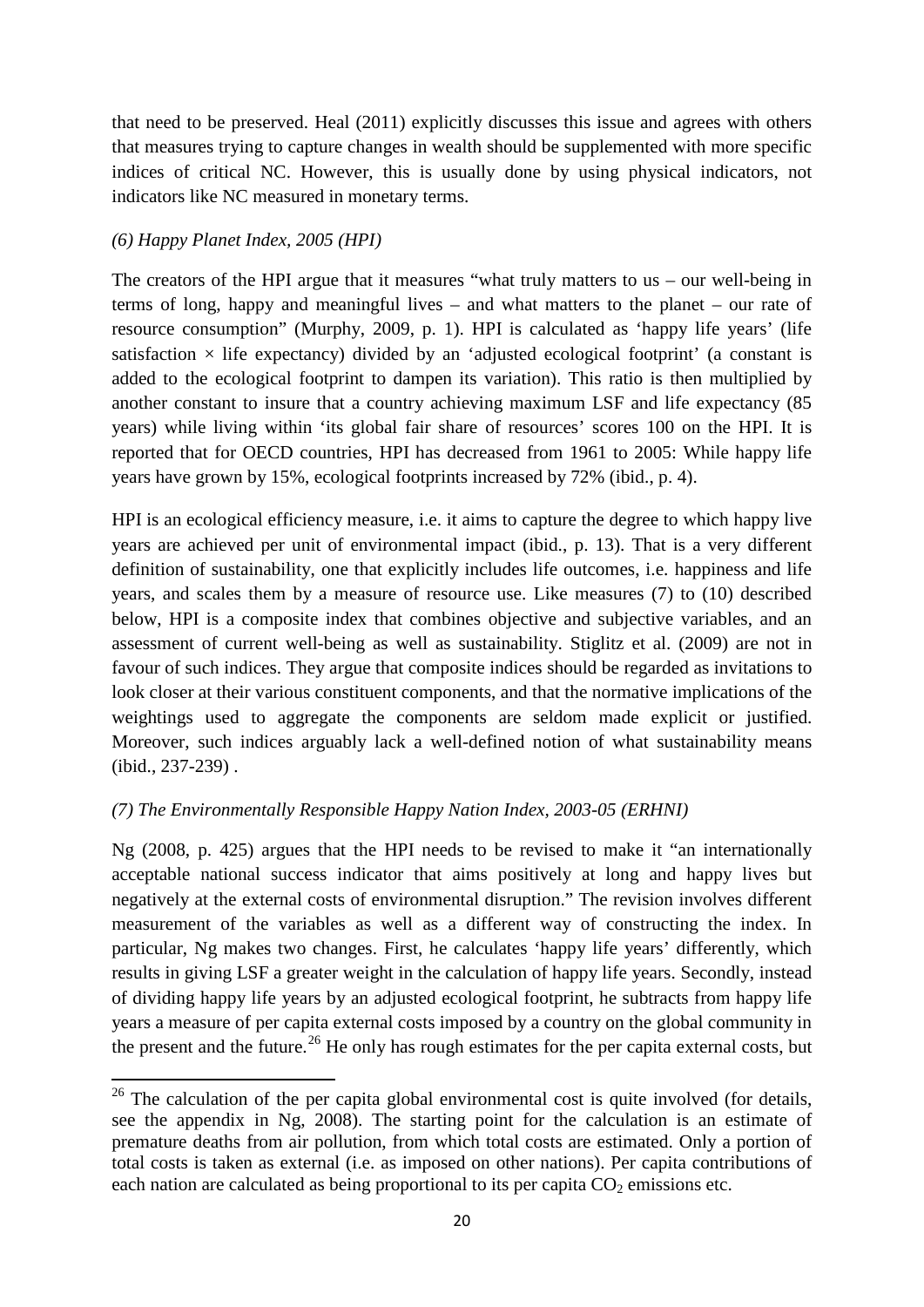argues that "It is better to be roughly right on important things than to be perfectly accurate on things that are irrelevant" (ibid., p. 433/4).

# *(8) Environmental Efficiency of Well-being, 2005 (EWEB)*

Similar to Ng (2008), Knight and Rosa (2011) argue that the scaling inherent in the design of the HPI is not trivial, and that regression results obtained when using such a ratio measure are difficult to interpret. After surveying a number of environmental efficiency of well-being indices, they devise their own EWEB that takes SWB and the ecological footprint into account without directly combing them or being a ratio measure. They obtain their measure from regressing LSF (*not* happy life years) on per capita ecological footprint and computing the unstandardized residuals. These residuals are their EWEB estimates: A large positive one indicates a country with high well-being relative to their environmental consumption (and vice versa). Knight and Rosa (2011) find that HPI and EWEB are highly correlated in their sample of 105 countries (at 0.89). They also regress their EWEB on a number of potential explanatory variables. Some of their key findings are a negative quadratic effect of economic development (in terms of GDPpc), a negative impact of income inequality, and a positive impact of social capital (Trust). They also employ Latin American and Ex Soviet Union country dummies, with similar results to those reported in Table 5 (i.e. with expected signs, but only with the Latin American dummy being statistically significant).

# *(9) Environmental Sustainability Index, 2005 (ESI)*

Developed by researchers from Yale and Columbia Universities, the ESI is derived by integrating 76 data sets into 21 indicators of environmental sustainability, which are then aggregated further into five major components and finally into the overall ESI (Esty et al., 2005). It covers 146 countries. The authors (ibidl., Box 3, p. 23) argue that "The ISI score quantifies the likelihood that a country will be able to preserve valuable environmental resources effectively over the period of several decades … it evaluates a country's potential to avoid major environmental deterioration". The higher the ESI score, the better. Stiglitz et al. (2009, p. 238) provide some specific criticisms of the index. They argue it is often viewed as presenting the situation of developed countries too optimistically, and that it is also not much use for making comparisons between developed countries.<sup>[27](#page-20-0)</sup> 2005 was the last year for which the ESI has been reported.

# *(10) Environmental Performance Index, 2006 (EPI)*

Last but not least, we include the successor to the ESI, i.e. the EPI, in our analysis (Esty et al., 2006). Developed by the same group of researchers that created the ESI, it has only been reported since 2006. In contrast to the ESI, the EPI is designed to better measure actual policy

<span id="page-20-0"></span> $27$  Stiglitz et al. (2009, p. 238) argue that "the index essentially informs us upon a mix of current environmental quality, of pressure on resources and of the intensity of environmental policy, but not about whether a country is on a sustainable path or not: no threshold value can be defined on either side of which we would be able to say that a country is or is not on a sustainable path".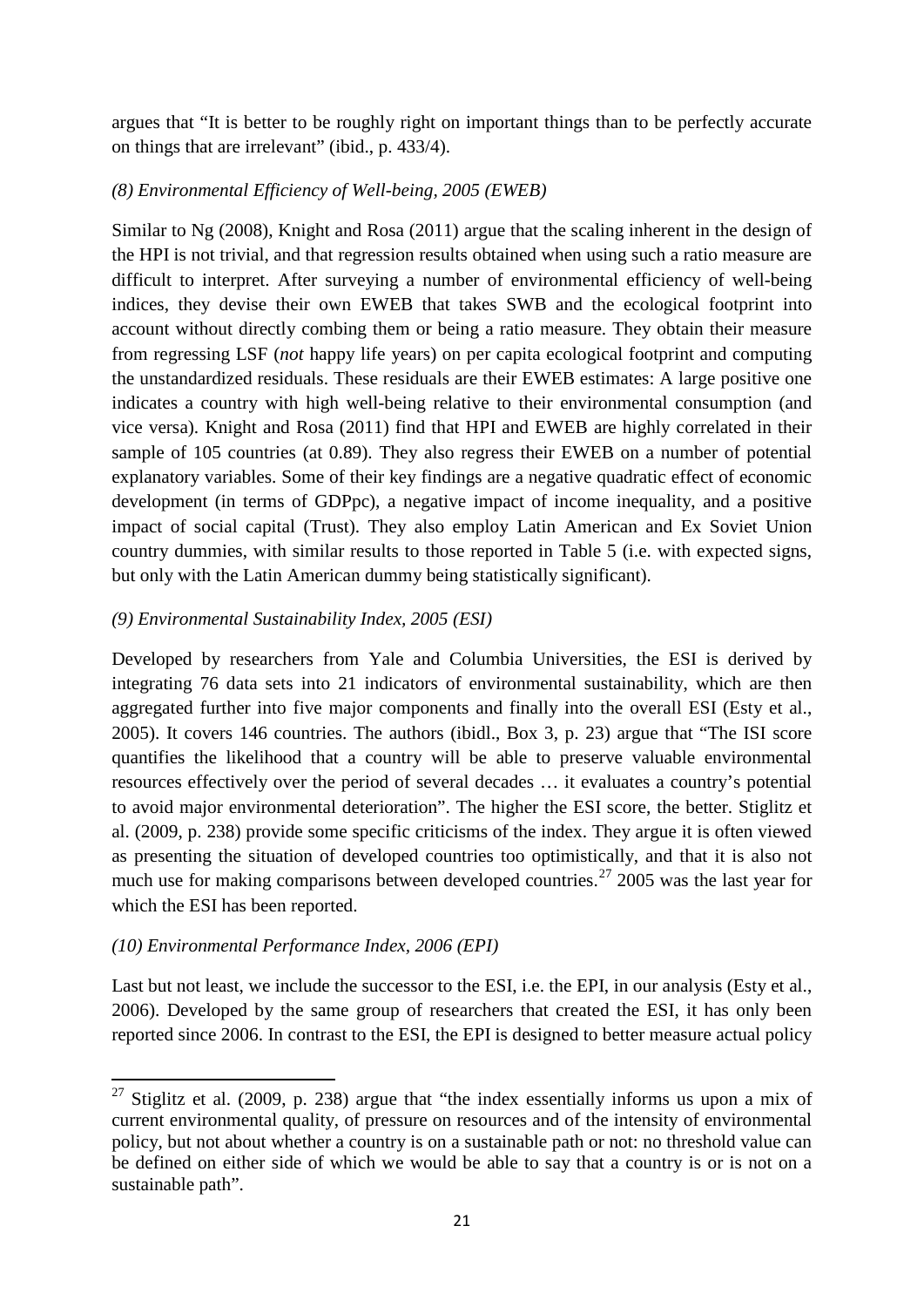performance with respect to (1) reducing environmental stresses on human health and (2) promoting ecosystem vitality and sound natural resource management. This is done by measuring country performance against absolute targets (proximity-to-target methodology). The EPI is based on only 16 indicators (datasets). They are aggregated into six policy categories (sometimes with overlaps). Five of the six are then aggregated into the broad objective of 'ecosystem vitality'; one, environmental health, is directly identified as a broad objective. Finally, the two broad objectives are aggregated (by simply averaging) into the EPI. The 2006 pilot ESI used here is reported for 133 countries. The methodology has been modified in subsequent years.<sup>[28](#page-21-0)</sup> The EPI is a measure of policy achievement in some core environmental areas, but it is not a comprehensive measure of environmental sustainability as such.

# Analysis

Table 8 shows correlation coefficients between indices associated with the capital approach to development. The first four are indices of economic sustainability; the fifth is closer associated with environmental sustainability.

The highest positive correlations are between ANSpc, ANS and ∆Wpc . While ∆Wpc is a more comprehensive measure of changes in capital stocks than is ANSpc, they are almost perfectly correlated. Despite of this, in some cases the different indices give different signals about economic sustainability. Looking at the underlying data reported in Table 7, we see that for Greece, NZ and the US, ∆Wpc is negative while ANSpc and ANS are positive. Also, for two countries (Iceland and Portugal), ANSpc and ∆Wpc are negative despite positive ANS.

# [Table 8]

In marked contrast to correlations between ANSpc, ANS and ∆Wpc , ∆TWpc exhibits low, and mostly statistically insignificant, correlation with all three (Table 8). Also, in contrast to ∆Wpc, which is negative for five countries (Greece, Iceland, NZ, Portugal, the US), ∆TWpc is positive for all countries in our sample. Using a comprehensive definition of wealth that includes intangible capital, we are much less likely to find instances of unsustainable economic development amongst OECD countries.<sup>[29](#page-21-1)</sup>

Turning to correlations between ∆NCpc and all the other indices shown in Table 8, the disconnect between economic and environmental sustainability becomes obvious. The correlation coefficients are very small, mostly negative and not statistically significant. Table 7 shows that ∆NCpc is negative for 17 countries, with only Australia, Belgium, Canada, Denmark, Finland, Germany, Norway, Spain and the US showing an increase over the

<span id="page-21-0"></span><sup>28</sup> For details, see http://epi.yale.edu/.

<span id="page-21-1"></span><sup>&</sup>lt;sup>29</sup> However, some caveats may be in order: The statement applies to 'more or less normal times', and to the usual time frames for which data are available. We do not know, and hopefully shall not have the chance to observe, whether a pro-longed economic depression would result in an actual fall in TWpc in OECD countries. Also, in the long run there is, of course, a link between economic and environmental sustainability.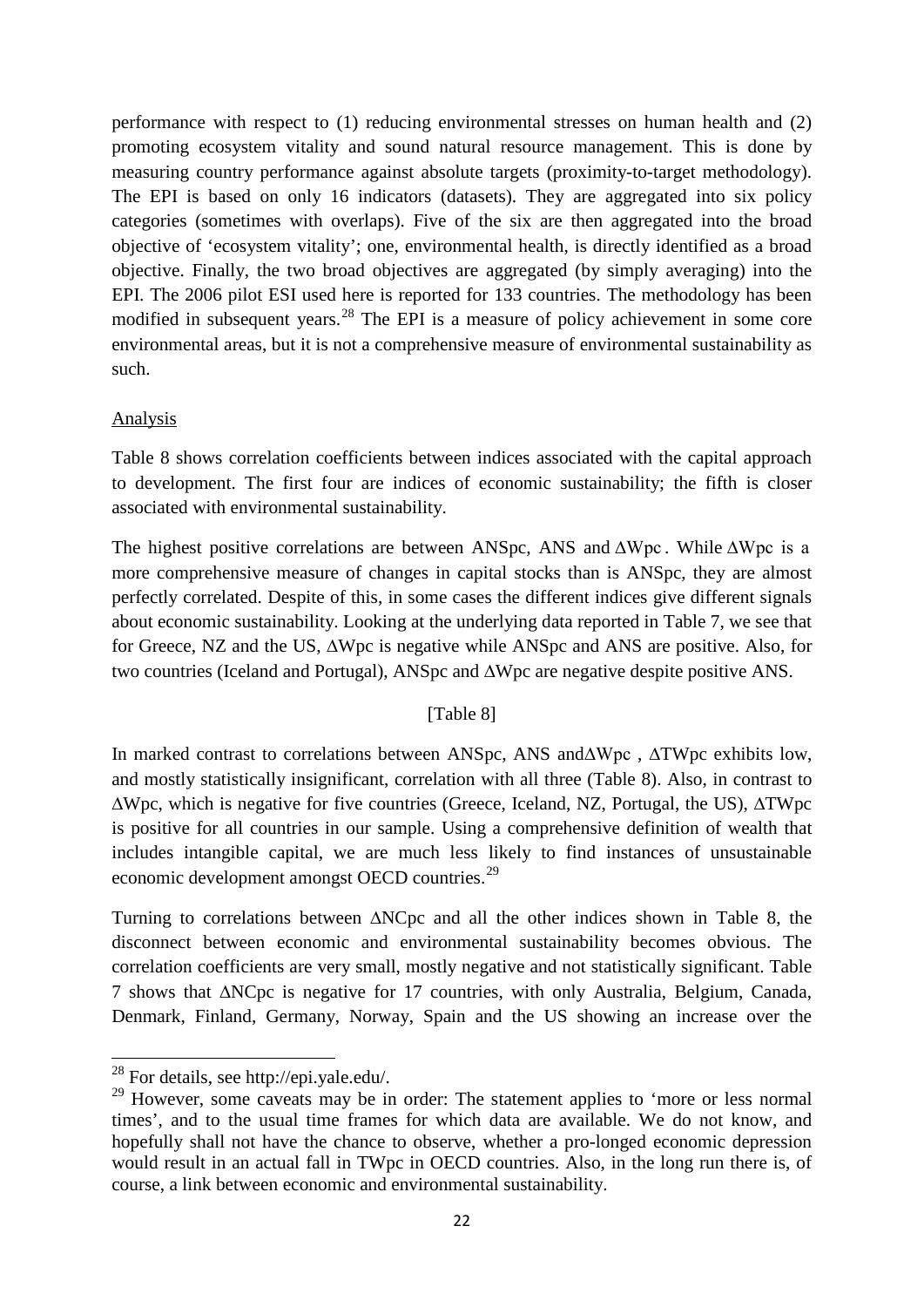decade. When the four most NCpc intensive countries are excluded, the negative correlations between ∆NCpc and all other indices shown in Table 8 become larger (but, given the small number of observations, only the correlation between ∆NCpc and ANSpc is weakly statistically significant).

To sum up, the correlation coefficients reported in Table 8 point at two issues. Firstly, if we define sustainability as non-declining NCpc, then our group of countries as a whole is probably on a non-sustainable path, whereas in terms of economic sustainability it is on a sustainable path. Secondly, the low correlation coefficients between, on the one hand, ∆TWpc, and, on the other hand, ∆Wpc, ANS and ANSpc, raise the question whether the latter three, which are currently the probably most widely used 'mainstream' economic sustainability indices, are misleading. It would be interesting to sequentially add agricultural land and forms of intangible capital to these indices to see which of these currently neglected capital stocks account for most of the difference. For example, it would be interesting to know whether human or social capital is relatively more important.

Next, we explore how closely the remaining sustainability indices are correlated (Table 9). This group includes indices that contain a SWB element, as well as ESI and EPI. Most of them are not available for all 26 countries. Excluding Denmark, Iceland, Luxembourg and Switzerland because of missing observations, we are left with 22 countries. Correlation coefficients between the sustainability indices and LSF are also reported in order to explore how dominant the SWB component is for the composite indices that include it.

# [Table 9]

The highest positive correlation is observed between HPI and EWEB (0.94). Although Knight and Rosa (2011) develop their EWEB as an improvement over the HPI, empirically the two indices are quite comparable. Knight and Rosa (2011) report a similar finding for their sample of 105 countries, for which both indices are also highly correlated (0.89). Ng's (2008) ERHNI exhibits a lower correlation with HPI (0.46). Focussing on LSF, we see that both ERHNI and EWEB have a higher positive correlation with LSF than does HPI, i.e. the SWB component of these indices seems more dominant.

ESI and EPI are different types of sustainability indices that do not contain a SWB element. They are positively correlated, but the correlation is far from perfect (0.64). Also, these two indices show relatively low correlations with the other indices included in Table 9. Indices that focus only on environmental aspects seem to provide quite different indications about sustainability than those that combine SWB and environmental elements. This provides support for Stiglitz et al. (2009) view that well-being and environmental indices should not be combined. It is also interesting to note that the signs of the correlation coefficients of ISI and EPI with HPI and ERHNI are different.

Finally, we combine our two groups of indices (Table 10). We exclude EWEB, because it has missing observations for four countries. When all other indices are included, there are only missing observations for Iceland and Luxembourg, leaving 24 countries. We also include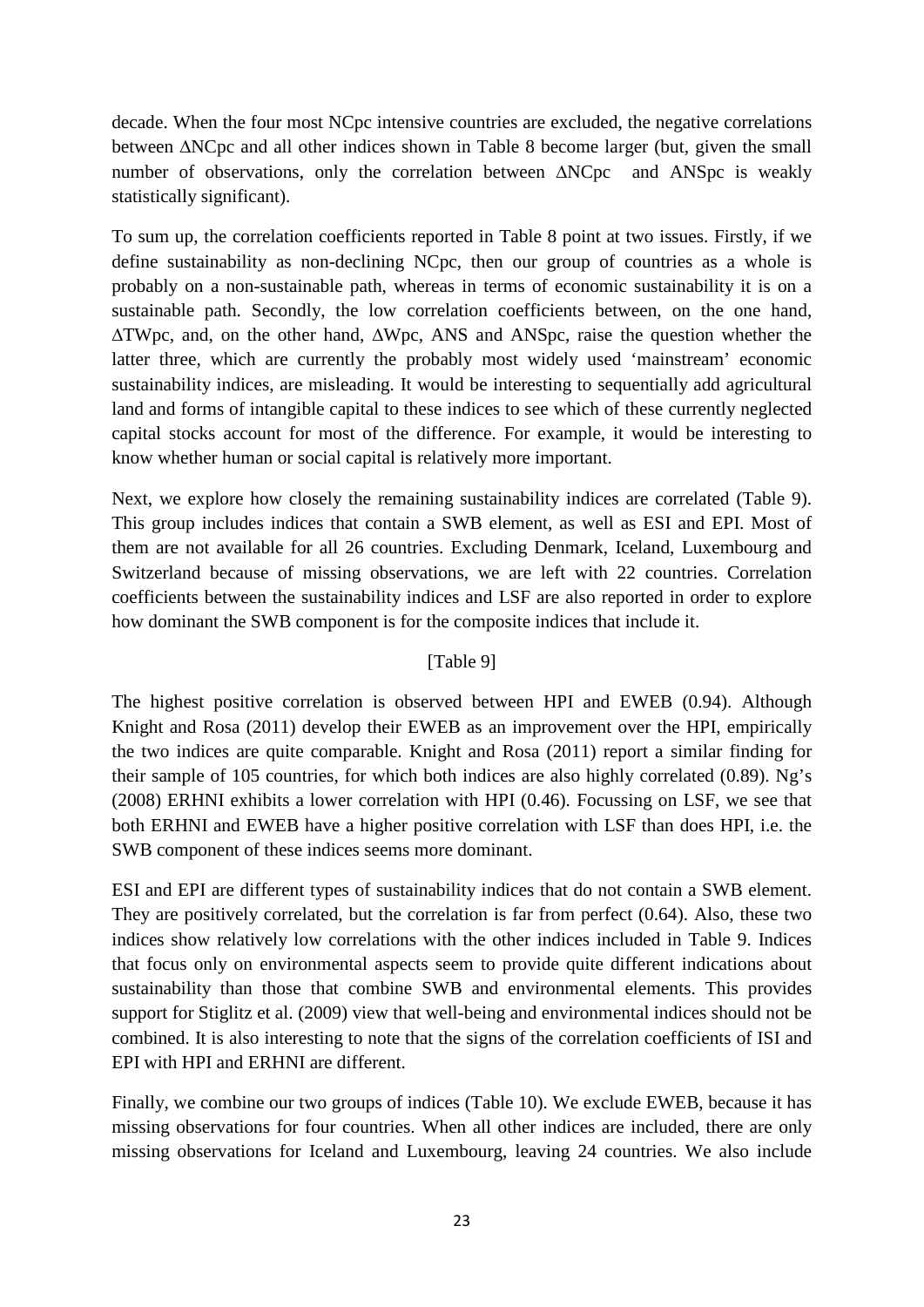GNIpc to explore how the sustainability indices correlate with a common 'material standard of living' variable.

# [Table 10]

The highest correlation coefficient for GNIpc is observed with respect to ANSpc (0.7), followed by correlation with ERHNI $\triangle$ Wpc, ESI and LSF (all around 0.6). The correlation coefficient between GNIpc and ∆TWpc is only 0.47. The highest correlation for LSF is with ERHNI, followed by GNIpc. LSF is also positively and statistically significantly correlated with ANSpc, ANS and ∆Wpc. It is not statistically significantly correlated with ∆TWpc. Focussing on correlations between the two TW variables, and HPI, ERHNI, as well as ESI and EPI, we can see there are major differente EU, has much lower correlation coefficients with respect to HPI, ERHNI and ESI than does ∆Wpc, but a higher correlation with EPI. This diversity again highlights the differences between the two indices and the need to clarify which concept of TW is the more appropriate.

Lastly, it is of interest to see how closely the sustainability indices more directly concerned with the state of the natural environment are correlated. ∆NCpc is positively and significantly correlated with the abandoned index ESI (0.42), but not with EPI. This changes somewhat when the four most NCpc intensive countries are excluded. In that case, the correlation coefficient between ∆NCpc and EPI rises to 0.22, which is still modest (and not statistically significant). Also, ∆NCpc is negatively, and significantly, correlated with HPI. This again indicates that the different indices provide diverse messages about sustainability.

# **4. Concluding Comments**

There is a search for social welfare measures that go beyond GDP and that take sustainability into account. Comprehensive macro-economic wealth measurement is part of this quest. Wealth is also closer correlated with subjective measures of well-being, which are now regarded by many governments as at least complementary welfare measures. The aim of this paper has been to contribute to bridging the divides between the 'happiness' literature, the literature on comprehensive wealth, and that on the wide range of sustainability indices.

Our analysis has to be described as 'exploratory' because measurement of key variables is still imperfect in important ways, i.e. validity of the World Bank's (2011) wealth data is conditional on the many assumptions made and shortcuts adopted in their derivation. It is hoped the data will be improved in future. Also, it is still difficult to match SWB data and economic data across countries, even for our sample of OECD countries. It would, therefore, be dangerous to try and draw policy conclusions from our findings, given current data limitations. In their recent survey, Helliwell et al. (2012, p. 94) state that "At this stage the science of happiness is in its infancy and its policy implications are inevitably piecemeal and tentative". Combing happiness, comprehensive wealth, and sustainability indicator research only compounds the difficulties.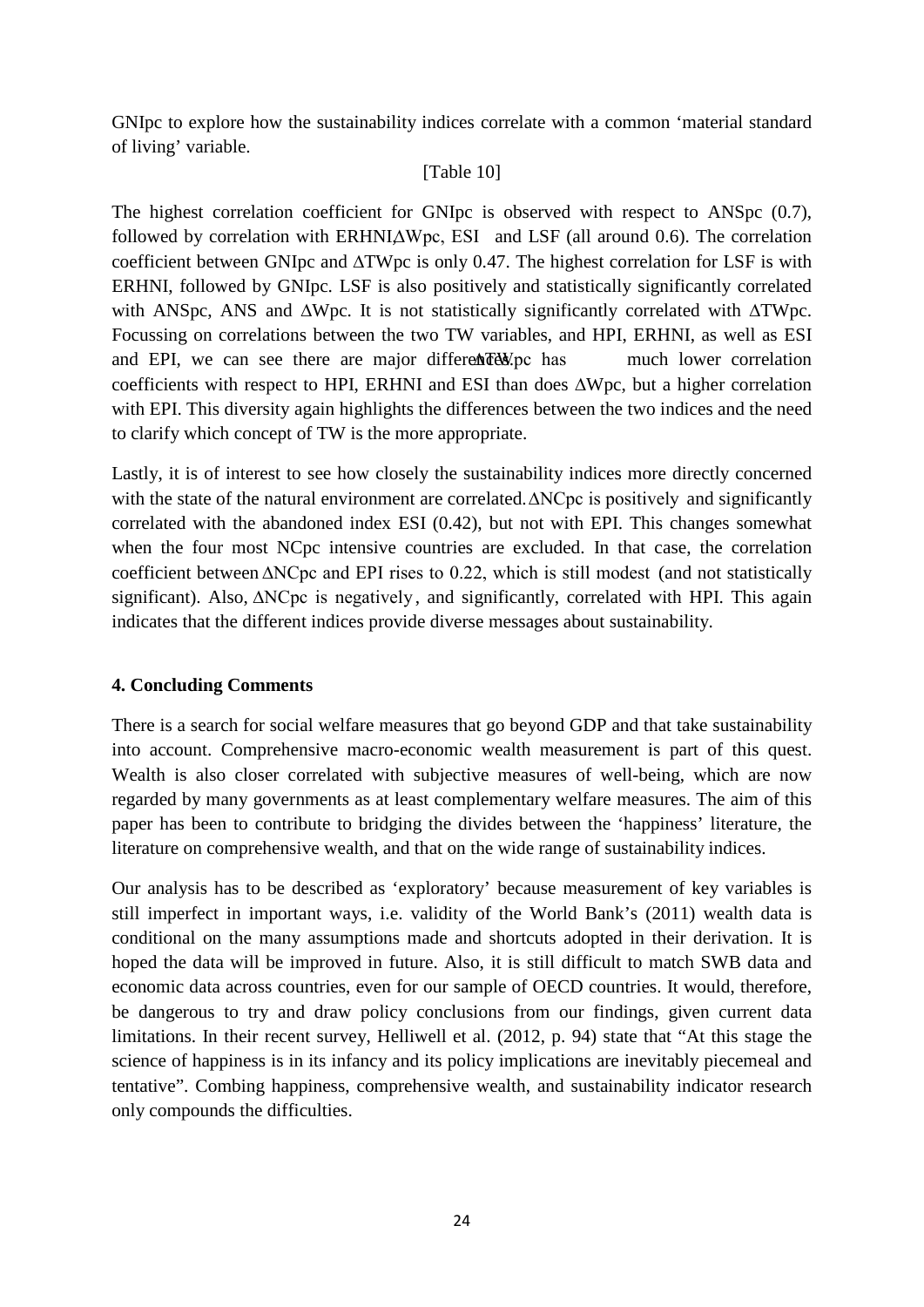Nevertheless, assuming the current wealth data are meaningful, though imperfect, our findings raise a number of issues which should be addressed in the debate about how to achieve sustainable development:

- How should differences in growth rates between GDPpc and TWpc be interpreted, and how should the importance of such differences be judged?
- How should 'change in total wealth' as a measure of economic sustainability be conceptualised and estimated? Should it only include tangible wealth or also intangible capital? While there is much concern about depreciation of NC (after all, this has motivated natural resource accounting), little or no attention seems to have been given to 'depreciation' of human capital and other forms of intangible capital in this context. This is inappropriate in advanced KBEs.
- The above point is directly related to the measurement of economic sustainability: Our preferred measure, i.e. ∆TWpc, does not seem very comparable to the currently most widely used economic sustainability indices (ANS, ANSp∆Wpc). However, even the latter, although highly correlated with each other, produce conflicting messages for a few countries.
- NCpc growth rates seem very different from TWpc, PCpc and ICpc growth rates, even in OECD countries, highlighting differences between environmental and economic sustainability.
- NC seems important for LSF in OECD countries. In line with earlier findings (Engelbrecht, 2012), the high positive correlation between LSF and NCpc when the top NCpc intensive countries are deleted as outliers is re-confirmed, as is the finding that for the group of richest countries, NCpc has the highest correlation with LSF of any of the TW subcategories. This suggests that environmental sustainability is associated with a 'happiness bonus', instead of a 'happiness sacrifice'.
- The discussion and correlation analysis of sustainability indices indicated their diversity, i.e. they often measure different, and sometimes not well-defined, aspects of sustainability. This highlights that great care needs to be taken when advocating the use of these indices as guides to policy making.

Also, some of our findings hint at additional arguments (i.e. in addition to wealth being a better measure of social welfare than GDP) supporting the view that it might be appropriate to recast much of 'growth economics' in wealth terms, once more and better wealth data become available:

- The stronger link between LSF and TWpc compared to LSF and GDPpc might indicate that the Easterlin Paradox will be weaker when recast in wealth terms. This seems an interesting extension of the Easterlin Paradox literature worth pursuing.
- The finding of no GDPpc convergence, but TWpc convergence (conditional and unconditional), as well as conditional LSF convergence, suggests that convergence analysis could be usefully extended in these dimensions.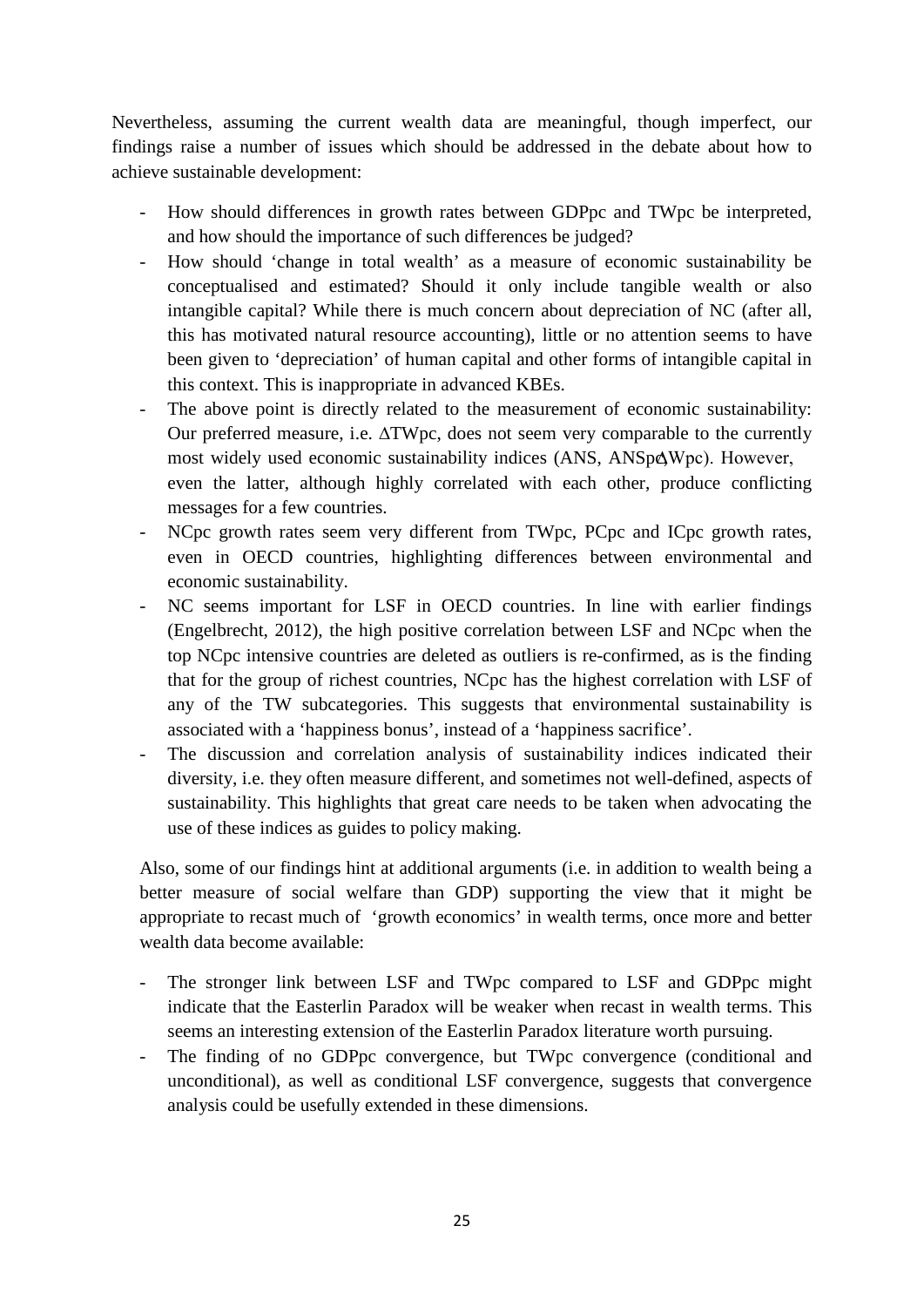#### **References:**

- Abdallah, S., Thompson, S. and N. Marks (2008), 'Estimating worldwide life satisfaction', *Ecological Economics,* 65(1), 35-47.
- Abramovitz, M. (1956), 'Resource and output trends in the United States since 1870', *American Economic Review, Papers and Proceedings,* 46(2), 5-23.
- Arrow, K., Dasgupta, P., Goulder, L., Mumford, K. and K. Oleson (2010), Sustainability and the measurement of wealth, Working Paper 16599, National Bureau of Economic Research, Cambridge, MA.
- Bonini, A. (2008), 'Cross-national variation in individual life satisfaction: Effects of national wealth, human development, and environmental conditions', *Social Indicators Research,* 87, 223-236.
- Boulding, K. (1966), The economics of the coming spaceship earth, in Henry Jarrett (Ed.), *Environmental Quality in a Growing Economy,* Resources for the Future, Washington DC, pp. 3-14.
- Dasgupta, P. (2009), 'The welfare economic theory of Green National Accounts', *Environmental and Resource Economics,* 42(3), 3-38.
- Dasgupta, P. (2010), The place of nature in economic development, chapter 74 in Dani Rodrik and Mark Rosenzweig (Eds.), *Handbook of Development Economics, Volume 5,* North-Holland/Elsevier B.V., Amsterdam, pp. 4977-5046.
- Di Tella, R., MacCulloch, R. and A. Oswald (2003), 'The macroeconomics of happiness', *Review of Economics and Statistics,* 85(4), 809-827.
- Dolan, P. and M. White (2007), 'How can measures of subjective well-being be used to inform public policy?', *Perspectives on Psychological Science,* 2(1), 71-85.
- Engelbrecht, H.-J. (2009), 'Natural capital, subjective well-being, and the new welfare economics of sustainability: Some evidence from cross-country regressions', *Ecological Economics,* 69(2), 380-388.
- Engelbrecht, H.-J. (2012), 'Some empirics of the bivariate relationship between average subjective well-being and the sustainable wealth of nations', *Applied Economics*, 44(5), 537-554.
- Esty, D., Levy, M., Srebotnjak, T. and A. de Sherbinin (2005), *2005 Environmental Sustainability Index: Benchmarking National Environmental Stewardship,* Yale Center for Environmental Law & Policy, New Haven.
- Esty, D., Levy, M., Srebotnjak, T., De Sherbinin, A., Kim, C. and B. Anderson (2006), *Pilot 2006 Environmental Performance Index,* Yale Center for Environmental Law & Policy, New Haven.
- Fleche, S., Smith, C. and P. Sorsa (2012), Exploring determinants of subjective well-being in OECD countries: Evidence from the World Values Survey, Statistics Directorate,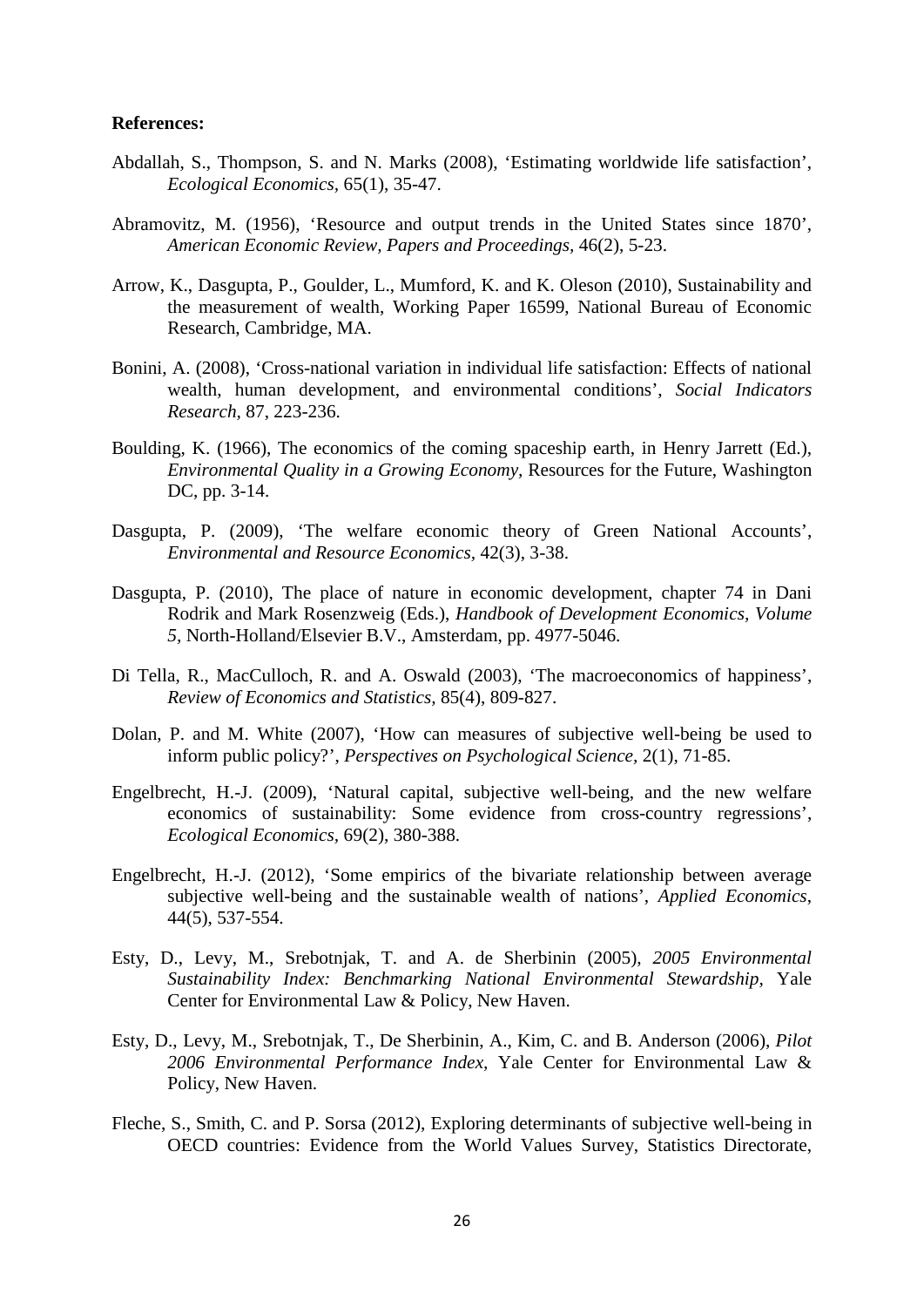Working Paper No. 46, Organisation for Economic Co-operation and Development , OECD Publications, Paris.

- Frey, B. and A. Stutzer (2002), 'What can economists learn from happiness research?', *Journal of Economic Literature,* 40(2), 402-435.
- Graham, C. (2011), *The Pursuit of Happiness: An Economy of Well-Being,* Brookings Institution Press, Washington, D.C.
- Hallegatte, S., Heal, G., Fay, M. and D. Treguer  $(2012)$ , From growth to green growth a framework, Working Paper 17841, National Bureau of Economic Research, Cambridge, MA.
- Hamilton, K. and J. Hartwick (2005), 'Investing exhaustible resource rents and the path of consumption', *Canadian Journal of Economics*, 38(2), 615-621.
- Heal, G. (2011), Sustainability and its measurement, Working Paper 17008, National Bureau of Economic Research, Cambridge, MA.
- Helliwell, J. and S. Wang (2012), The state of world happiness, chapter two in John Helliwell, Richard Layard and Jeffrey Sachs (Eds.), *World Happiness Report*, The Earth Institute, Columbia University, pp. 10-57.
- Helliwell, J., Layard, R. and J. Sachs (2012), Some policy implications, chapter four in John Helliwell, Richard Layard and Jeffrey Sachs (Eds.), *World Happiness Report*, The Earth Institute, Columbia University, pp. 90-107.
- Inglehart, R., Foa, R., Peterson, C. and C. Welzel (2008), 'Development, freedom, and rising happiness', *Perspectives on Psychological Science,* 3(4), 264-285.
- Knight, K. and E. Rosa (2011), 'The environmental efficiency of well-being: A cross-national analysis', *Social Science Researc*h, 40, 931-949.
- Murphy, M. (Ed.) (2009), *The Happy Planet Index 2.0*, New Economics Foundation, London. (www.happyplanetindex.org)
- Ng, Y.-K. (2008), 'Environmentally responsible happy nation index: Towards an internationally acceptable national success indicator', *Social Indicators Research*, 85, 425-446.
- Perman, R., Ma, Y., Common, M., Maddison, D. and J. McGilvray (2011), *Natural Resource and Environmental Economics (4th Edition.)*, Pearson Education Ltd, Harlow.
- Sachs, J. (2012), Introduction, chapter one in John Helliwell, Richard Layard and Jeffrey Sachs (Eds.), *World Happiness Report,* The Earth Institute, Columbia University, pp. 2-9.
- Sala-i-Martin, X. (1996), 'The classical approach to convergence analysis', *Economic Journal,* 106(437), 1019-1036.
- Stiglitz, J., Sen, A. and J.-P. Fitoussi (2009), *Report by the Commission on the Measurement of Economic Performance and Social Progress*. [www.stiglitz-sen-fitoussi.fr](http://www.stiglitz-sen-fitoussi.fr/)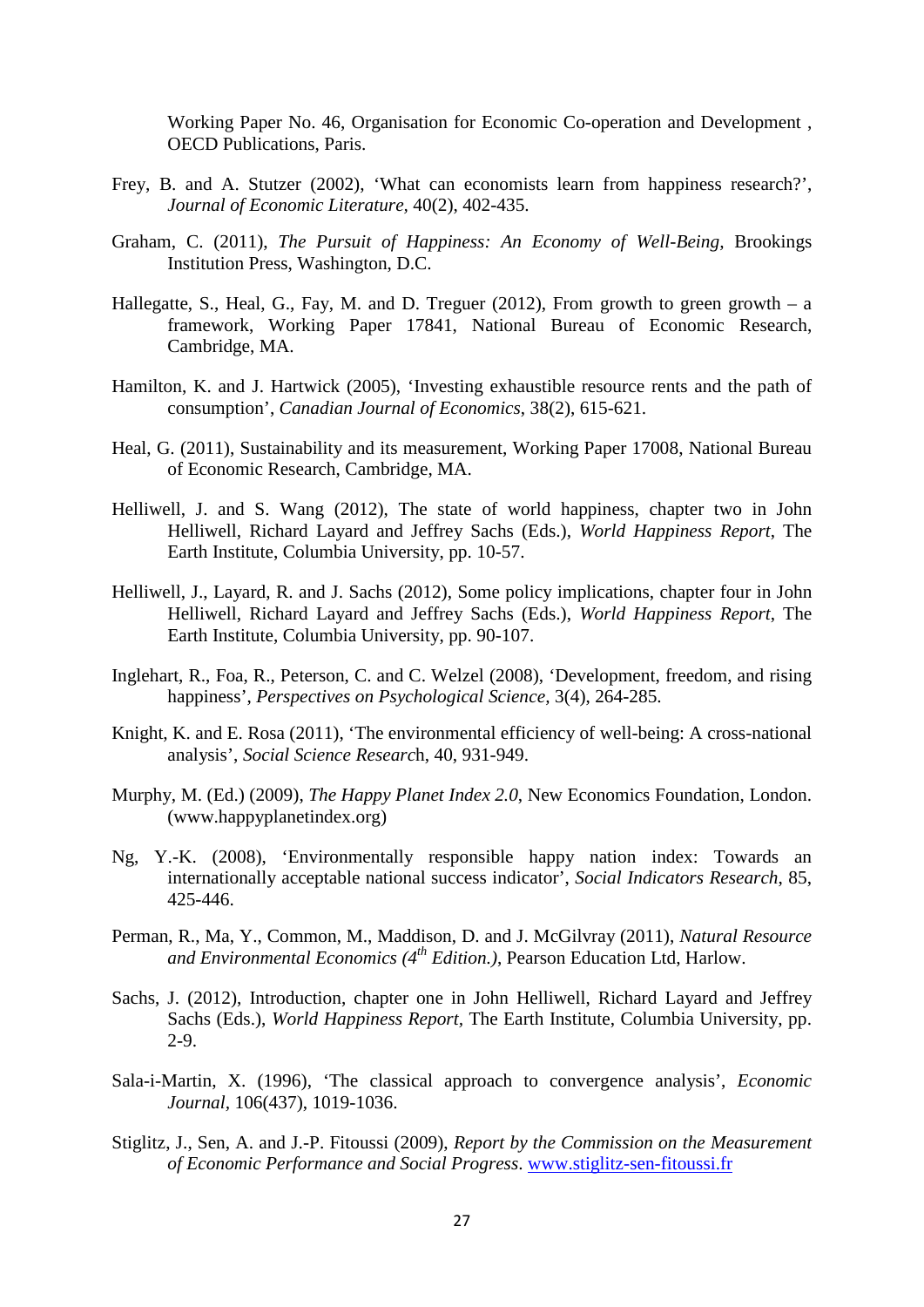- United Nations Development Programme (UNDP), International Human Development Indicators, Adjusted net savings (% of GNI). [http://hdrstats.undp.org/en/indicators/66706.html](http://hdrstats.undp.org/en/indicators/66706.html%20(accessed%2025%20May%202012) (accessed 25 May 2012).
- Veenhoven, R. (2009), The international scale interval study: Improving the comparability of responses to survey questions about happiness, chapter four in Valerie Møller and Denis Huschka (Eds.), *Quality of Life and the Millennium Challenge: Advances in Quality-of-Life Studies, Theory and Research,* Springer Science + Business Media B.V., pp. 45-58.
- Veenhoven, R. (2012), World Database of Happiness, collection Happiness in Nations, Overview of happiness surveys using Measure type: 122D / 10-step numeral LifeSatisfaction, accessed on 22 February 2012, at [http://worlddatabaseofhappiness.eur.nl](http://worlddatabaseofhappiness.eur.nl/)
- World Bank (2006), *Where is the Wealth of Nations? Measuring Capital for the 21st Century,* Washington, D.C.
- World Bank (2011), *The Changing Wealth of Nations: Measuring Sustainable Development in the New Millennium,* Washington, D.C.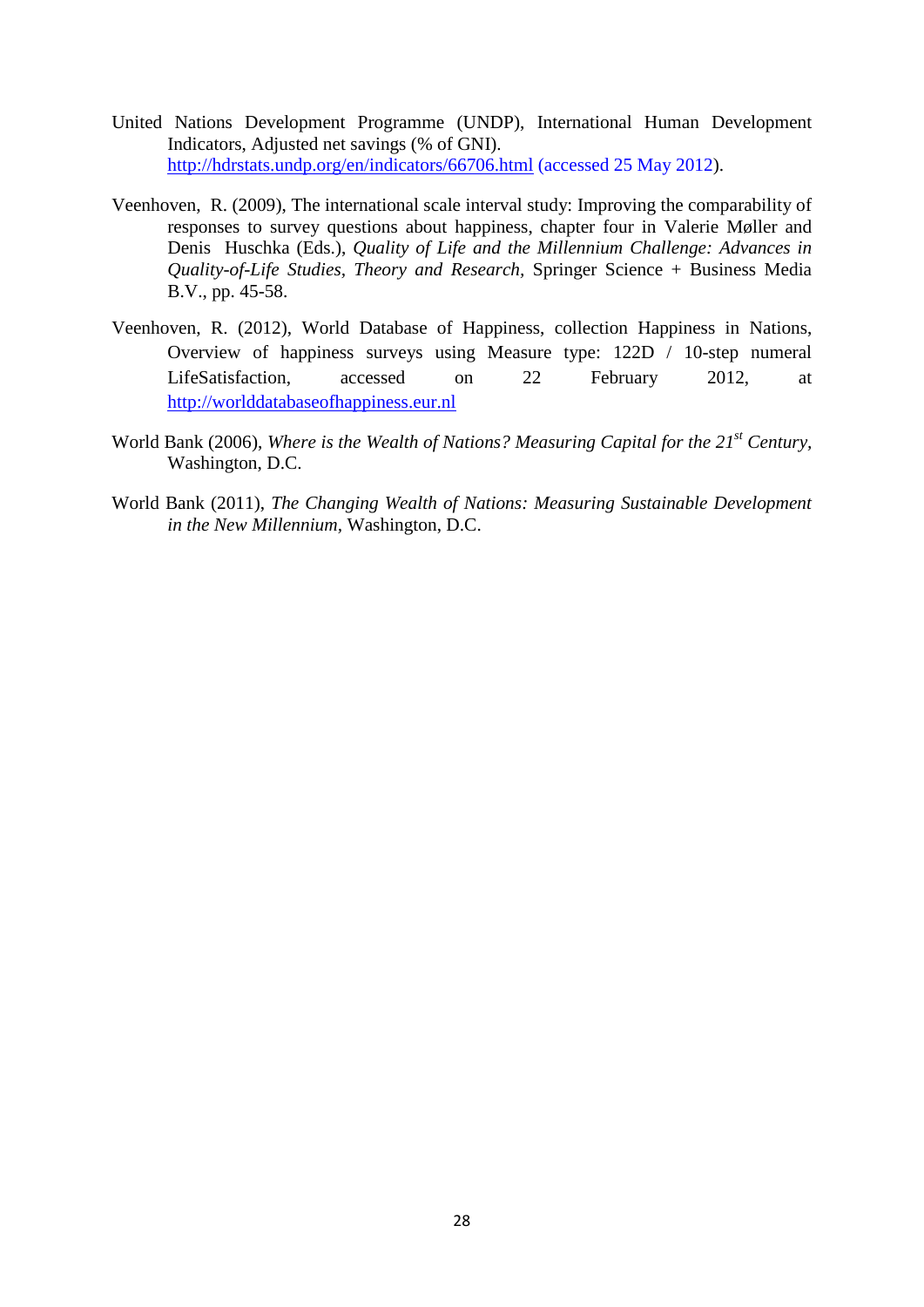# **Tables:**

| Table 1: Life satisfaction, 1995 and 2005 (11 pt scale) |            |      |      |          |  |  |  |  |  |
|---------------------------------------------------------|------------|------|------|----------|--|--|--|--|--|
| Country                                                 | Code       | 1995 | 2005 | % change |  |  |  |  |  |
| Australia                                               | <b>AUS</b> | 7.28 | 6.98 | $-4.1$   |  |  |  |  |  |
| Austria                                                 | <b>AUT</b> | 7.05 | 7.06 | 0.1      |  |  |  |  |  |
| Belgium                                                 | <b>BEL</b> | 7.33 | 7.24 | $-1.2$   |  |  |  |  |  |
| Canada                                                  | <b>CAN</b> | 7.60 | 7.56 | $-0.5$   |  |  |  |  |  |
| Denmark                                                 | <b>DNK</b> | 8.00 | 8.26 | 3.3      |  |  |  |  |  |
| Finland                                                 | <b>FIN</b> | 7.51 | 7.60 | 1.2      |  |  |  |  |  |
| France                                                  | <b>FRA</b> | 6.52 | 6.57 | 0.8      |  |  |  |  |  |
| Germany                                                 | <b>DEU</b> | 7.34 | 6.88 | $-6.3$   |  |  |  |  |  |
| Greece                                                  | <b>GRC</b> | 6.30 | 6.31 | 0.2      |  |  |  |  |  |
| Hungary                                                 | <b>HUN</b> | 5.52 | 5.30 | $-4.0$   |  |  |  |  |  |
| Iceland                                                 | <b>ISL</b> | 7.82 | 8.31 | 6.3      |  |  |  |  |  |
| Ireland                                                 | <b>IRL</b> | 7.82 | 7.36 | $-5.9$   |  |  |  |  |  |
| Italy                                                   | <b>ITA</b> | 6.92 | 6.54 | $-5.5$   |  |  |  |  |  |
| Japan                                                   | <b>JPN</b> | 6.36 | 6.66 | 4.7      |  |  |  |  |  |
| Korea, Rep.                                             | <b>KOR</b> | 6.08 | 5.95 | $-2.1$   |  |  |  |  |  |
| Luxembourg                                              | <b>LUX</b> | 7.63 | 7.54 | $-1.2$   |  |  |  |  |  |
| Mexico                                                  | <b>MEX</b> | 7.24 | 8.03 | 11.0     |  |  |  |  |  |
| Netherlands                                             | <b>NLD</b> | 7.62 | 7.38 | $-3.1$   |  |  |  |  |  |
| New Zealand                                             | <b>NZL</b> | 7.45 | 7.65 | 2.7      |  |  |  |  |  |
| Norway                                                  | <b>NOR</b> | 7.39 | 7.91 | 7.0      |  |  |  |  |  |
| Portugal                                                | PRT        | 6.69 | 5.65 | $-15.5$  |  |  |  |  |  |
| Spain                                                   | <b>ESP</b> | 6.33 | 7.06 | 11.5     |  |  |  |  |  |
| Sweden                                                  | <b>SWE</b> | 7.56 | 7.51 | $-0.6$   |  |  |  |  |  |
| Switzerland                                             | <b>CHE</b> | 7.99 | 7.82 | $-2.2$   |  |  |  |  |  |
| United Kingdom                                          | <b>GBR</b> | 7.28 | 7.05 | $-3.2$   |  |  |  |  |  |
| <b>United States</b>                                    | <b>USA</b> | 7.41 | 7.07 | $-4.6$   |  |  |  |  |  |
|                                                         |            |      |      |          |  |  |  |  |  |
| Average                                                 |            | 7.16 | 7.13 | $-0.8$   |  |  |  |  |  |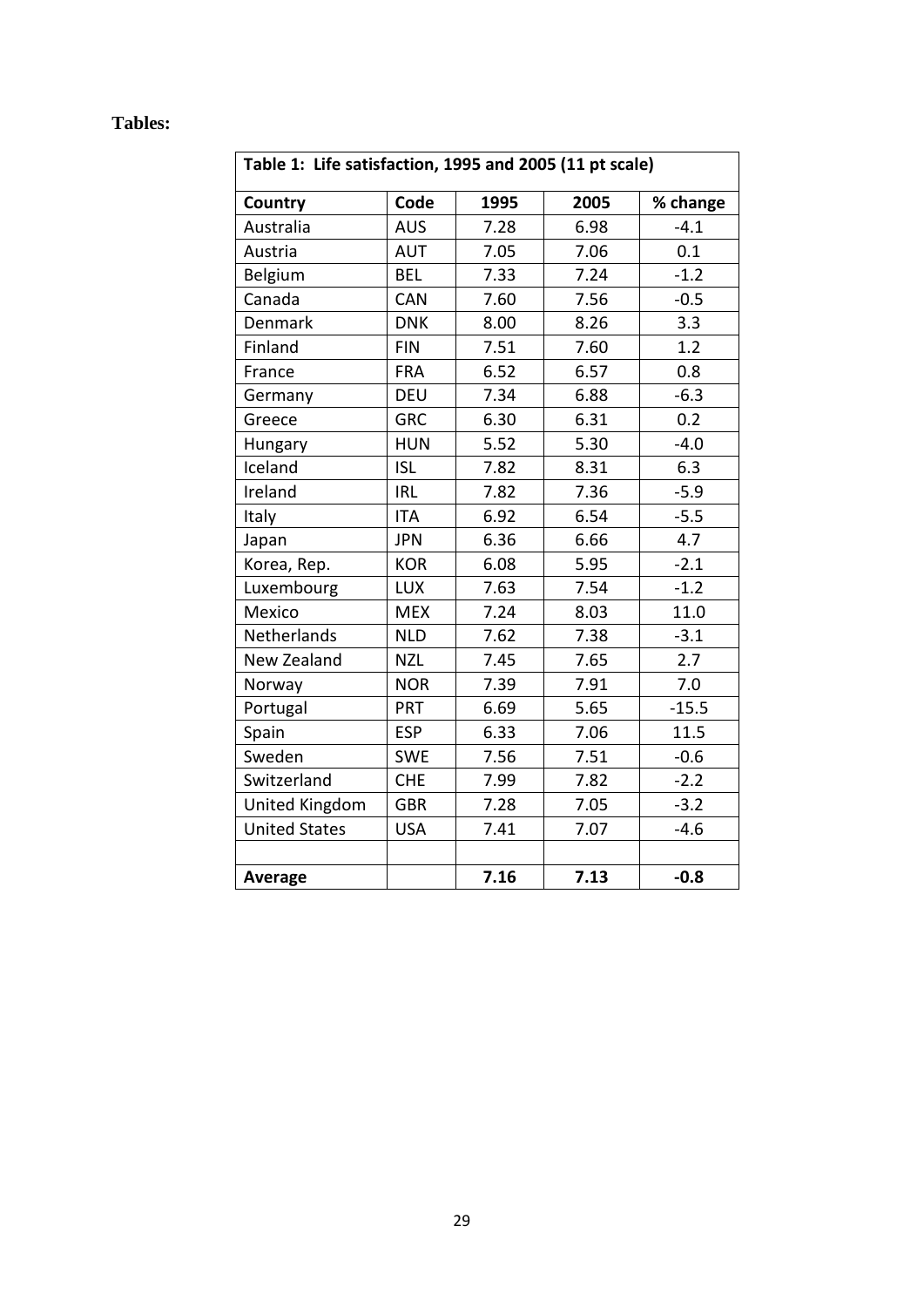| Table 2: Annual growth rates of GDP per capita and wealth per capita |
|----------------------------------------------------------------------|
| variables for 26 OECD countries, 1995-2005                           |

| Country     | <b>GDPpc</b>                                                                                                                                 | <b>TWpc</b> | <b>NCpc</b> | <b>PCpc</b> | <b>ICpc</b> |  |  |  |  |  |
|-------------|----------------------------------------------------------------------------------------------------------------------------------------------|-------------|-------------|-------------|-------------|--|--|--|--|--|
| Australia   | 1.075                                                                                                                                        | 0.955       | 1.314       | 0.892       | 0.940       |  |  |  |  |  |
| Austria     | 0.831                                                                                                                                        | 0.610       | $-0.827$    | 0.692       | 0.649       |  |  |  |  |  |
| Belgium     | 0.807                                                                                                                                        | 0.786       | 1.442       | 0.667       | 0.748       |  |  |  |  |  |
| Canada      | 1.008                                                                                                                                        | 0.742       | 0.555       | 0.709       | 0.654       |  |  |  |  |  |
| Denmark     | 0.729                                                                                                                                        | 0.680       | 0.787       | 0.862       | 0.536       |  |  |  |  |  |
| Finland     | 1.466                                                                                                                                        | 1.363       | 0.010       | 0.261       | 1.608       |  |  |  |  |  |
| France      | 0.726                                                                                                                                        | 0.734       | $-0.211$    | 0.459       | 0.771       |  |  |  |  |  |
| Germany     | 0.517                                                                                                                                        | 0.554       | 0.139       | 0.371       | 0.558       |  |  |  |  |  |
| Greece      | 1.417                                                                                                                                        | 1.147       | $-0.882$    | 0.673       | 1.519       |  |  |  |  |  |
| Hungary     | 1.901                                                                                                                                        | 1.707       | $-1.477$    | 0.616       | 2.364       |  |  |  |  |  |
| Iceland     | 1.505                                                                                                                                        | 1.383       | $-1.505$    | 0.906       | 1.646       |  |  |  |  |  |
| Ireland     | 2.534                                                                                                                                        | 1.717       | $-1.911$    | 2.709       | 1.636       |  |  |  |  |  |
| Italy       | 0.468                                                                                                                                        | 0.623       | $-0.407$    | 0.385       | 0.725       |  |  |  |  |  |
| Japan       | 0.408                                                                                                                                        | 0.665       | $-2.354$    | 0.273       | 0.763       |  |  |  |  |  |
| Korea, Rep. | 1.600                                                                                                                                        | 1.934       | $-0.309$    | 1.997       | 2.003       |  |  |  |  |  |
| Luxembourg  | 1.495                                                                                                                                        | 1.183       | $-2.600$    | 1.600       | 0.506       |  |  |  |  |  |
| Mexico      | 1.015                                                                                                                                        | 0.727       | $-2.434$    | 0.663       | 1.002       |  |  |  |  |  |
| Netherlands | 0.911                                                                                                                                        | 0.909       | $-0.125$    | 0.842       | 0.930       |  |  |  |  |  |
| New Zealand | 0.883                                                                                                                                        | 0.893       | $-0.120$    | 0.570       | 1.095       |  |  |  |  |  |
| Norway      | 1.007                                                                                                                                        | 0.514       | 2.533       | 0.496       | $-0.055$    |  |  |  |  |  |
| Portugal    | 0.851                                                                                                                                        | 0.817       | $-1.473$    | 0.911       | 1.019       |  |  |  |  |  |
| Spain       | 1.150                                                                                                                                        | 0.995       | 0.013       | 1.293       | 1.045       |  |  |  |  |  |
| Sweden      | 1.234                                                                                                                                        | 1.036       | $-0.111$    | 0.341       | 1.164       |  |  |  |  |  |
| Switzerland | 0.483                                                                                                                                        | 0.411       | $-2.221$    | $-0.077$    | 0.516       |  |  |  |  |  |
| <b>UK</b>   | 1.107                                                                                                                                        | 1.202       | $-0.344$    | 0.761       | 1.340       |  |  |  |  |  |
| <b>US</b>   | 0.985                                                                                                                                        | 0.984       | 0.269       | 0.914       | 1.040       |  |  |  |  |  |
| Average     | 1.081                                                                                                                                        | 0.972       | $-0.471$    | 0.799       | 1.028       |  |  |  |  |  |
|             | Data sources: GDP per capita data are from the World Development<br>Indicators database; wealth data are from World Bank (2011). Net foreign |             |             |             |             |  |  |  |  |  |

assets are not included in ICpc.

| Table 3: Correlations - Growth rates of GDPpc and wealth variables, 1995-2005 |                                                                   |                   |             |                   |  |  |  |  |  |
|-------------------------------------------------------------------------------|-------------------------------------------------------------------|-------------------|-------------|-------------------|--|--|--|--|--|
|                                                                               |                                                                   |                   |             |                   |  |  |  |  |  |
| <b>TWpc</b>                                                                   | 0.88 <sup>a</sup>                                                 |                   |             |                   |  |  |  |  |  |
| <b>NCpc</b>                                                                   | $-0.21$                                                           | $-0.22$           |             |                   |  |  |  |  |  |
| <b>PCpc</b>                                                                   | 0.71 <sup>a</sup>                                                 | $0.65^{\circ}$    | $-0.16$     |                   |  |  |  |  |  |
| <b>ICpc</b>                                                                   | 0.70 <sup>a</sup>                                                 | 0.88 <sup>a</sup> | $-0.31$     | 0.35 <sup>c</sup> |  |  |  |  |  |
|                                                                               | <b>GDPpc</b>                                                      | <b>TWpc</b>       | <b>NCpc</b> | <b>PCpc</b>       |  |  |  |  |  |
| Notes: $a =$ statistically significant at the 1% level (two-sided test)       |                                                                   |                   |             |                   |  |  |  |  |  |
|                                                                               | $c =$ statistically significant at the 10% level (two-sided test) |                   |             |                   |  |  |  |  |  |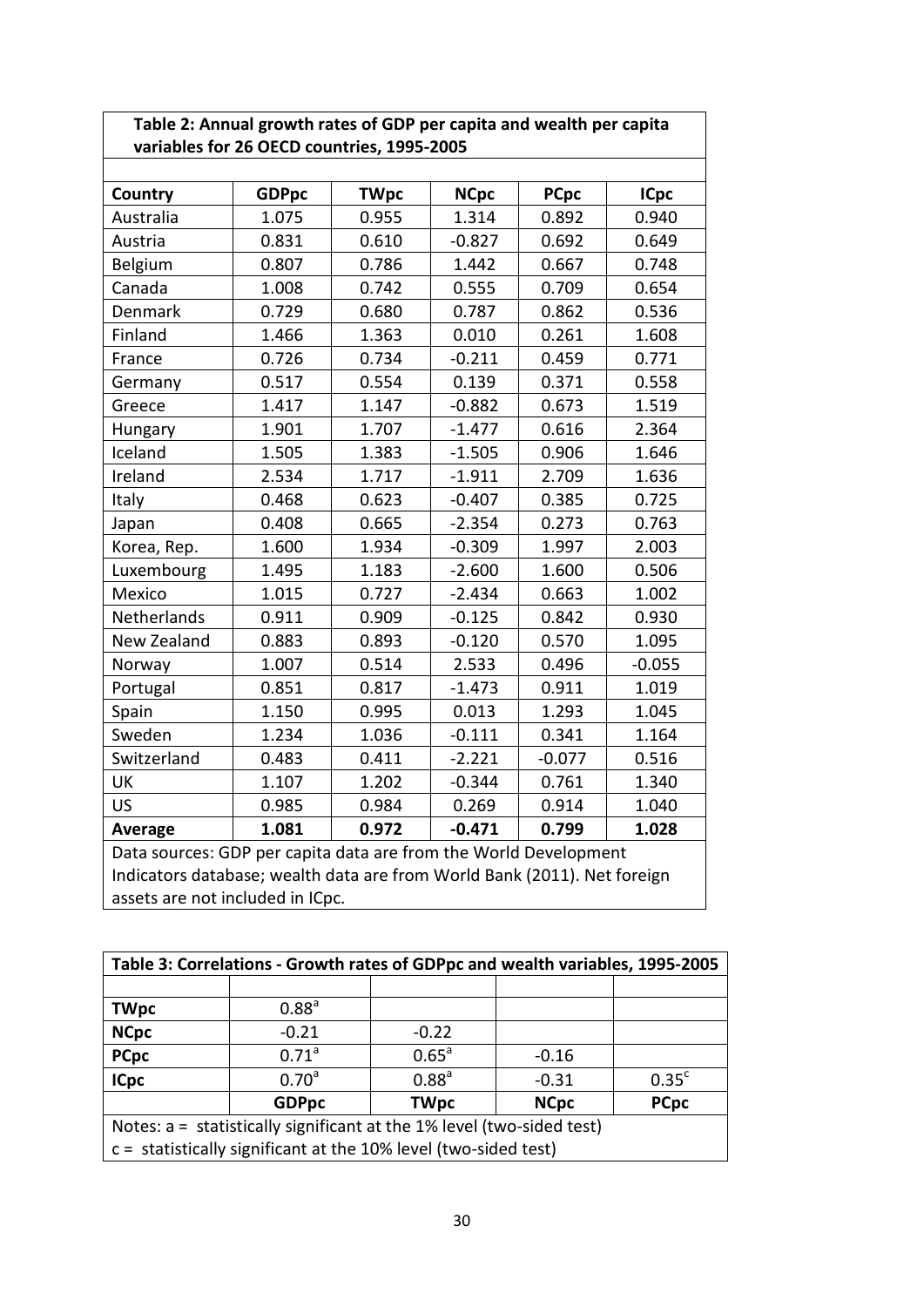| Table 4: Share of NCpc, PCpc and ICpc in TWpc, 26 OECD          |                                    |             |             |             |             |             |  |  |  |  |
|-----------------------------------------------------------------|------------------------------------|-------------|-------------|-------------|-------------|-------------|--|--|--|--|
| countries, 1995 and 2005                                        |                                    |             |             |             |             |             |  |  |  |  |
|                                                                 |                                    | 1995        |             |             | 2005        |             |  |  |  |  |
|                                                                 | <b>NCpc</b>                        | <b>PCpc</b> | <b>ICpc</b> | <b>NCpc</b> | <b>PCpc</b> | <b>ICpc</b> |  |  |  |  |
| Country                                                         | (%)                                | (%)         | (%)         | (%)         | (%)         | (%)         |  |  |  |  |
| Australia                                                       | 7.1                                | 21.8        | 74.7        | 7.7         | 21.5        | 74.5        |  |  |  |  |
| Austria                                                         | 2.2                                | 19.4        | 79.3        | 1.6         | 19.8        | 80.1        |  |  |  |  |
| Belgium                                                         | 0.8                                | 18.1        | 80.3        | 0.9         | 17.6        | 79.6        |  |  |  |  |
| Canada                                                          | 7.2                                | 16.8        | 78.6        | 6.9         | 16.7        | 77.0        |  |  |  |  |
| Denmark                                                         | 2.6                                | 16.9        | 82.2        | 2.6         | 17.6        | 79.6        |  |  |  |  |
| Finland                                                         | 4.6                                | 21.8        | 76.3        | 3.4         | 16.9        | 80.7        |  |  |  |  |
| France                                                          | 1.8                                | 17.0        | 81.4        | 1.5         | 16.0        | 82.1        |  |  |  |  |
| Germany                                                         | 1.1                                | 18.7        | 79.8        | 1.0         | 18.0        | 79.9        |  |  |  |  |
| Greece                                                          | 3.2                                | 21.1        | 76.3        | 2.0         | 18.9        | 83.1        |  |  |  |  |
| <b>Hungary</b>                                                  | 7.2                                | 26.1        | 70.2        | 3.5         | 20.3        | 81.7        |  |  |  |  |
| Iceland                                                         | 2.7                                | 17.0        | 83.3        | 1.4         | 15.2        | 88.5        |  |  |  |  |
| Ireland                                                         | 4.3                                | 14.9        | 82.6        | 1.9         | 18.8        | 81.1        |  |  |  |  |
| Italy                                                           | 1.9                                | 19.0        | 79.5        | 1.5         | 18.0        | 81.4        |  |  |  |  |
| Japan                                                           | 0.8                                | 27.1        | 71.1        | 0.4         | 24.6        | 72.7        |  |  |  |  |
| Korea, Rep.                                                     | 1.8                                | 23.3        | 75.4        | 1.1         | 23.6        | 76.6        |  |  |  |  |
| Luxembourg                                                      | 1.6                                | 21.1        | 76.3        | 0.7         | 23.2        | 65.2        |  |  |  |  |
| Mexico                                                          | 10.5                               | 16.5        | 76.1        | 5.1         | 16.2        | 81.1        |  |  |  |  |
| Netherlands                                                     | 2.8                                | 18.8        | 79.2        | 2.2         | 18.5        | 79.6        |  |  |  |  |
| New Zealand                                                     | 16.2                               | 19.8        | 70.6        | 12.8        | 18.4        | 73.9        |  |  |  |  |
| Norway                                                          | 8.0                                | 21.3        | 70.4        | 12.8        | 21.2        | 61.7        |  |  |  |  |
| Portugal                                                        | 2.3                                | 19.2        | 79.3        | 1.4         | 19.6        | 83.1        |  |  |  |  |
| Spain                                                           | 2.3                                | 18.8        | 80.1        | 1.8         | 20.1        | 81.0        |  |  |  |  |
| Sweden                                                          | 3.3                                | 17.3        | 81.7        | 2.5         | 14.7        | 84.1        |  |  |  |  |
| Switzerland                                                     | 2.3                                | 25.1        | 67.1        | 1.3         | 22.5        | 68.8        |  |  |  |  |
| UK                                                              | 1.3                                | 14.2        | 84.6        | 0.9         | 12.8        | 87.3        |  |  |  |  |
| US                                                              | 2.2                                | 13.9        | 84.3        | 1.9         | 13.6        | 85.4        |  |  |  |  |
|                                                                 |                                    |             |             |             |             |             |  |  |  |  |
| <b>Average</b>                                                  | 3.9                                | 19.4        | 77.7        | 3.1         | 18.6        | 78.8        |  |  |  |  |
| Data sources: Wealth data are from World Bank (2011). Net       |                                    |             |             |             |             |             |  |  |  |  |
| foreign assets are not included in ICpc. Therefore, the capital |                                    |             |             |             |             |             |  |  |  |  |
|                                                                 | shares shown do not add up to 100. |             |             |             |             |             |  |  |  |  |

# **Table 4: Share of NCpc, PCpc and ICpc in TWpc, 26 OECD**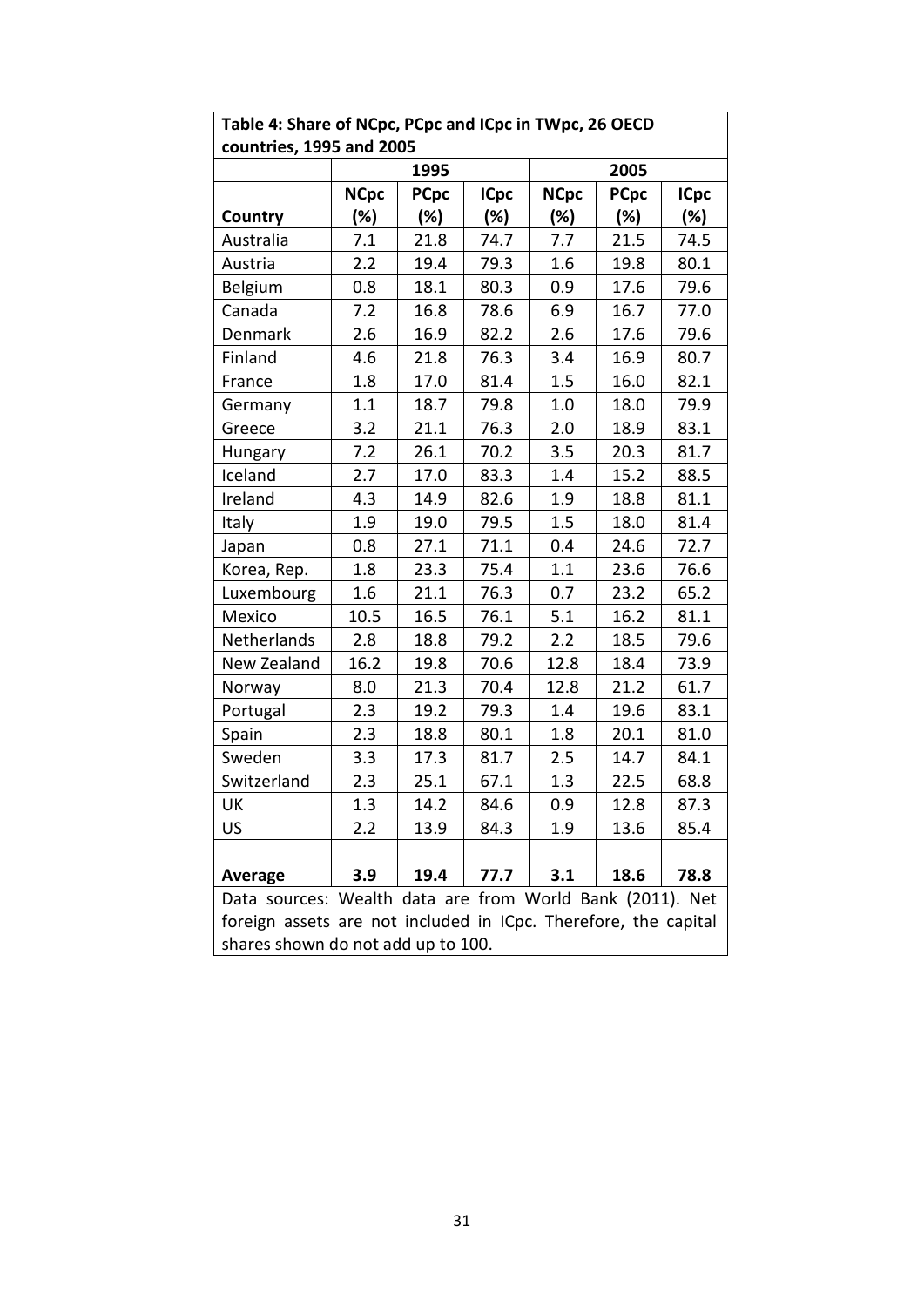| Table 5: Convergence regressions for GDPpc, TWpc, LSF (1995-2005), 26 countries |           |           |             |            |            |            |            |  |  |  |  |
|---------------------------------------------------------------------------------|-----------|-----------|-------------|------------|------------|------------|------------|--|--|--|--|
|                                                                                 | 1         | 2         | 3           | 4          | 5          | 6          | 7          |  |  |  |  |
|                                                                                 | GDPpc     | GDPpc     | <b>TWpc</b> | TWpc       | <b>LSF</b> | <b>LSF</b> | LSF        |  |  |  |  |
|                                                                                 | growth    | growth    | growth      | growth     | growth     | growth     | growth     |  |  |  |  |
|                                                                                 | rate      | rate      | rate        | rate       | rate       | rate       | rate       |  |  |  |  |
| Log(GDPpc <sub>1995</sub> )                                                     | $-0.010$  | $-0.011$  |             |            |            |            |            |  |  |  |  |
|                                                                                 | $(-1.69)$ | $(-1.27)$ |             |            |            |            |            |  |  |  |  |
| Log(TWpc <sub>1995</sub> )                                                      |           |           | $-0.008**$  | $-0.012**$ |            |            |            |  |  |  |  |
|                                                                                 |           |           | $(-2.32)$   | (-2.60)    |            |            |            |  |  |  |  |
| Log(LSF <sub>1995</sub> )                                                       |           |           |             |            | 0.002      | $-0.032**$ | $-0.026*$  |  |  |  |  |
|                                                                                 |           |           |             |            | (0.18)     | $(-2.13)$  | $(-1.96)$  |  |  |  |  |
| Hungary                                                                         |           | 0.01      |             | 0.001      |            | $-0.006$   | $-0.007$   |  |  |  |  |
|                                                                                 |           | (0.74)    |             | (0.12)     |            | $(-1.04)$  | $(-1.428)$ |  |  |  |  |
| Mexico                                                                          |           | $-0.01$   |             | $-0.022**$ |            | $0.014***$ | $0.012**$  |  |  |  |  |
|                                                                                 |           | (-0.84)   |             | (-2.16)    |            | (2.82)     | (2.81)     |  |  |  |  |
| Portugal                                                                        |           |           |             |            |            |            | $-0.013**$ |  |  |  |  |
|                                                                                 |           |           |             |            |            |            | $(-2.53)$  |  |  |  |  |
| Log(Trust <sub>1995</sub> )                                                     |           |           |             |            |            | $0.011***$ | $0.007*$   |  |  |  |  |
|                                                                                 |           |           |             |            |            | (3.29)     | (1.86)     |  |  |  |  |
| Constant                                                                        | $0.13**$  | 0.14      | $0.12***$   | $0.18***$  | $-005$     | 0.20       | 0.027      |  |  |  |  |
|                                                                                 | (2.08)    | (1.53)    | (2.84)      | (2.96)     | $(-0.20)$  | (0.82)     | (1.24)     |  |  |  |  |
| $R^2$                                                                           | 0.11      | 0.18      | 0.18        | 0.36       | 0.001      | 0.45       | 0.58       |  |  |  |  |
| Adj. $R^2$                                                                      | 0.07      | 0.07      | 0.15        | 0.27       | $-0.04$    | 0.34       | 0.48       |  |  |  |  |
|                                                                                 |           |           |             |            |            |            |            |  |  |  |  |

Notes: The dependent variables are annual growth rates.

\*\*\* = statistically significant at the 1% level; \*\*= statistically significant at the 5% level;

\*=statistically significant at the 10% level. Number of observations = 26.

**Table 6: Correlations - LSF and wealth variables, for different country samples (data are for all three years)**

|                 | All 26 countries  | Without four NCpc   | Richest group of countries, |
|-----------------|-------------------|---------------------|-----------------------------|
|                 |                   | intensive countries | without NCpc intensive      |
|                 |                   | (22 countries)      | countries (17 countries)    |
| LSF-TWpc        | 0.60 <sup>a</sup> | 0.62 <sup>a</sup>   | $0.54^{\circ}$              |
| <b>LSF-NCpc</b> | 0.36 <sup>c</sup> | 0.57 <sup>a</sup>   | $0.59^{b}$                  |
| LSF-PCpc        | $0.46^{b}$        | $0.48^{b}$          | 0.32                        |
| LSF-ICpc        | 0.59 <sup>a</sup> | 0.62 <sup>a</sup>   | $0.54^{b}$                  |
| N               | 78                | 66                  | 51                          |

Notes: The four NCpc intensive countries are Australia, Canada, New Zealand and Norway. The richest group of countries includes those with GDPpc > 20,000 in 1995 (in 2005\$); it excludes Hungary, Mexico, Greece, Korea and Portugal. N=Number of observations.

a = statistically significant at the 1% level (two-sided test)

b = statistically significant at the 5% level (two-sided test)

c = statistically significant at the 10% level (two-sided test)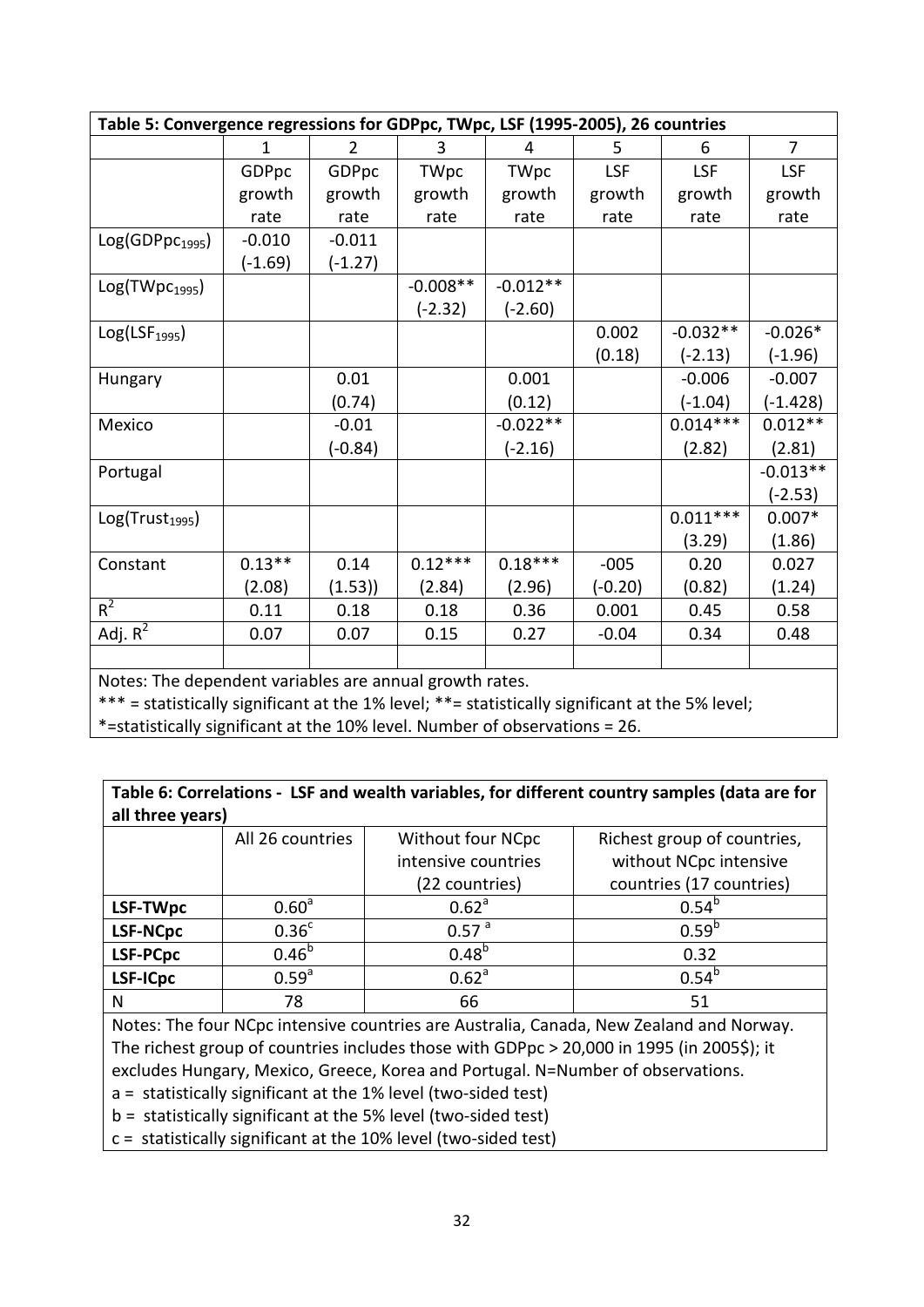| Table 7: Sustainability indices, 2005                                                    |              |            |              |             |              |            |              |             |            |            |  |
|------------------------------------------------------------------------------------------|--------------|------------|--------------|-------------|--------------|------------|--------------|-------------|------------|------------|--|
| <b>Country</b>                                                                           | <b>ANSpc</b> | <b>ANS</b> | <b>ΔTWpc</b> | <b>ΔWpc</b> | <b>ANCpc</b> | <b>HPI</b> | <b>ERNHI</b> | <b>EWEB</b> | <b>ESI</b> | <b>EPI</b> |  |
| Australia                                                                                | 2,217        | 2.9        | 102,411      | 655         | 10,438       | 36.6       | 8.931        | $-0.47$     | 61.0       | 80.1       |  |
| Austria                                                                                  | 3,100        | 14.5       | 74,781       | 2,284       | $-1,901$     | 47.7       | 17.536       | 0.78        | 62.7       | 85.2       |  |
| Belgium                                                                                  | 2,917        | 14.4       | 93,088       | 2,283       | 1,394        | 45.4       | 13.762       | 0.59        | 44.4       | 75.9       |  |
| Canada                                                                                   | 2,081        | 10.7       | 84,629       | 881         | 4,429        | 39.4       | 11.300       | $-0.01$     | 64.4       | 84.0       |  |
| Denmark                                                                                  | 2,891        | 14.5       | 107,664      | 2,475       | 3,250        | 35.5       | 19.339       | n.a.        | 58.2       | 84.2       |  |
| Finland                                                                                  | 3,586        | 15.6       | 153,576      | 3,207       | 45           | 47.2       | 14.290       | 1.01        | 75.1       | 87.0       |  |
| France                                                                                   | 2,083        | 10.7       | 91,172       | 1,473       | $-429$       | 43.9       | 9.409        | 0.36        | 55.2       | 82.5       |  |
| Germany                                                                                  | 2,808        | 10.9       | 65,585       | 2,871       | 180          | 48.1       | 12.133       | 0.51        | 56.9       | 79.4       |  |
| Greece                                                                                   | 217          | 0.7        | 91,183       | $-35$       | $-1,797$     | 37.8       | 5.562        | $-0.47$     | 50.1       | 80.2       |  |
| Hungary                                                                                  | 329          | 8.4        | 56,215       | 392         | $-2,421$     | 38.9       | 2.040        | $-0.45$     | 52.0       | 77.0       |  |
| Iceland                                                                                  | $-1,091$     | 4.9        | 246,313      | $-2,745$    | $-5,119$     | 38.1       | n.a.         | n.a.        | 70.8       | 82.1       |  |
| Ireland                                                                                  | 6,847        | 21.9       | 195,652      | 4,327       | $-6,186$     | 42.6       | 14.716       | 0.45        | 59.2       | 83.3       |  |
| Italy                                                                                    | 1,241        | 7.9        | 66,548       | 552         | $-737$       | 44.0       | 11.135       | 0.27        | 50.1       | 79.8       |  |
| Japan                                                                                    | 2,265        | 9.0        | 77,954       | 2,252       | $-1,507$     | 43.3       | 4.717        | $-0.11$     | 57.3       | 81.9       |  |
| Korea, Rep.                                                                              | 3,300        | 21.8       | 89,195       | 3,045       | $-195$       | 44.4       | 4.312        | $-0.17$     | 43.0       | 75.2       |  |
| Luxembourg                                                                               | 13,885       | 26.3       | 218,828      | 11,484      | $-4,992$     | 28.5       | 8.767        | n.a.        | 41.8       | n.a.       |  |
| Mexico                                                                                   | 418          | 9.4        | 20,243       | 164         | -4,991       | 55.6       | 12.151       | 1.33        | 46.2       | 64.8       |  |
| Netherlands                                                                              | 3,825        | 14.1       | 112,071      | 3,541       | $-387$       | 50.6       | 14.963       | 1.25        | 53.7       | 78.7       |  |
| $\rm{NZ}$                                                                                | 496          | 8.4        | 76,975       | $-501$      | $-1,490$     | 36.2       | 14.304       | $-0.42$     | 60.9       | 88.0       |  |
| Norway                                                                                   | 5,504        | 15.4       | 96,193       | 3,254       | 48,678       | 40.4       | 13.827       | 0.16        | 73.4       | 80.2       |  |
| Portugal                                                                                 | $-577$       | 3.2        | 52,460       | $-811$      | $-1,697$     | 37.5       | 5.547        | $-0.80$     | 54.2       | 82.9       |  |
| Spain                                                                                    | 1,869        | 10.7       | 83,645       | 584         | 22           | 43.2       | 12.001       | 0.33        | 48.8       | 79.2       |  |
| Sweden                                                                                   | 4,540        | 19.4       | 133,321      | 4,184       | $-407$       | 48.0       | 18.534       | 0.90        | 71.7       | 87.8       |  |
| Switzerland                                                                              | 8,291        | 20.1       | 66,493       | 6,811       | $-6,284$     | 48.1       | 22.789       | n.a.        | 63.7       | 81.4       |  |
| UK                                                                                       | 1,162        | 6.3        | 160,229      | 613         | $-516$       | 43.3       | 11.458       | 0.33        | 50.2       | 85.6       |  |
| <b>US</b>                                                                                | 182          | 6.1        | 148,848      | $-821$      | 831          | 30.7       | 8.064        | $-1.31$     | 52.9       | 78.5       |  |
| <b>Mean</b>                                                                              |              |            |              |             |              |            |              |             |            |            |  |
| Notes: n.a. = not available. ANSpc, ANS and ΔWpc indicate annual changes (2004 to 2005). |              |            |              |             |              |            |              |             |            |            |  |
| ΔTWpc and ΔNCpc indicate 10 year changes (1995 to 2005). HPI, ERNHI, EWEB and ESI are    |              |            |              |             |              |            |              |             |            |            |  |
| for 2005, EPI is for 2006.                                                               |              |            |              |             |              |            |              |             |            |            |  |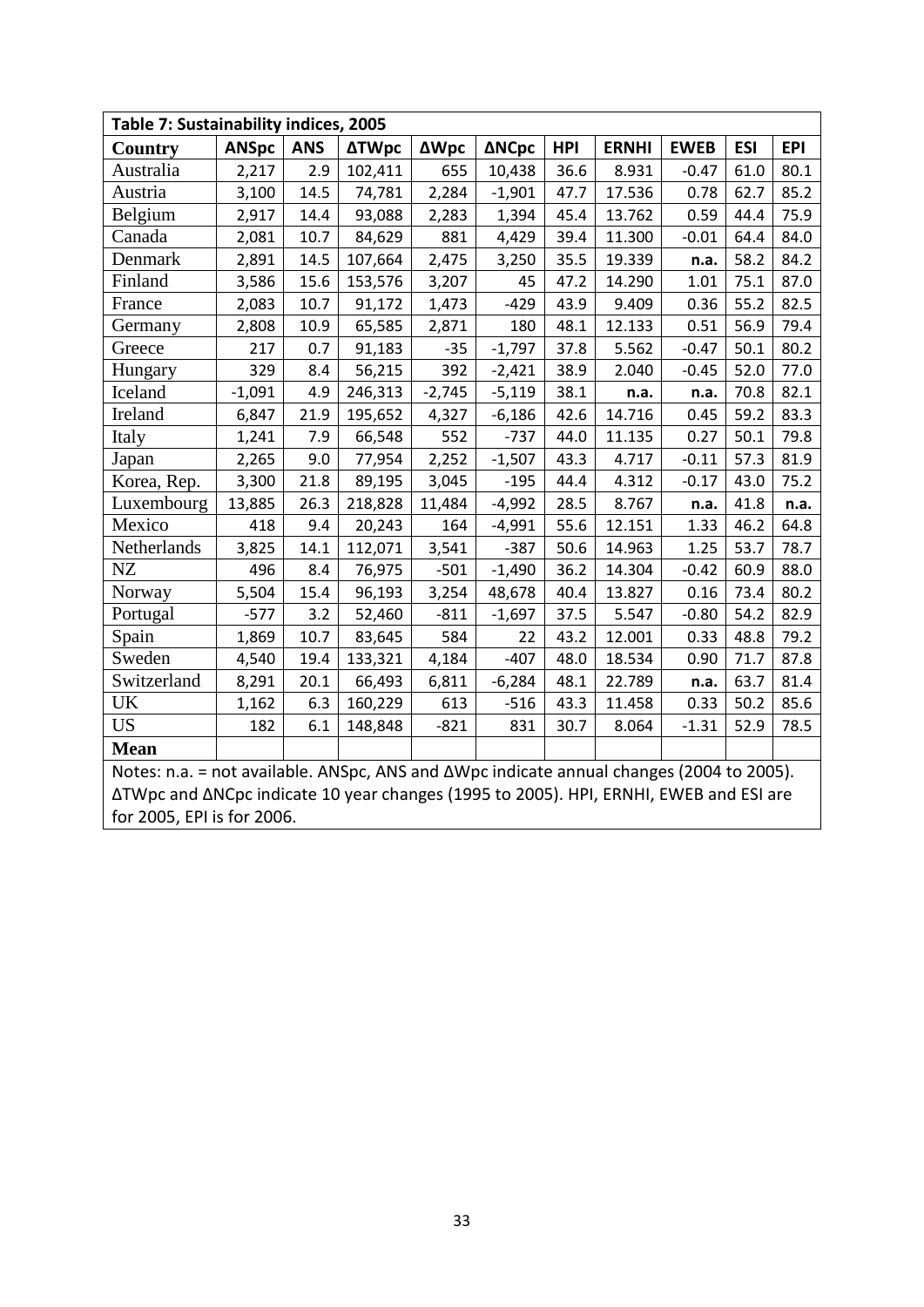| Table 8: Correlation amongst wealth-based sustainability indices, 2005 |                     |                   |              |             |              |  |  |  |  |
|------------------------------------------------------------------------|---------------------|-------------------|--------------|-------------|--------------|--|--|--|--|
| <b>ANSpc</b>                                                           | 1.0                 |                   |              |             |              |  |  |  |  |
| <b>ANS</b>                                                             | $0.85$ <sup>a</sup> | 1.0               |              |             |              |  |  |  |  |
| <b>ΔTWpc</b>                                                           | 0.34 <sup>c</sup>   | 0.26              | 1.0          |             |              |  |  |  |  |
| <b>ΔWpc</b>                                                            | 0.97 <sup>a</sup>   | 0.86 <sup>a</sup> | 0.24         | 1.0         |              |  |  |  |  |
| <b>ΔNCpc</b>                                                           | 0.07                | $-0.005$          | $-0.10$      | $-0.002$    | 1.0          |  |  |  |  |
|                                                                        | $(-0.36^c)$         | $(-0.21)$         | $(-0.23)$    | $(-0.26)$   |              |  |  |  |  |
|                                                                        | <b>ANSpc</b>        | <b>ANS</b>        | <b>ΔTWpc</b> | <b>ΔWpc</b> | <b>ANCpc</b> |  |  |  |  |

Notes: All 26 countries included, except for values in brackets, which are for 22 countries, i.e. the sample excluding the NCpc intensive countries Australia, Canada, New Zealand and Norway. ANSpc and ∆Wpc are from World Bank (2011). ANS is ANS as percentage of GNI, taken from UNDP (2012). ∆TWpc and ∆NCpc are calculated from World Bank (2011). They are 10 year changes (1995-2005). The other variables are annual changes.

a = statistically significant at the 1% level (two-sided test)

c = statistically significant at the 10% level (two-sided test)

| Table 9: Correlation between LSF and non wealth-based sustainability indices, 22 |                                                                                   |                |                   |             |                |            |  |  |  |  |  |
|----------------------------------------------------------------------------------|-----------------------------------------------------------------------------------|----------------|-------------------|-------------|----------------|------------|--|--|--|--|--|
| countries, 2005                                                                  |                                                                                   |                |                   |             |                |            |  |  |  |  |  |
| <b>LSF</b>                                                                       |                                                                                   |                |                   |             |                |            |  |  |  |  |  |
| <b>HPI</b>                                                                       | 0.33                                                                              |                |                   |             |                |            |  |  |  |  |  |
| <b>ERHNI</b>                                                                     | 0.79 <sup>a</sup>                                                                 | $0.46^{b}$     |                   |             |                |            |  |  |  |  |  |
| <b>EWEB</b>                                                                      | $0.53^{b}$                                                                        | $0.94^{\circ}$ | 0.68 <sup>a</sup> | 1           |                |            |  |  |  |  |  |
| <b>ESI</b>                                                                       | $0.45^{b}$                                                                        | $-0.05$        | $0.48^{b}$        | 0.16        |                |            |  |  |  |  |  |
| <b>EPI</b>                                                                       | 0.07                                                                              | $-0.30$        | 0.33              | $-0.11$     | $0.64^{\circ}$ |            |  |  |  |  |  |
|                                                                                  | <b>LSF</b>                                                                        | <b>HPI</b>     | <b>ERHNI</b>      | <b>EWEB</b> | <b>EIS</b>     | <b>EPI</b> |  |  |  |  |  |
|                                                                                  | Notes: Denmark, Iceland, Luxembourg and Switzerland are excluded from the sample. |                |                   |             |                |            |  |  |  |  |  |
|                                                                                  | $a =$ statistically significant at the 1% level (two-sided test)                  |                |                   |             |                |            |  |  |  |  |  |

 $\vert$  b = statistically significant at the 5% level (two-sided test)